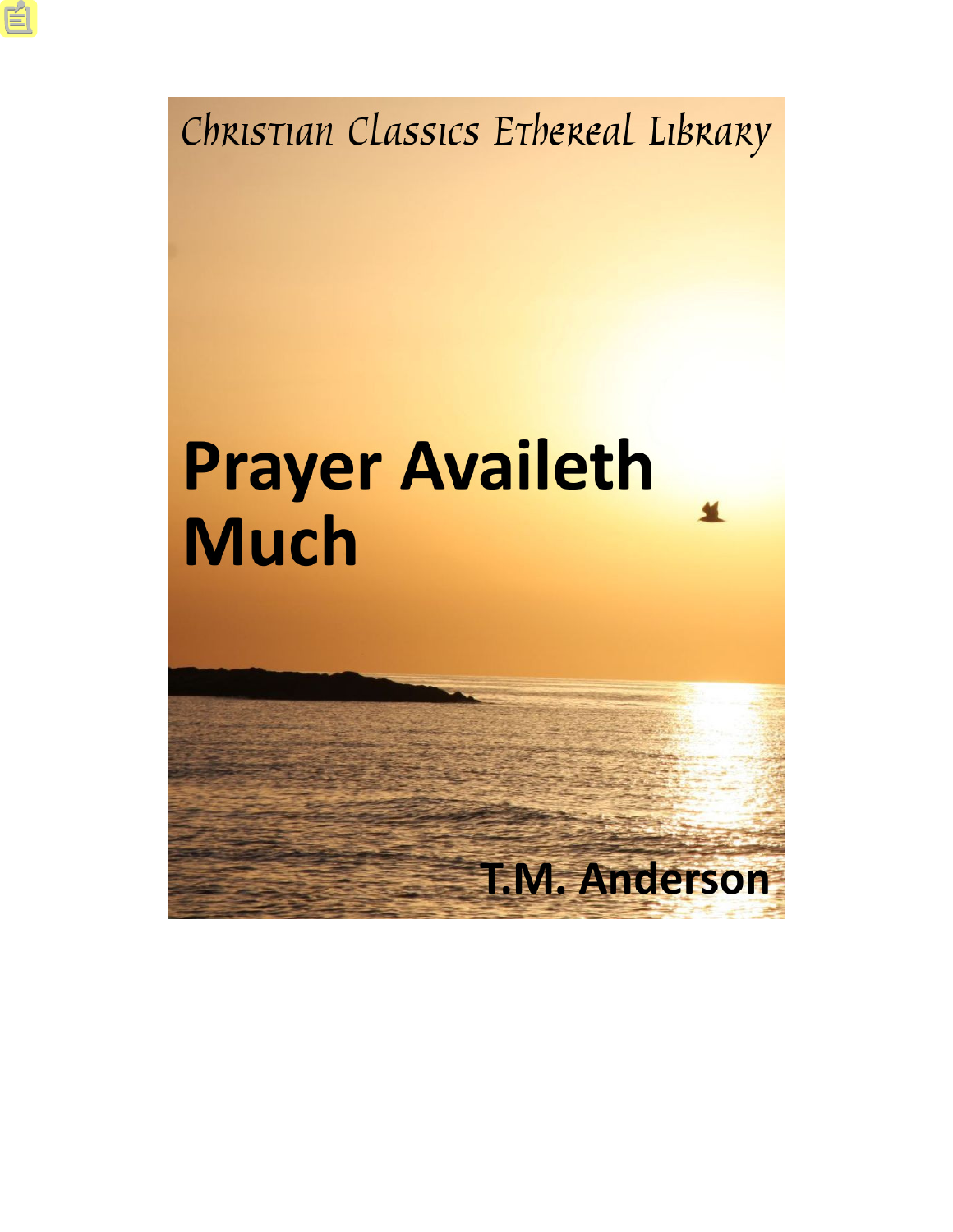

# **Prayer Availeth Much**

- **Author(s):** Anderson, T. M.
- **Publisher:** Grand Rapids: Christian Classics Ethereal Library
- **Description:** Taking its title from James 5:16, *Prayer Availeth Much* is a challenge to Christians; it is a challenge to explore "the boundless possibility of prayer," as the forward puts it. T. M. Anderson hopes--and prays--that with this book, Christians *will* explore the possibilities of prayer, and once again see the true power and profundity of prayer. Basing each chapter on a verse, this intensive study of prayer connects prayer to other important elements of the Christian life, including the experience of joy, peace, doubt, and the glorification of God. Anderson does not simply relate prayer to other elements of the Christian life, but teaches the reader about the three essentials of prayer--"Ask, Seek, Knock"--and how each one of them plays an important role in the believer's daily life. Ideal for personal study or devotions, T. M. Anderson's book, *Prayer Availeth Much*, will encourage and challenge each person to more actively seek and worship God through prayer. Tim Perrine CCEL Staff Writer
	- **Subjects:** Practical theology Worship (Public and Private) Including the church year, Christian symbols, liturgy, prayer, hymnology Prayer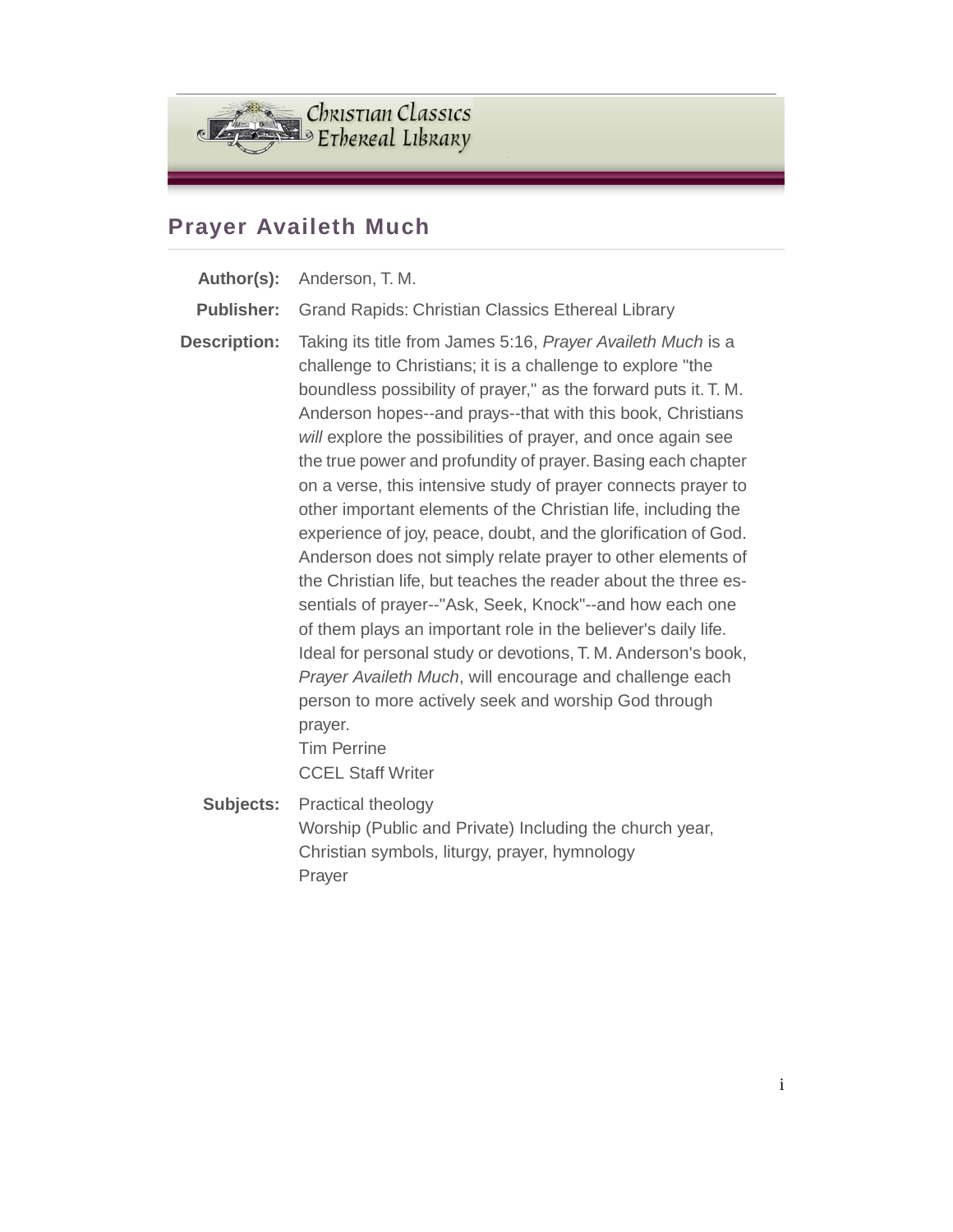# Contents

| Title Page                                            | $\mathbf{1}$   |
|-------------------------------------------------------|----------------|
| Original Table of Contents                            | $\overline{2}$ |
| The Forward                                           | 3              |
| Chapter 1. The Fellowship of Prayer                   | $\overline{4}$ |
| Chapter 2. Our Requests Made Known Unto God           | 8              |
| Chapter 3. God's Peace Obtained in Answer to Prayer   | 11             |
| Chapter 4. The Praying That Glorifies God             | 15             |
| Chapter 5. Praying Without Doubting                   | 19             |
| Chapter 6. Praying With Desire                        | 24             |
| Chapter 7. A Manifestation of God in Answer to Prayer | 27             |
| Chapter 8. The Intercessory Prayers of Christians     | 34             |
| Chapter 9. The Three Essentials of Prayer             | 38             |
| Chapter 10. Asking and Receiving                      | 41             |
| Chapter 11. Seeking and Finding                       | 45             |
| Chapter 12. The Knocking That Obtains an Opening      | 51             |
| Chapter 13. The Immortal Prayers of the Saints        | 55             |
| Chapter 14. Christ Pleads His Will                    | 58             |
| Indexes                                               | 61             |
| <b>Index of Scripture References</b>                  | 62             |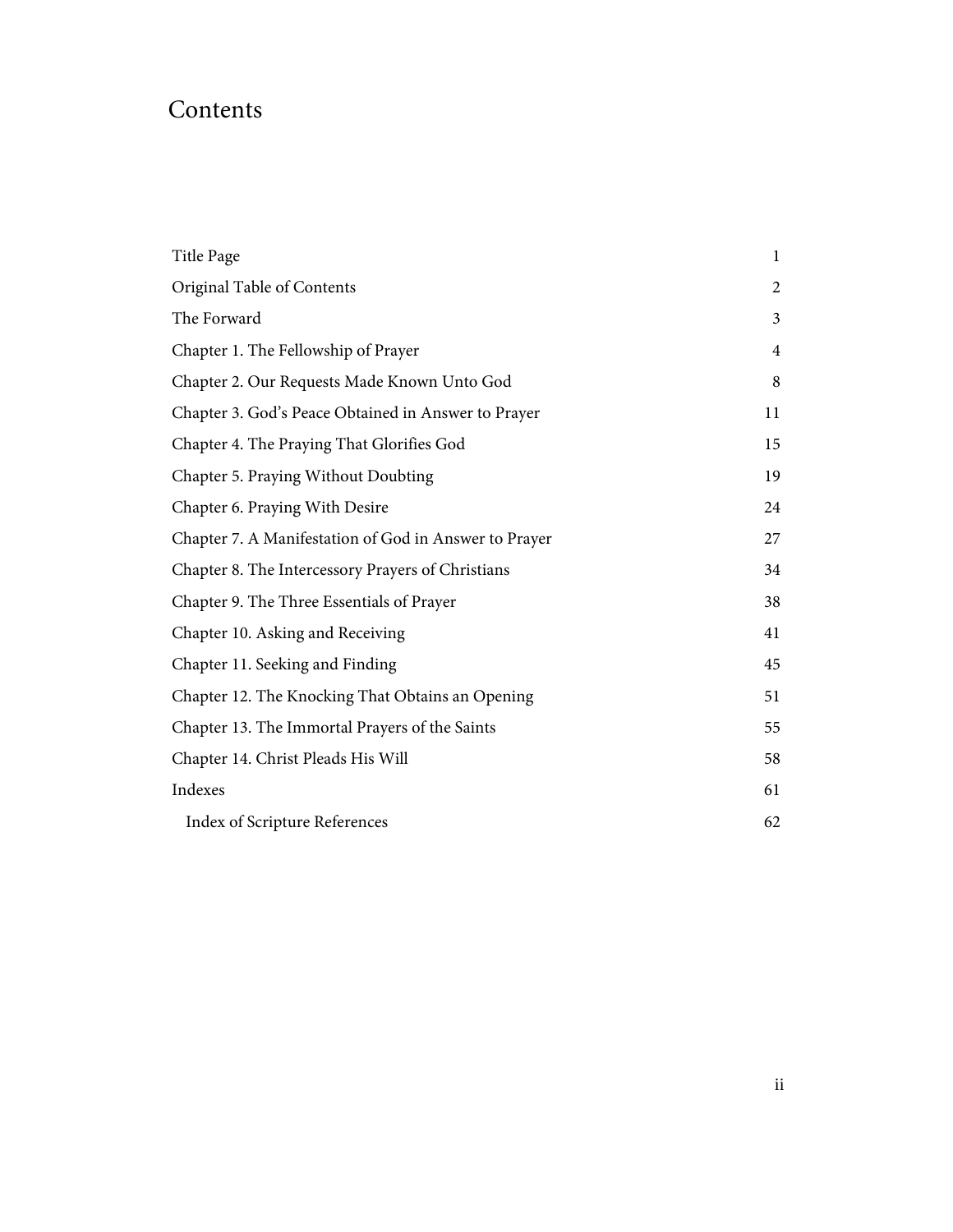

This PDF file is from the Christian Classics Ethereal Library, [www.ccel.org.](http://www.ccel.org) The mission of the CCEL is to make classic Christian books available to the world.

- This book is available in PDF, HTML, ePub, Kindle, and other formats. See <http://www.ccel.org/ccel/anderson/prayer.html>.
- Discuss this book online at [http://www.ccel.org/node/3507.](http://www.ccel.org/node/3507)

The CCEL makes CDs of classic Christian literature available around the world through the Web and through CDs. We have distributed thousands of such CDs free in developing countries. If you are in a developing country and would like to receive a free CD, please send a request by email to [cd-request@ccel.org.](mailto:cd-request@ccel.org)

The Christian Classics Ethereal Library is a self supporting non-profit organization at Calvin College. If you wish to give of your time or money to support the CCEL, please visit [http://www.ccel.org/give.](http://www.ccel.org/give)

This PDF file is copyrighted by the Christian Classics Ethereal Library. It may be freely copied for non-commercial purposes as long as it is not modified. All other rights are reserved. Written permission is required for commercial use.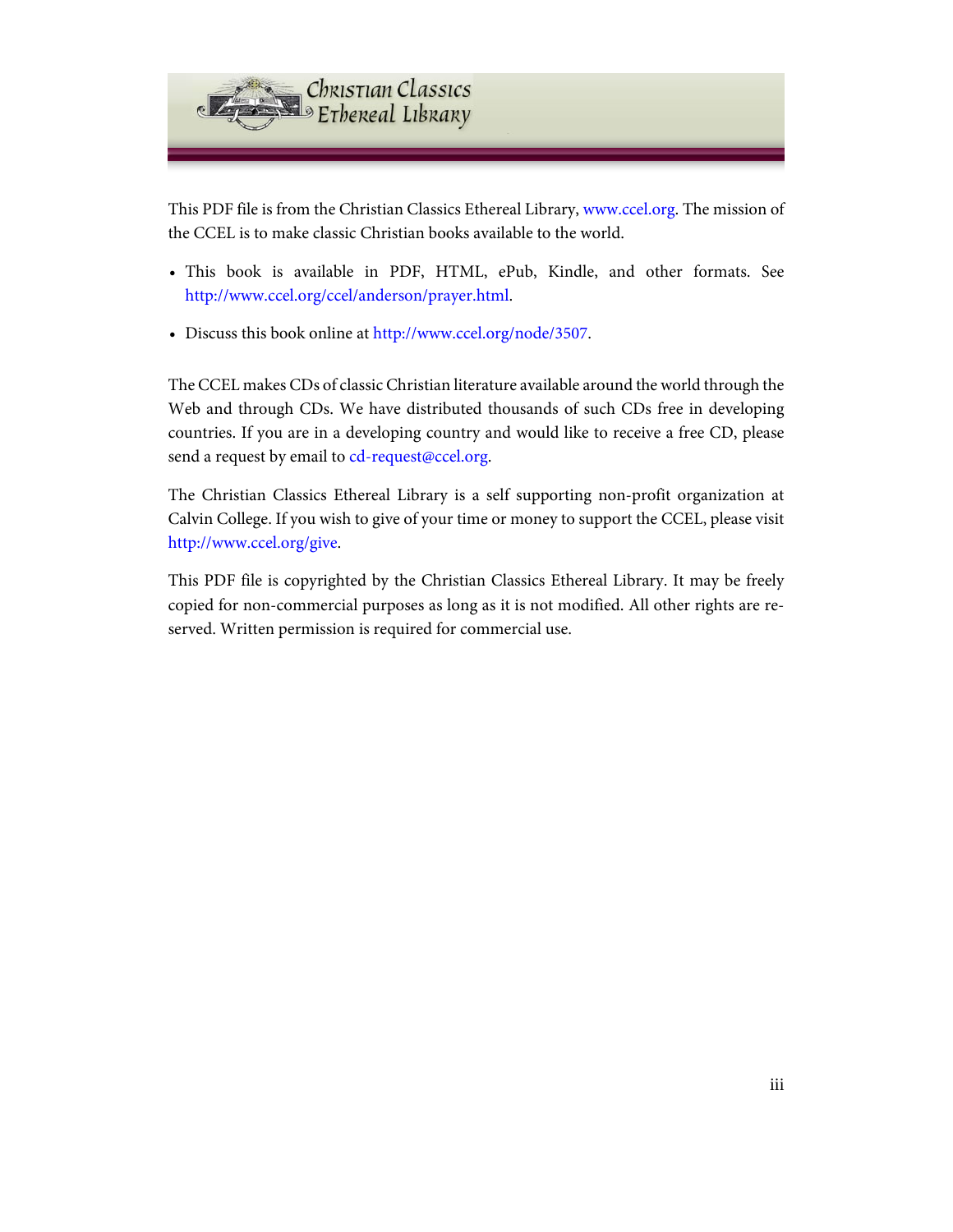# **Prayer Availeth Much**

# **PRAYER AVAILETH MUCH**

<span id="page-4-1"></span><span id="page-4-0"></span>"... The effectual fervent prayer of a righteous man availeth much."  $-$  [James 5:16](http://www.ccel.org/study/Bible:Jas.5.16)

#### **by**

**Tony Marshall (T.M.) Anderson**

# *Published by*

The Advocate Publishing House Circleville, Ohio (No copyright or date of publication)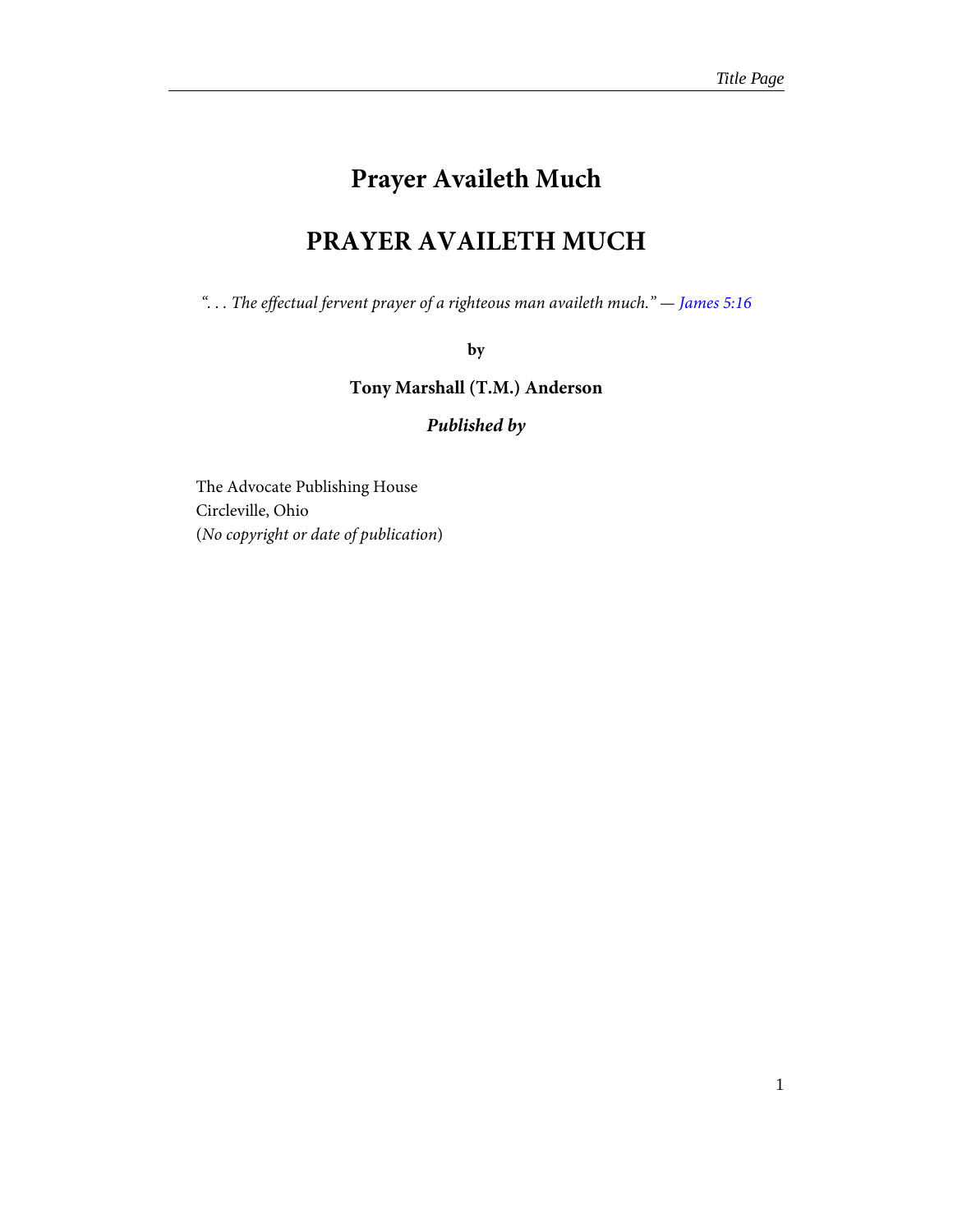# **TABLE OF CONTENTS**

<span id="page-5-14"></span><span id="page-5-13"></span><span id="page-5-12"></span><span id="page-5-11"></span><span id="page-5-10"></span><span id="page-5-9"></span><span id="page-5-8"></span><span id="page-5-7"></span><span id="page-5-6"></span><span id="page-5-5"></span><span id="page-5-4"></span><span id="page-5-3"></span><span id="page-5-2"></span><span id="page-5-1"></span><span id="page-5-0"></span>*Chapter 1* The Fellowship of Prayer ([Philippians 4:6](http://www.ccel.org/study/Bible:Phil.4.6).) *Chapter 2* Our Requests Made Known unto God ([Philippians 4:6.](http://www.ccel.org/study/Bible:Phil.4.6)) *Chapter 3* God's Peace Obtained in Answer to Prayer [\(Philippians 4:6, 7](http://www.ccel.org/study/Bible:Phil.4.6 Bible:Phil.4.7).) *Chapter 4* The Praying that Glorifies God ([John 14:13](http://www.ccel.org/study/Bible:John.14.13).) *Chapter 5* Praying without Doubting ([Mark 11:23.](http://www.ccel.org/study/Bible:Mark.11.23)) *Chapter 6* Praying with Desire ([Mark 11:24](http://www.ccel.org/study/Bible:Mark.11.24).) *Chapter 7* A Manifestation of God in Answer to Prayer ([Acts 4:31](http://www.ccel.org/study/Bible:Acts.4.31).) *Chapter 8* The Intercessory Prayers of Christians ([Luke 11:5, 6.](http://www.ccel.org/study/Bible:Luke.11.5 Bible:Luke.11.6)) *Chapter 9* The Three Essentials of Prayer [\(Luke 11:10](http://www.ccel.org/study/Bible:Luke.11.10).) *Chapter 10* Asking and Receiving [\(Luke 11:10](http://www.ccel.org/study/Bible:Luke.11.10).) *Chapter 11* Seeking and Finding ([Luke 11:10.](http://www.ccel.org/study/Bible:Luke.11.10)) *Chapter 12* The Knocking that Obtains an Opening [\(Luke 11:10](http://www.ccel.org/study/Bible:Luke.11.10).) *Chapter 13* The Immortal Prayers of the Saints ([Revelation 5:8](http://www.ccel.org/study/Bible:Rev.5.8).) *Chapter 14* Christ Pleads His Will [\(John 17:24.](http://www.ccel.org/study/Bible:John.17.24))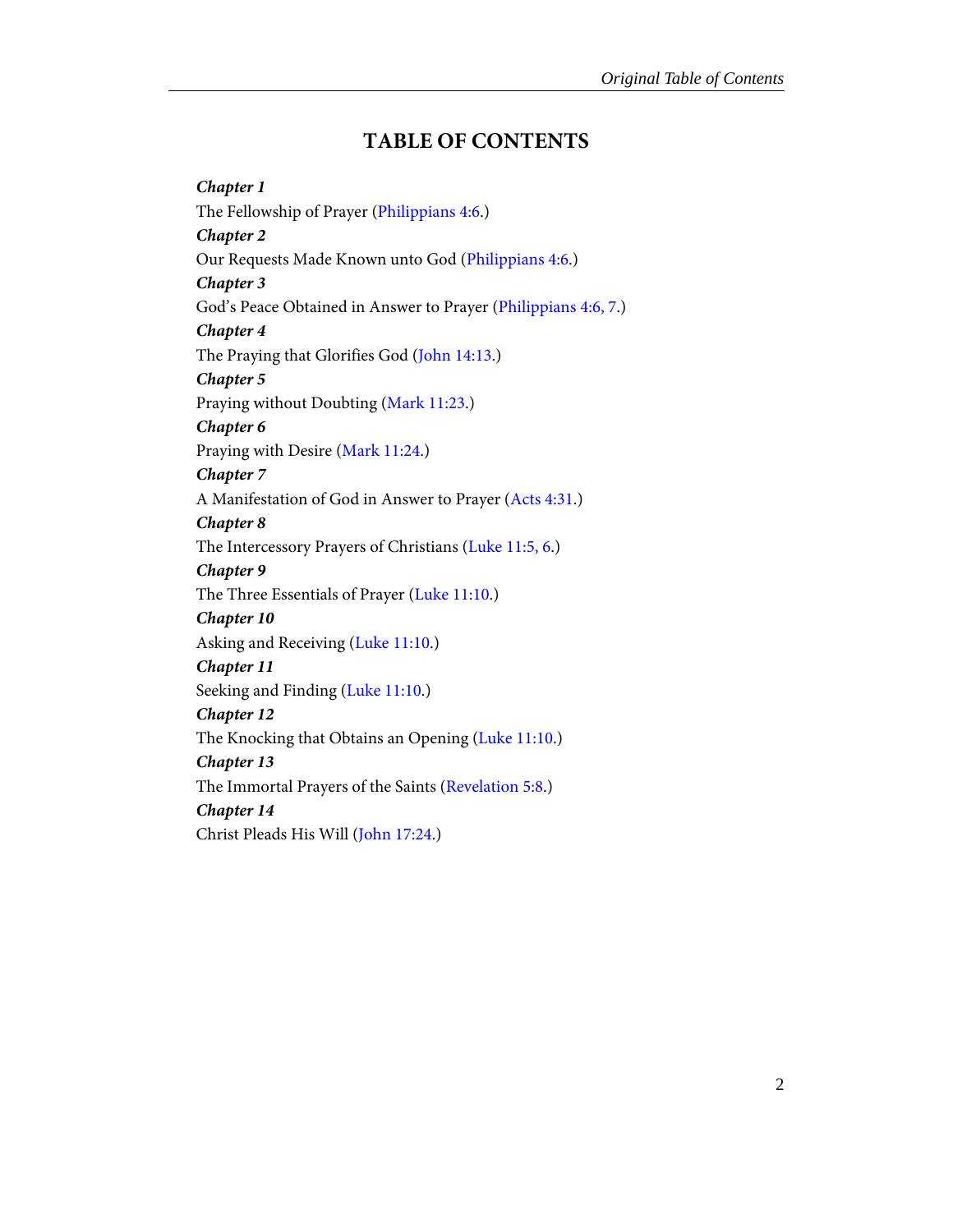# **THE FOREWORD**

<span id="page-6-0"></span>The brief messages on prayer contained in this little book have been written for the purpose of stimulating a greater interest in the importance of praying without ceasing.

I am convinced that the people of God have not explored the boundless possibilities of prayer.

We evidently believe that the effectual fervent prayer of a righteous man availeth much, but we are often aware of the fact that very little has been accomplished by our own prayers.

It has not been possible to present a complete study of the subject of prayer revealed in the Holy Scriptures. For one to undertake such a task would be like an attempt to measure eternity by a span.

It is my sincere desire to encourage God's people to pray without ceasing. When once they understand the fundamental principles of prayer, they will not find it difficult to accomplish some amazing results through effectual fervent intercession.

Your Servant in Christ Jesus, *T. M. ANDERSON*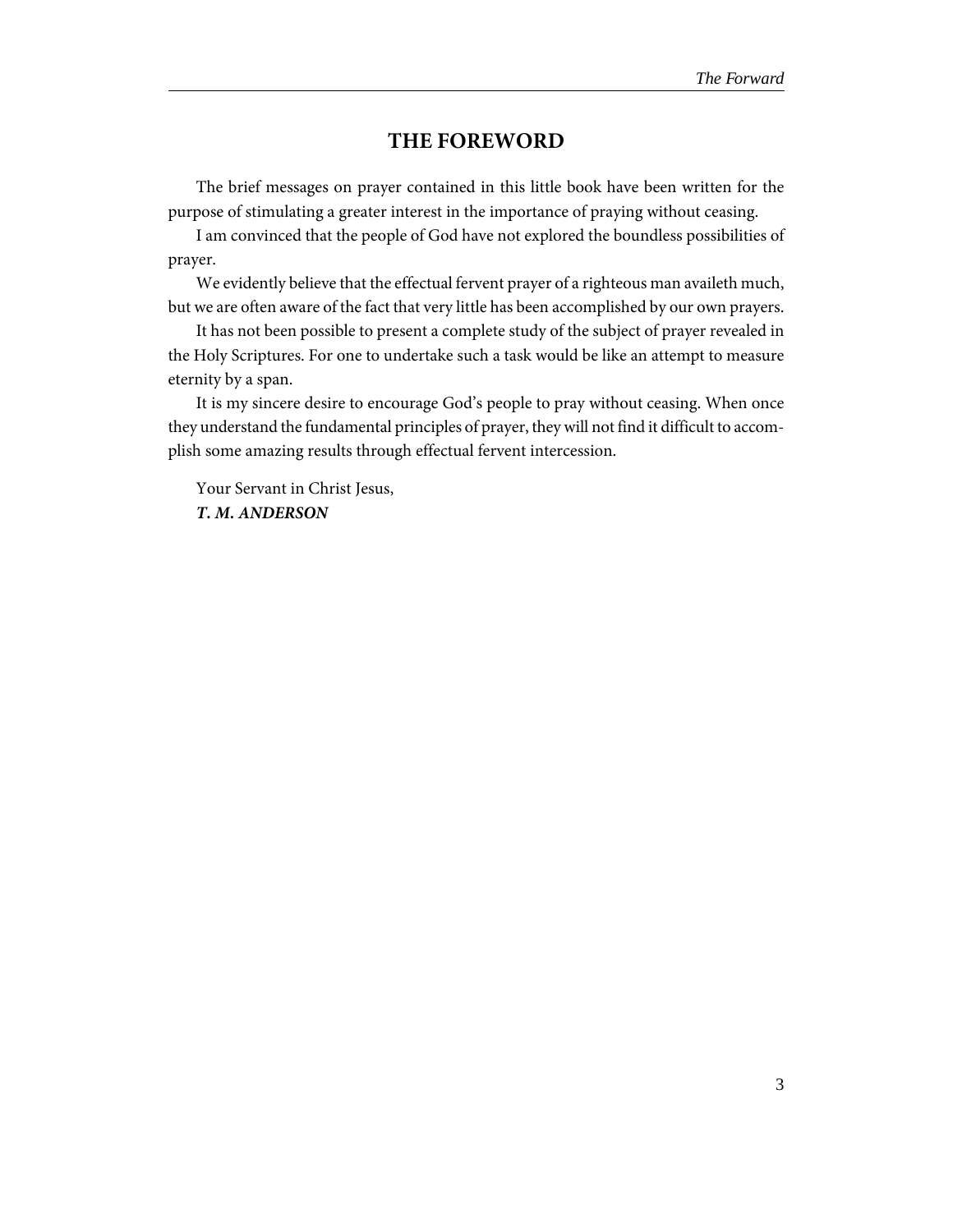#### **THE FELLOWSHIP OF PRAYER**

<span id="page-7-1"></span><span id="page-7-0"></span>"Be careful for nothing; but in every thing by prayer and supplication with thanksgiving let your requests be made known unto God."  $-$  [Phil. 4:6](http://www.ccel.org/study/Bible:Phil.4.6)

This timely exhortation stresses the fact that God's people should consult with Him in every matter pertaining to life. Unless they see the imperative necessity of prayer, and give it an important place in daily life, they cannot expect to be maintained by the ample resources of a generous Saviour. It is apparent that we cannot obtain the things essential to life unless we make everything pertaining to life a matter of earnest prayer. It is impossible to live a consistent Christian life in the sight of God by praying occasionally. Praying intermittently is certainly not praying incessantly and importunately. Such careless praying is not consistent with the exhortation to pray without ceasing.

Persons praying spasmodically are like men that gorge themselves with food and drink on special occasions and starve themselves between the feasts. We do not live from feast to famine when we enter into a partnership with Christ in prayer. We are not disturbed by doubts and defeats when we make everything a matter of earnest prayer. We enjoy an unbroken fellowship with Christ when we make our requests known unto Him in daily prayer. He imparts to us the necessary strength to cope with the temptations and trials incident to life in this benighted world when everything relating to life is made known unto Him in prayer. When the inspired Apostle said, ". . . Let your requests be made known unto God," he was obviously emphasizing the importance of revealing to the Lord everything required to sustain us in life. We find it necessary to reveal both our spiritual and our temporal needs unto Him in prayer.

Nothing pertaining to our life in this world is unimportant in the sight of God. He is interested in everything that concerns us in life.

The Lord would have us understand that we obtain rest of soul when we enter into the fellowship of prayer with Him. When Paul said, "Be careful for nothing . . . ," he revealed the true rest of soul to be found in the covenant of prayer. He is urging us to lay aside our troublesome cares and anxieties lest they hinder us in making our requests known unto the Lord. Paul was saying in substance, "Be not anxiously solicitous; do not give place to trouble, no matter what occurs; for anxiety cannot change the condition of things from bad to good, but will certainly injure your soul if you give place to it." It is certainly true that we must cast our burdens and earthly concerns upon the Lord before we can make our requests known unto Him by prayer and supplication with thanksgiving.

Perhaps my personal testimony will enable others to perceive the value of entering into the fellowship of prayer with Christ, for I found true rest of soul and quietness of heart when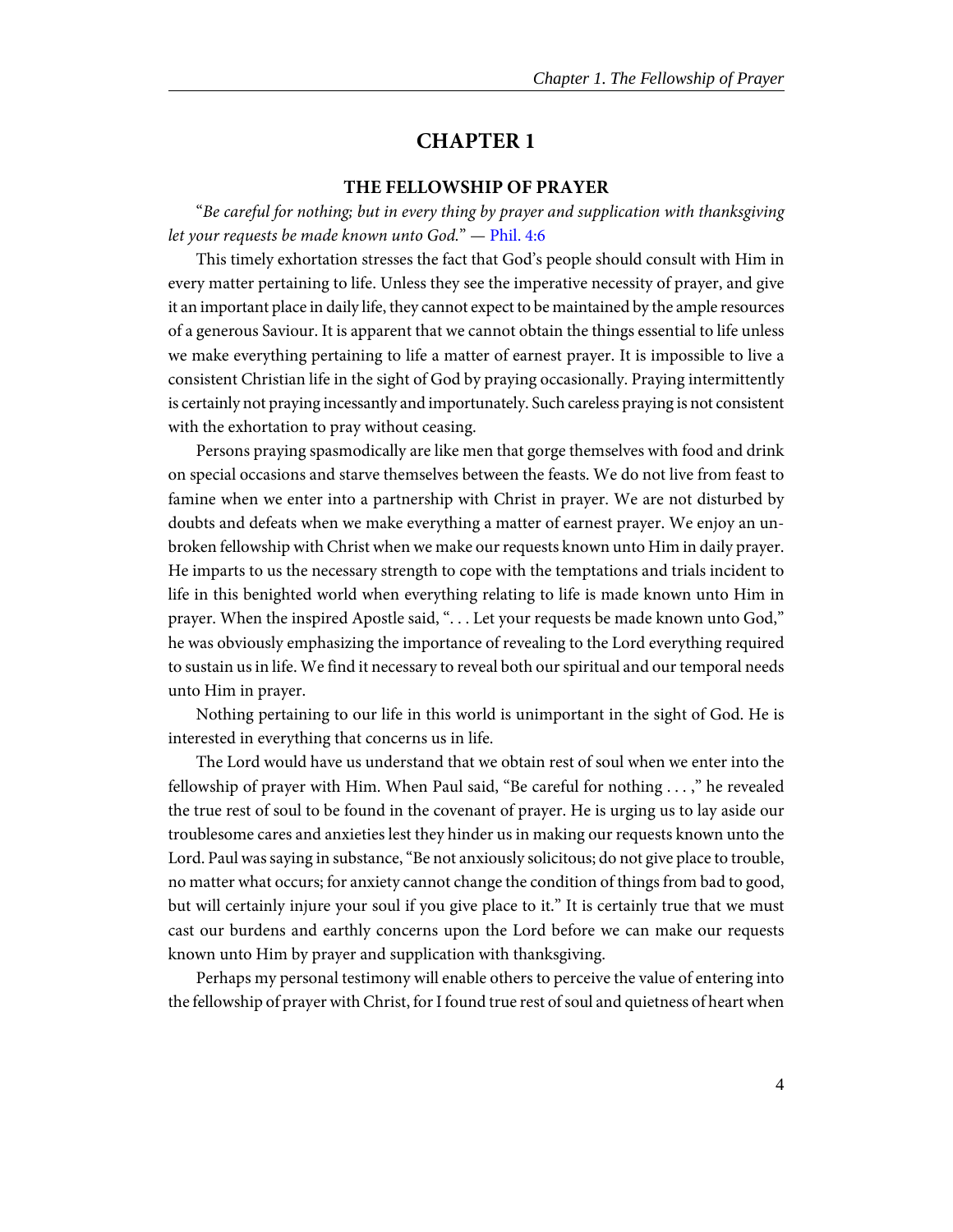I entered into the partnership of prayer with Him. "Ask, and ye shall receive, that your joy may be full."

I was teaching in the department of religious education in Asbury College when I entered into the covenant of prayer with Christ. It had been my purpose for several months to prepare some written messages on the Epistle to the Hebrews. In order to have time to devote to this work it was necessary for me to arise early in the morning and do the writing before the hour I was scheduled to meet my classes. I began this work during the first week of 1950.

I was suddenly awakened about midnight on January sixth. Knowing that I had a full day of work before me, I felt it necessary to sleep a few hours lest I be too weary in mind and body to do the writing and teaching. At that moment the Saviour spoke to me. He asked me if I were willing to sacrifice some sleep in order to give Him an opportunity to speak with me in the quiet hours of the morning. He told me that it was necessary to deny myself of sleep in order to prevail in prayer. I realized for the first time that denying myself of sleep was a form of fasting. For five hours I waited before the Lord in sacred worship and holy communion. My soul was greatly revived, and I felt refreshed in mind and rested in body.

After this remarkable manifestation of the Saviour I was constrained to examine my prayer life. I was impressed to consider the time spent in prayer during the average day. I was humbled before the Lord when I discovered how little time had been given to Him in prayer and meditation. It had been my daily practice from the day I was saved to spend some time in prayer morning and evening. I had established the family altar in my home. I had spent time in secret prayer during the years of my ministry. I had never knowingly overlooked the importance of prayer. I am now aware that I had never discovered the possibilities in prayer like they were revealed to me when I waited five delightful hours before the Saviour that memorable morning.

When I entered into the fellowship of prayer with Christ, I solemnly promised Him that I would not allow my plans and pursuits of daily life to infringe on my time to pray. I vowed to take sufficient time to commune with Him in prayer no matter what duties of the day demanded my attention. When I made this covenant with Christ I emptied myself of earthly possessions and concerns. I placed my ministry, my teaching, my writings, my vocation, my travels, and my home in a heap before the Lord. I separated myself from these interests as completely as I ever expect to be separated from them in death. I deliberately put these earthly concerns in a place of secondary importance in my life. I counted all things loss for the excellency of the knowledge of the fellowship with Christ in prayer. I fully realized that Christ was speaking to me when He said, "If any man will come after me, let him deny himself, and take up his cross, and follow me. For whosoever will save his life shall lose it: and whosoever will lose his life for my sake shall find it." I was reminded of how much I had lost through the years because I had not known the value of fellowship with Christ in prayer.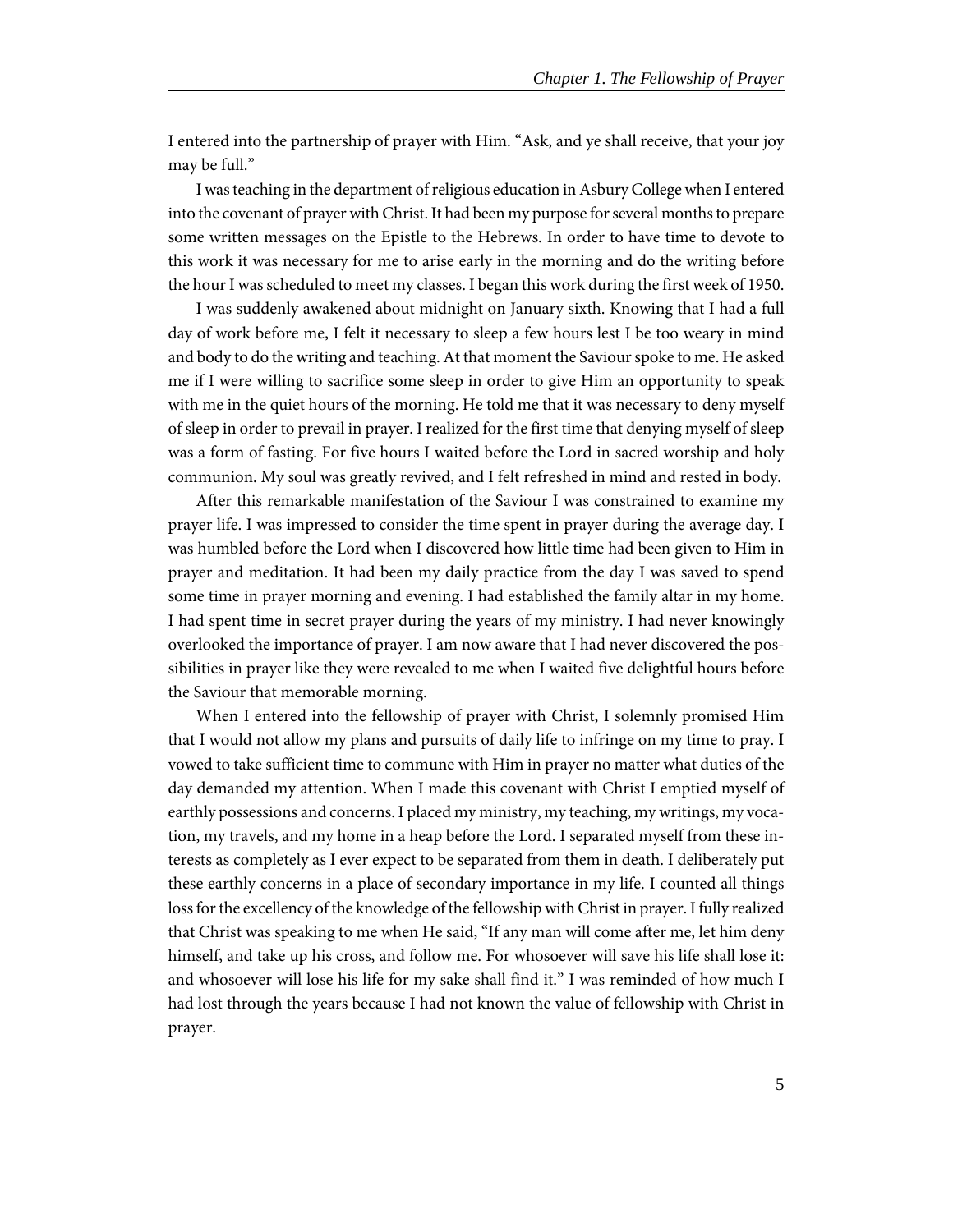When I entered the fellowship of prayer with the Lord my soul was immediately relieved of the burdens and cares of life. I found the place of His rest in the covenant of prayer. My duties are many, and my body is often weary from my labors in the ministry, but my spirit knows no weariness for my soul dwells at ease in the haven of perfect peace. There were times in the past when the responsibilities of the ministry were almost more than my mind and body could endure. The many concerns of preaching made me restless in the night and disturbed during the day. It is clear to me now that I had not discovered the secret of resting in the Lord. I was pushing and pulling in my own strength. I was not trusting the Spirit to bring things to pass.

I have the same burdens and cares of the ministry today, but I have discovered how to cast my cares upon the Lord in the fellowship of prayer. The yoke of the Meek and Lowly Christ is easy, and His burden is light. He has given me rest of soul and quietness of spirit in the covenant of daily prayer. It is now my daily practice to keep the morning watch with the Saviour.

> <span id="page-9-0"></span>"My voice shalt thou hear in the morning, O Lord; in the morning will I direct my prayer unto thee, and look  $up.$ "  $-$  [Psa. 5:3](http://www.ccel.org/study/Bible:Ps.5.3).

The hours between midnight and six o'clock in the morning are the most peaceful. The duties and distractions of the preceding day have ended, and the activities of the new day have not begun.

It is apparent that Jesus made it a practice of His life to pray in the quiet hours of the morning. It is written,

> <span id="page-9-1"></span>"In the morning, rising up a great while before day, he went out, and departed into a solitary place, and there prayed."  $-$  [Mark 1:35.](http://www.ccel.org/study/Bible:Mark.1.35)

The duties of the coming day demanded much from the Saviour. The virtue that went out of Him to heal the hearts and hurts of the people was replenished in the place of prayer. His physical strength was constantly renewed through His ceaseless prayers. Before the dawn of the busy day our Lord went out, and departed into a solitary place, and there prayed. We are not told where He found this peaceful place to pray. He may have found a place of sacred seclusion to pray beneath the overshadowing boughs of a towering tree where nature remained speechless with reverence and the morning star looked down in solemn contemplation. The Lord may have longed to pour out His sinless soul with strong crying and tears in some voiceless valley filled with holy hush. It could be that He sought a solitary place among the friendly hills where the silent shadows of the departing night lingered until hastened into hiding by the light of the approaching dawn. Perhaps He found rest for His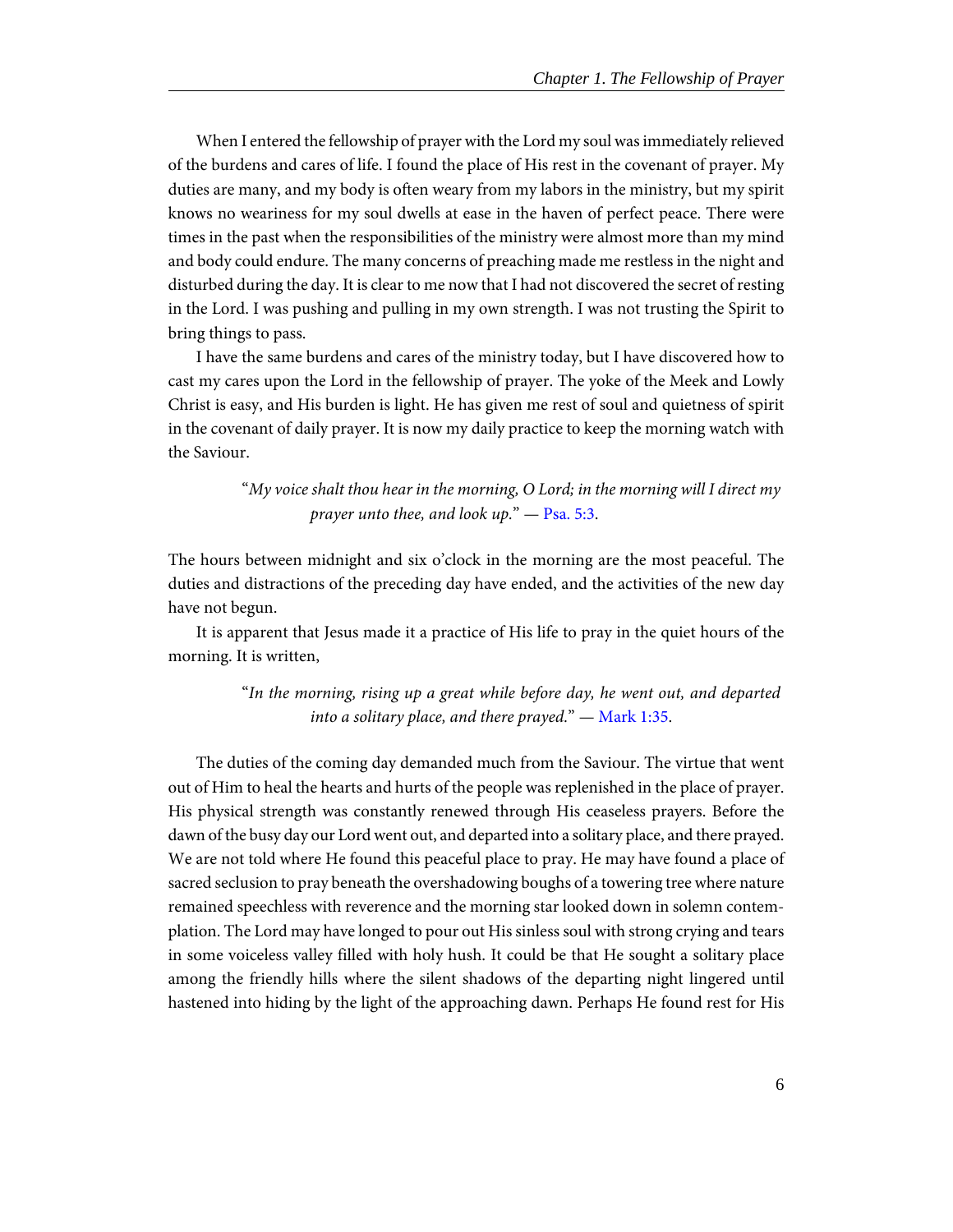burdened heart in a sequestered place in a lonely desert carpeted with shifting sands where the sighing winds ceased to whisper while He prayed.

The example of our Lord enables us to perceive the value of unburdening our hearts in the quiet hours of the morning. It is difficult to pray when the mind is filled with the confusion and rush of the day. We can pray in the quietness of the home while the day is young if we are willing to sacrifice some sleep. The Saviour admonished us to enter into the closet and shut the door. We must shut the door of our mind and exclude the cares and burdens of the day in order to prevail with God in the secret place of prayer.

One will be astonished at the results obtained in the quiet place of prayer. I have seen the Lord work wonders in answer to prayer offered before Him in the early hours of the morning. I have known Him to heal people in homes and hospitals hundreds of miles from the place where I was praying.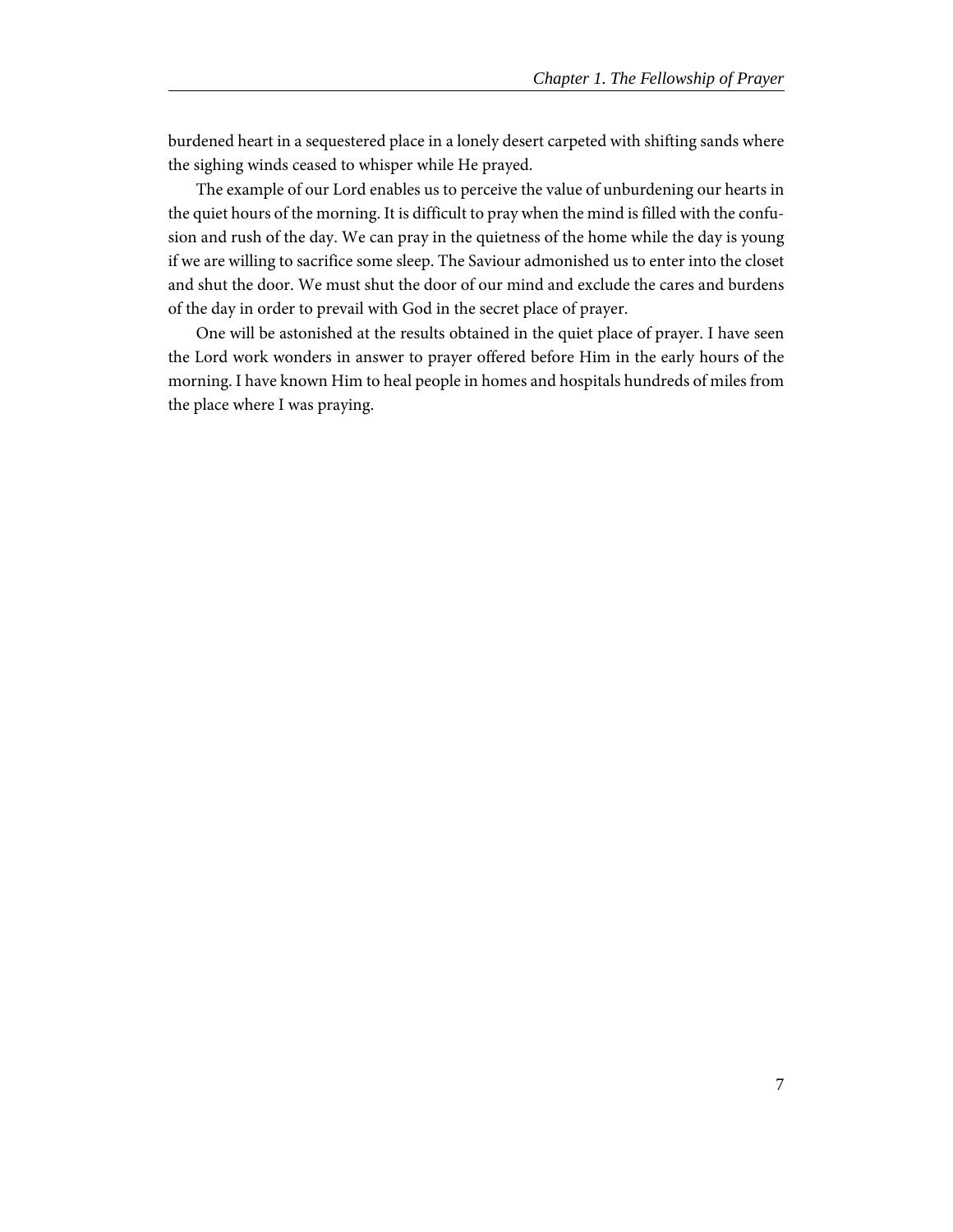#### **OUR REQUESTS MADE KNOWN UNTO GOD**

<span id="page-11-0"></span>"... Let your requests be made known unto God."  $-$  [Phil. 4:6](http://www.ccel.org/study/Bible:Phil.4.6).

<span id="page-11-3"></span>Paul, the pattern saint, would have us see the value of revealing our needs to God in prayer. We must not presume that the things required to sustain life will be granted without making our requests known unto God. Our requirements on earth and God's resources in heaven are meant for each other. If we ask, we shall receive. When we fail to ask, we fail to receive. The Word declares, "Ye have not, because ye ask not." There would be no point in exhorting Christians to make their requests known unto God unless He had made a sufficient provision to supply all their need. The apostle revealed the abundant riches of God when he said . . .

> <span id="page-11-4"></span>"My God shall supply all your need according to his riches in glory by Christ Jesus." — [Phil. 4:19](http://www.ccel.org/study/Bible:Phil.4.19)

This assuring promise discloses the resources God made available to His people in answer to prayer. In the clear light of this certified promise they have no justifiable excuse for spiritual poverty.

We can think of God's promise to be a certified check made payable to us the moment we present it for payment. No matter what gracious spiritual and temporal blessings the promise contains, we cannot receive them until we make our requests known unto God in prayer. It is possible to have an all sufficiency in all things by claiming the riches of God made available to us by prayer and supplication with thanksgiving. When Paul said, "My God shall supply all your need," he is saying, "Christ is all you need." We are enriched in all things pertaining to life in time and in eternity when we possess Him. Christ is all we ever need to cope with the difficulties and dangers confronting us in the path leading to the Father's house of many mansions.

The temporal blessings received from the Lord are not sufficient to supply all our need in this world. Jesus stated this fact when He said,

#### <span id="page-11-2"></span><span id="page-11-1"></span>". . . A man's life consisteth not in the abundance of the things which he possesseth." — [Luke 12:14](http://www.ccel.org/study/Bible:Luke.12.14)

The fertile fields cannot produce true riches. A man is truly rich toward God when he possesses the resources of Christ contained in His certified promise to supply all our need. When Paul said, "My God . . ." he disclosed the amazing fact that a man can possess God. It is written in the covenant of grace,

"... I will be their God, and they shall be my people."  $-2$  Cor. 6:16.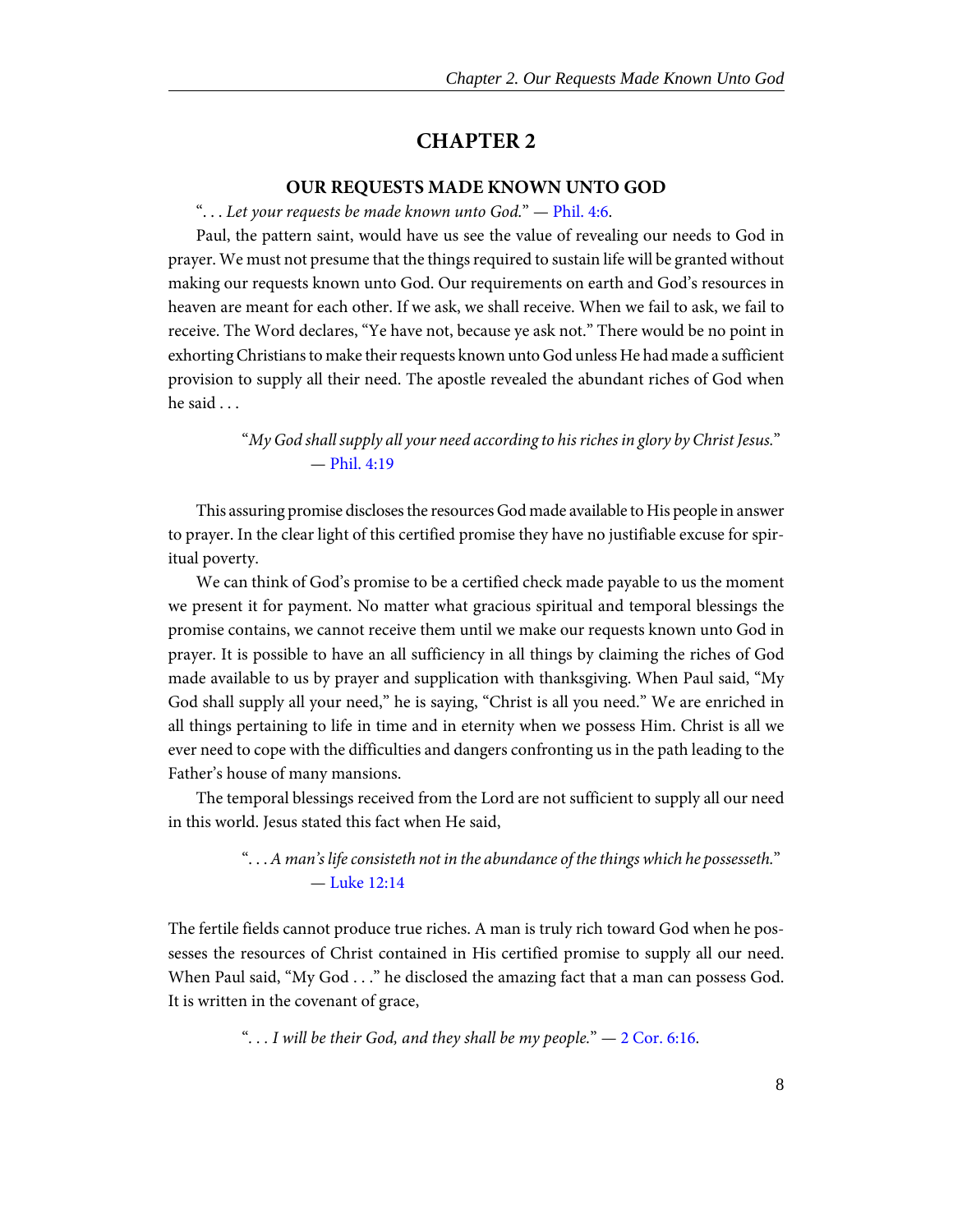The paramount purpose of Christ is achieved the moment He gives Himself to us in the covenant of God. The Scriptures reveal that the Saviour has given everything to redeem us, and provided everything to supply us, and wills to give all that He is in His divine nature to satisfy us. If a man has not received the indwelling Christ in answer to prayer, he has failed to obtain the grand objective of all praying.

We do not find it difficult to make our requests known unto God when we are fully aware of His presence. Paul stated this fact when he said,

#### <span id="page-12-0"></span>"... The Lord is at hand."  $-$  [Phil. 4:5](http://www.ccel.org/study/Bible:Phil.4.5)

This amazing revelation is evidently an essential part of the admonition to make our requests known unto God. The inspired apostle focused attention on a great truth when he said, ". . . The Lord is at hand." He is saying in substance, "The Lord is handy. The Lord stands ready to give aid and comfort to His praying people." No matter how we interpret the statement, ". . . The Lord is at hand," we are fully aware of His nearness when we make our requests known unto Him. Jesus confirmed this truth when He said, "Lo, I am with you always, even unto the end of the world." He evidently knew that we had the mental and moral capacity to sense His presence at all times and in all places on earth. If we cannot know that He is at hand when we pray, then His promise has no place of value in our profession of faith.

To offer a prayer without realizing the nearness of the Lord would be like speaking meaningless words into empty space. How could we know that our requests had been made known unto God unless He responded by assuring us that our petitions had been heard? I am persuaded that it is not possible to pray with confidence toward the Lord without being aware of His presence. The inspired apostle said,

> <span id="page-12-1"></span>". . . This is the confidence that we have in him, that, if we ask any thing according to his will, he heareth us: and if we know that he hear us, whatsoever we ask, we know that we have the petitions that we desired of Him."  $-$ [1 John 5:14, 15](http://www.ccel.org/study/Bible:1John.5.14 Bible:1John.5.15)

John is saying in substance, "If you know that God hears you, then you know you have the answer." It is apparent that we must first know that He hears us before we know that we have the answer. Knowing that God hears us when we pray is something vastly more than a beautiful theory about prayer. Spiritual perception in prayer is the norm of spiritual life. We rejoice in prayer when we perceive that the Lord is at hand. Paul said, "Rejoice in the Lord always: and again I say, rejoice." The realization that the Lord is near is the cause of constant praise.

If His abiding presence with us in this troubled world is not the only source of lasting joys, then let us hope that someone will come to guide our footsteps toward the place of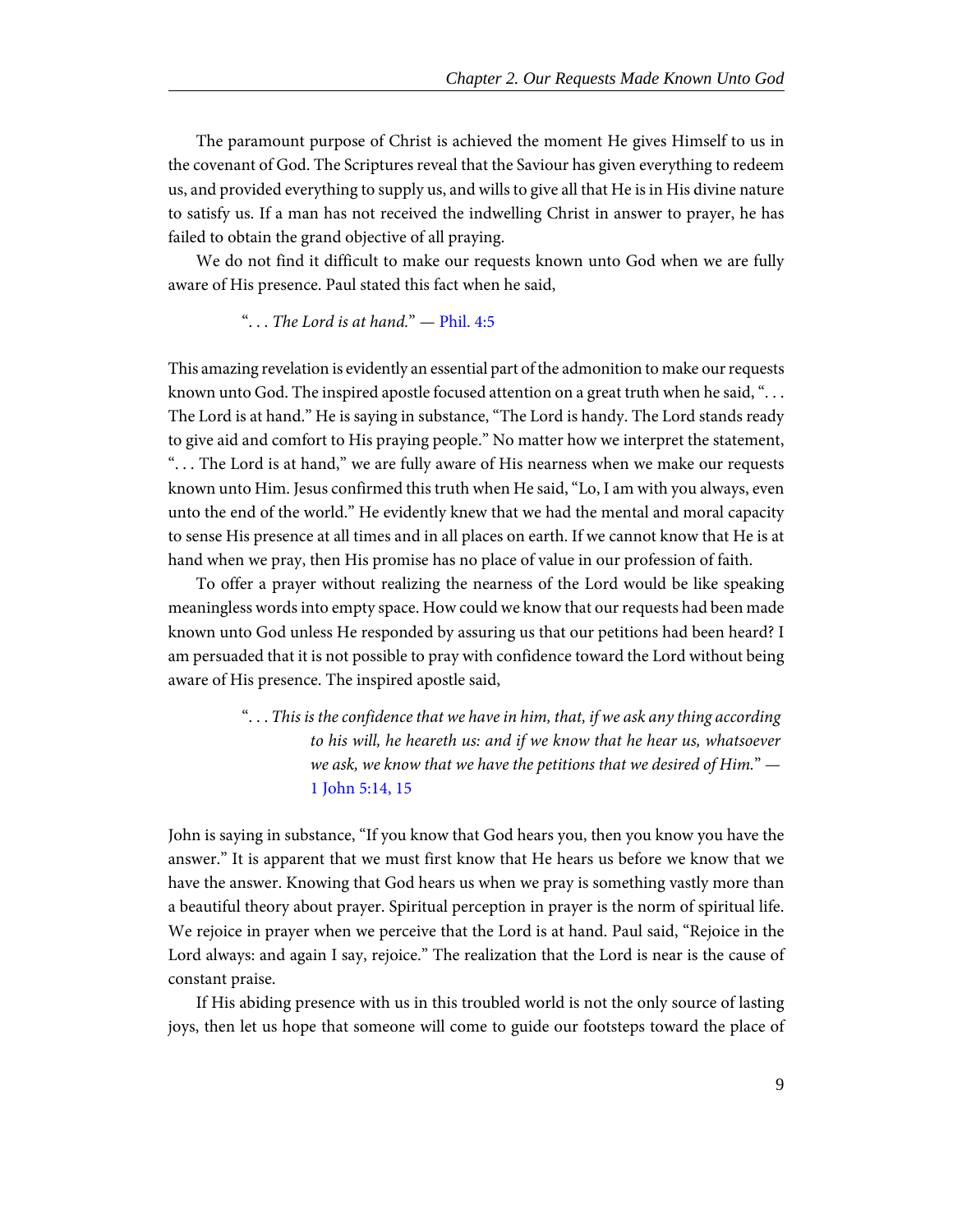endless happiness. God's Word reveals that the Lord will direct our weary feet into the path of praise.

> <span id="page-13-0"></span>"Thou wilt show me the path of life: in thy presence is fullness of joy; at thy right hand are pleasures for evermore." - [Psa. 16:11](http://www.ccel.org/study/Bible:Ps.16.11).

It is apparently true that the measure of our joy is always in proportion to the measure of our praying. One must pray without ceasing in order to have joy unspeakable and full of glory. God's praying people discover that the joy of the Lord is their strength, and His abiding presence is their shield. Perhaps Paul was in prison when he uttered the immortal words of praise. The dark and dingy prison was not so carefully guarded, and its rigid bars so firmly fixed that the Lord was prevented from entering its dismal confines to give comfort and courage to His suffering servant.

If Paul had been asked what he had found in the dank cell to cause him to sound such a note of praise, he would have said, "... The Lord is at hand." His consoling nearness caused the prisoner to praise, and His assuring presence inspired the suffering saint to sing. The dreary confines of a prison cannot stifle the songs of the soul girded with the gladness of God. The righteous may be incarcerated in dungeons, and the redeemed fastened in the stocks, but their achieving faith is not fettered, and their supplications are not shackled. From the inner cell of the common jail the singing servants of God shook the foundations of the earth, and caused hardened sinners to seek salvation.

The infirmities of the body may imprison a saint like the formidable walls of a federal prison; but the afflictions of the flesh and the trials of life cannot prevent the saints from singing in the shadows like those that sing in the shining. It is written,

> <span id="page-13-1"></span>". . . He that trusteth in the Lord, mercy shall compass him about. Be glad in the Lord, and rejoice, ye righteous: and shout for joy, all ye that are upright in heart." — [Psa. 32:11](http://www.ccel.org/study/Bible:Ps.32.11).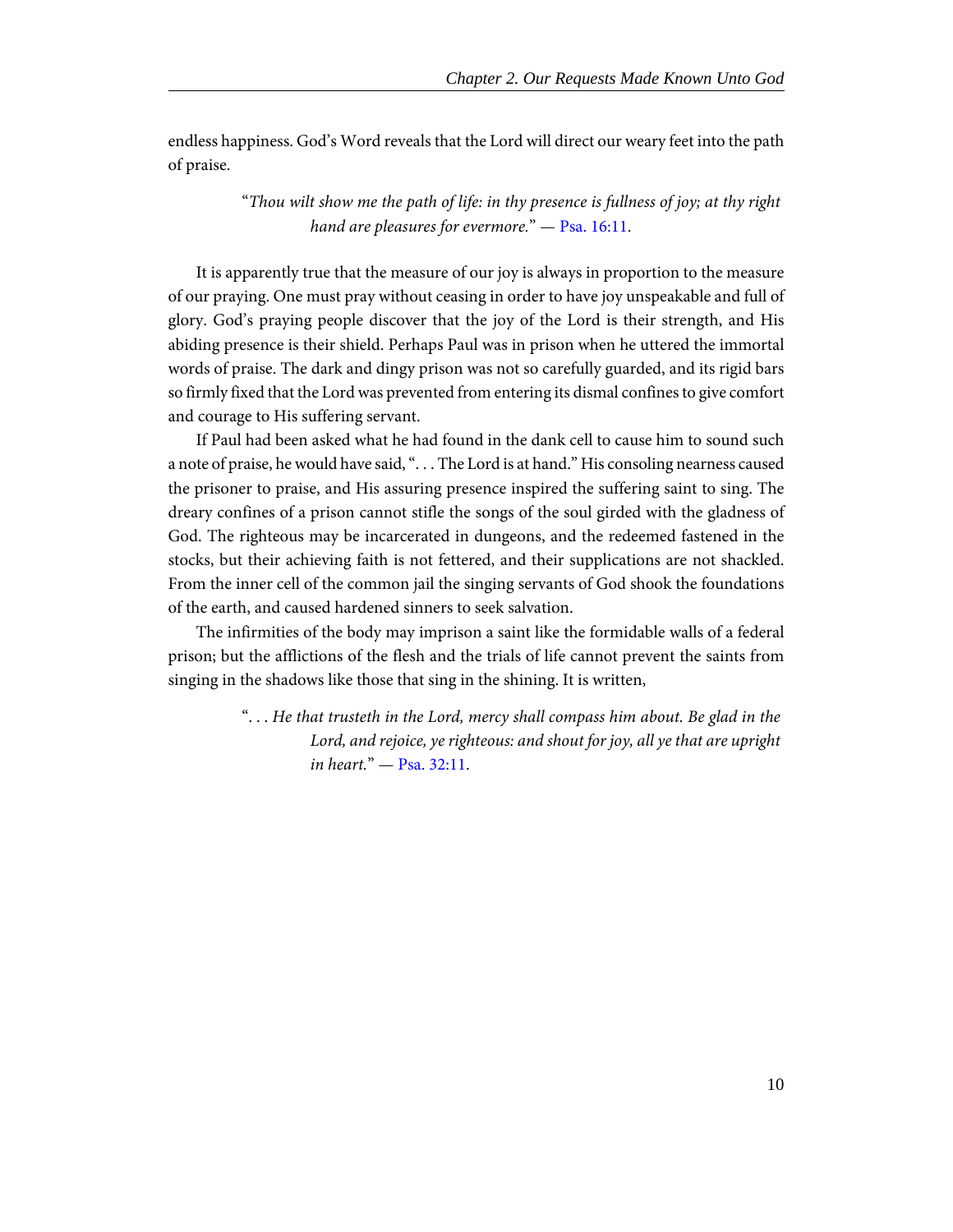# **GOD'S PEACE OBTAINED IN ANSWER TO PRAYER**

<span id="page-14-2"></span><span id="page-14-0"></span>". . . Let your requests be made known unto God. And the peace of God which passeth all understanding, shall keep your hearts and minds through Christ Jesus."  $-$  [Phil. 4:6, 7](http://www.ccel.org/study/Bible:Phil.4.6 Bible:Phil.4.7).

When we make our requests known unto God by prayer and supplication with thanksgiving we are assured of receiving His peace through Christ Jesus. When we enter into the sacred Presence of the Prince of Peace, we enter into the place of perfect peace. The house of prayer is the sanctuary of peace.

Paul would have us understand that Christ imparts a measure of His own peace to our worshipping hearts when we make everything pertaining to life a matter of prayer. We can readily comprehend the possibilities of prayer when we perceive that mortal man can obtain a measure of the peace which the God of Peace possesses in His divine nature. It is not necessary for the children of God to enter heaven in order to enjoy the priceless possession of peace. Christ wills to give the heavenly heritage of His Peace to all the sons of God. He revealed this truth when He said,

> <span id="page-14-1"></span>"Peace I leave with you, my peace I give unto you: not as the world giveth, give I unto you. Let not your heart be troubled, neither let it be afraid." — [John 14: 27](http://www.ccel.org/study/Bible:John.14.27).

It is obviously true that Jesus has purposed that His own peace shall give His praying and believing people untroubled hearts in this world of trouble. He would have us understand that His own perfect peace shall confirm us in hope, and comfort us in heart. It is apparent that this heavenly heritage of the heart can be obtained in answer to prayer. God's peace is an essential quality of His divine nature. We saw His peace manifested in Jesus Christ, The Prince of Peace. Jesus was never excited and perturbed by the trickery and hypocrisy of the religious leaders of His day. He never lost His spiritual poise when persecuted and slandered by His enemies.

Jesus was always calm and composed in the time of trial. He was never intimidated by the threats of violence. He had an indomitable courage that confounded His critics. He never compromised truth to gain favor with men. His sublime silence in the hour of His trial caused the multitude to marvel. A faithful witness of the Saviour's sufferings said:

> <span id="page-14-3"></span>". . . Christ also suffered for us, leaving us an example, that we should follow in his steps: who did no sin, neither was guile found in his mouth: who, when he was reviled, reviled not again; when he suffered, he threatened not; but committed himself to him that judgeth righteously."  $-1$  Peter [2:21-23](http://www.ccel.org/study/Bible:1Pet.2.21-1Pet.2.23)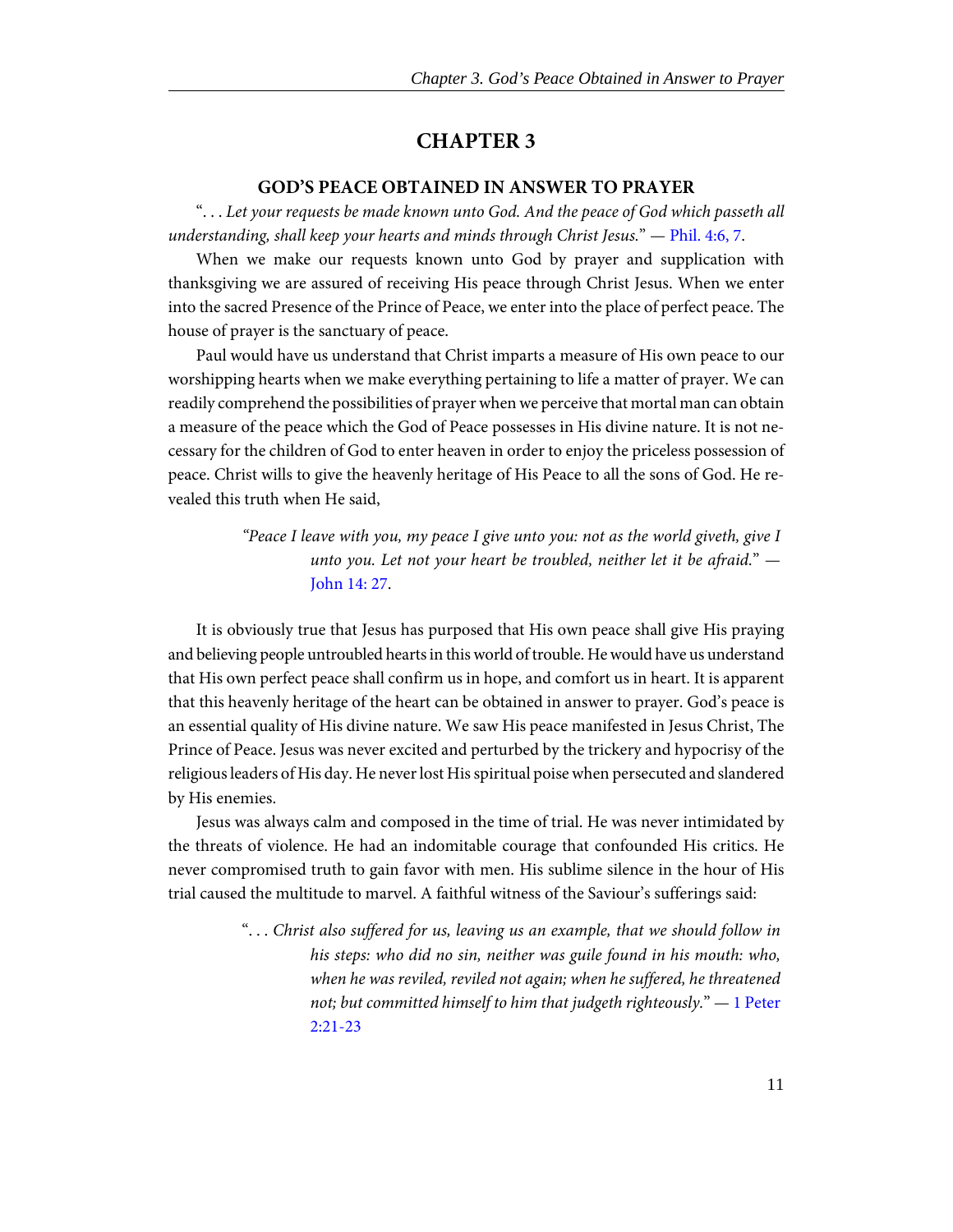Peter's testimony enables us to see how the peace of God behaves in this world of turmoil and strife. The quality of God's peace was exemplified in the sinless character and conduct of the Saviour. His life revealed the inherent nature of God's peace which passeth all understanding. God has designed that His peace shall keep our hearts and minds. He would have us understand that His peace shall be our guard when we make our requests known unto Him in prayer. When once we grasp the truth about this, and give it an important place in daily life, we will know what it means to possess the peace of God which passeth all understanding.

The heart is the center of man's spiritual being. It is the citadel of his immortal soul. The ambitions, the aspirations, and the affections reside in the heart. The will, the conscience, and the desires dwell in the heart of man. The Word says,

#### <span id="page-15-0"></span>"Keep thy heart with all diligence; for out of it are the issues of life."  $-$  [Prov. 4:23](http://www.ccel.org/study/Bible:Prov.4.23)

It is God's purpose to expel the indwelling sin of the soul by the power of the indwelling Spirit, and impart peace to man's heart.

# <span id="page-15-1"></span>". . . The work of righteousness shall be peace; and the effect of righteousness quietness and assurance for ever." — [Isa. 32:17](http://www.ccel.org/study/Bible:Isa.32.17)

When Jesus said. ". . . Let not your heart be troubled, neither let it be afraid," He implied that it was possible to be delivered from the perplexing troubles and agitating fears incident to life in this world. The peace of God can banish all our burdensome bewilderments and fill our yearning hearts with comfort and contentment. God is willing to make the citadel of our souls the stronghold of His garrison of peace. He wills to make our hearts an impregnable fortress of spiritual power. His peace will mount guard over our hearts and minds like a sentinel appointed to keep watch over a city. Paul added to our comfort when he said,

<span id="page-15-2"></span>"... The God of peace shall be with you."  $-$  [v. 9.](http://www.ccel.org/study/Bible:Phil.4.9)

He is saying that we can have the peace of God within, and God of peace without.

When Paul speaks of the mind he is evidently speaking of the intellect, the feelings, and the understanding. We have the capacity to think and to reason about the things of God. We are capable of having the truth of God revealed to us by the Holy Spirit. It is not possible to comprehend the peace of God without the help of the Spirit. We cannot analyze the peace of God in the laboratory of the human mind to ascertain its true nature; neither can we discover the component parts of God's peace by the methods of modern science and philosophy. His peace passeth all human understanding. There are times when our minds are sorely perplexed by the problems confronting us in this uncertain world. There are times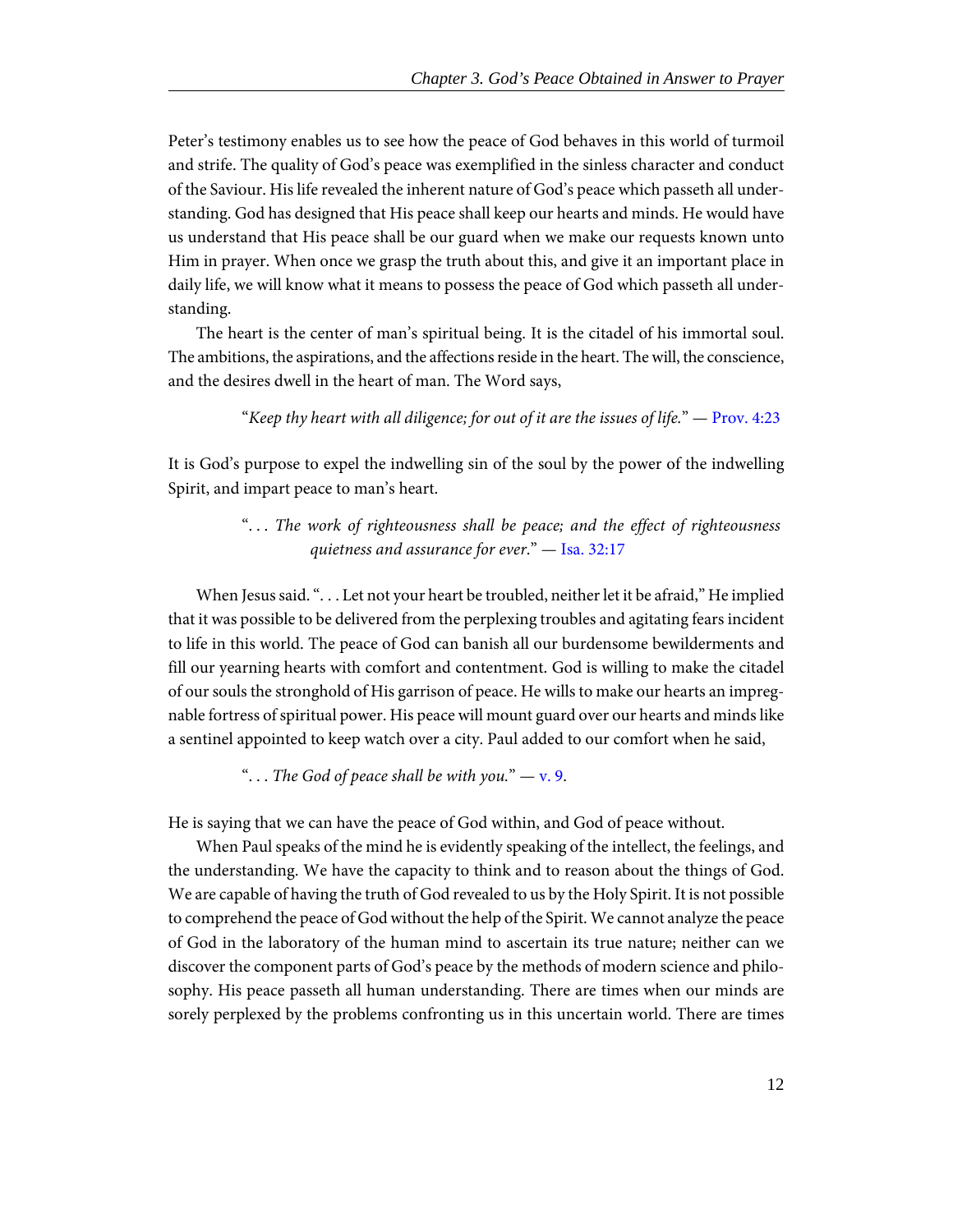when we cannot depend on our reasoning to find the answer to life's trials and tribulations. Jesus said,

# <span id="page-16-0"></span>". . . In the world ye shall have tribulation: but be of good cheer; I have overcome the world."  $-$  [John 16:33](http://www.ccel.org/study/Bible:John.16.33)

Life has no fears and death holds no terrors for the soul fortified by the eternal peace of Christ. He is our peace and our protection. The peace received in answer to prayer does not prevent the problems of life from perplexing us; but His peace does prevent these trials from triumphing over us.

There will be times when our feelings will contradict our faith. Sickness can depress our emotions to such an extent that we are disposed to doubt our relationship to Christ. When we are sick, when our nerves are tense, when we are constantly on the verge of tears, our faith will be submerged by our feelings. In such times of trial it seems that the joy of the Lord has departed, and we are tempted to think that for some unknown reason we are suffering the displeasure of the Lord. Our confused state of mind is caused by our illness. The loving Lord has not been grieved by our infirmities of body and mind.

There will be times in life when we seem to stand on the brink of an impassable gulf which the human understanding cannot cross. When we come to the place where reasoning ends and despair begins, we will discover that Christ's protective peace is like a bridge that spans the gulf which our own limited understanding cannot cross. The infirmities of the body can cause the imagination to run wild. Sickness can cause many fantastic ideas and strange impressions to disturb and confuse our minds. Some unhappy people imagine they are being tormented by evil spirits. Some think their nervous disorders are caused by some strange power of Satan. These distressing nervous disorders and groundless fears are caused by their physical condition. A just and holy God will not allow His praying and trusting people to become the unwilling victims of satanic power. He has provided a peace to garrison their hearts and minds through Christ Jesus.

A few devout individuals have been tormented by the fear that they have committed the unpardonable sin. Some have been so completely engulfed by this terrifying thought that they have abandoned all hope. These misguided persons have allowed themselves to become victims of their own confused state of mind. The terrifying thought that they have forfeited all hope of salvation exists only in their overwrought imaginations. If these troubled souls will exercise faith in a merciful and faithful Christ, and humbly ask Him for help and hope, their groundless fears will immediately pass away, and the peace of God will comfort their troubled hearts.

The Saviour has paid a great price to redeem us from all iniquity. He will not withhold His saving mercy and grace from any seeking soul longing with all the heart to please Him in all things. The peace of God will prevent us from becoming the hapless prey of our dis-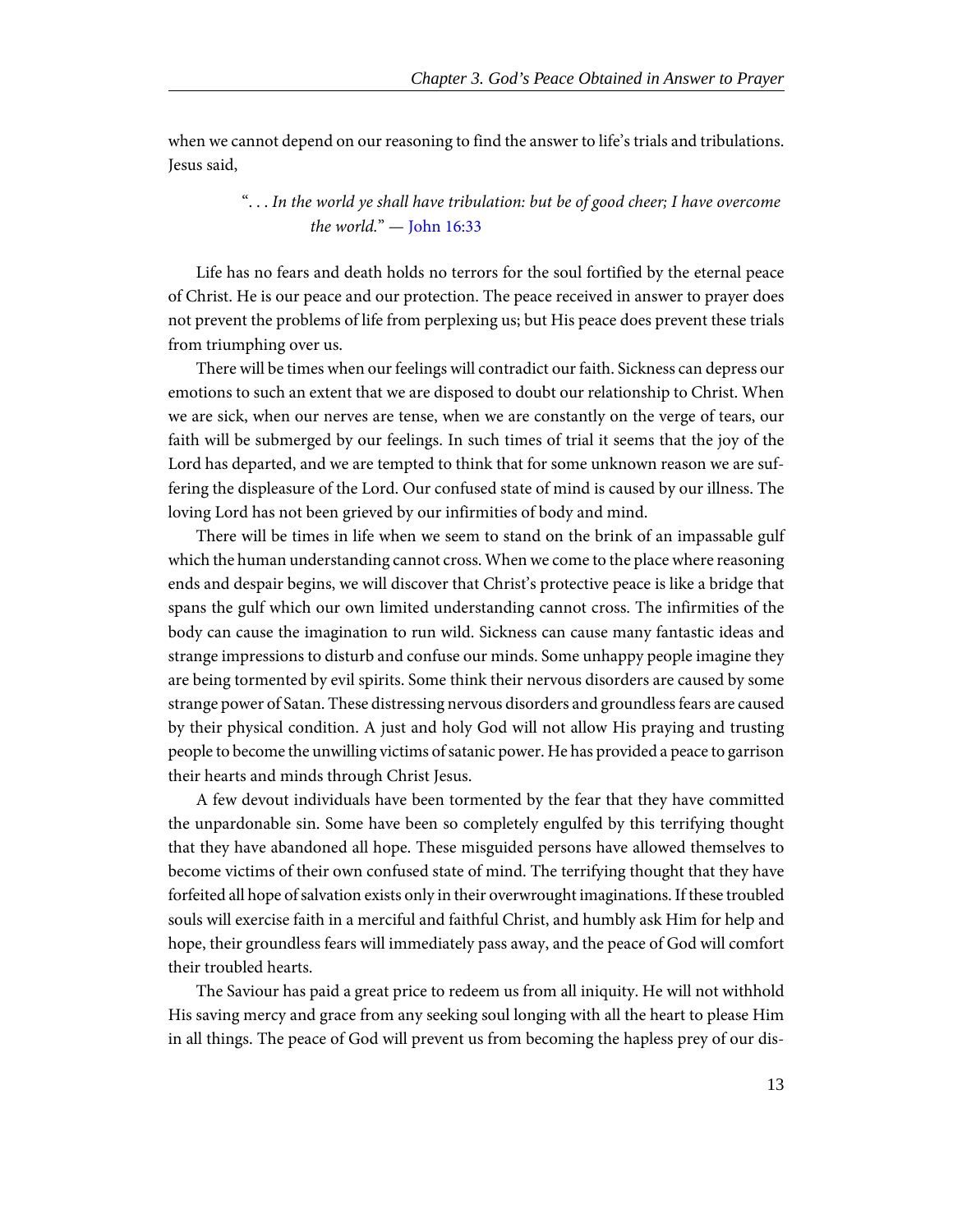traught minds if we will pray without ceasing, and continue to believe on the name of the Son of God. When Jesus said, ". . . Let not your heart be troubled, neither let it be afraid," He intended to impress us with the fact that we can prevent the fears and troubles from entering our hearts and minds. He expects us to keep our minds stayed on Him. The inspired prophet saw this fact when he said,

> <span id="page-17-1"></span>"Thou wilt keep him in perfect peace, whose mind is stayed on thee; because he trusteth in thee." — [Isa. 26:3](http://www.ccel.org/study/Bible:Isa.26.3)

The Psalmist said,

<span id="page-17-0"></span>"Cast thy burden upon the Lord, and he shall sustain thee: he shall never suffer the righteous to be moved."  $-$  [Psa. 55:22.](http://www.ccel.org/study/Bible:Ps.55.22)..

If we continue to make our requests known unto God by prayer and supplication with thanksgiving, He will not suffer us to be moved by the forces of evil in this disquieted earth.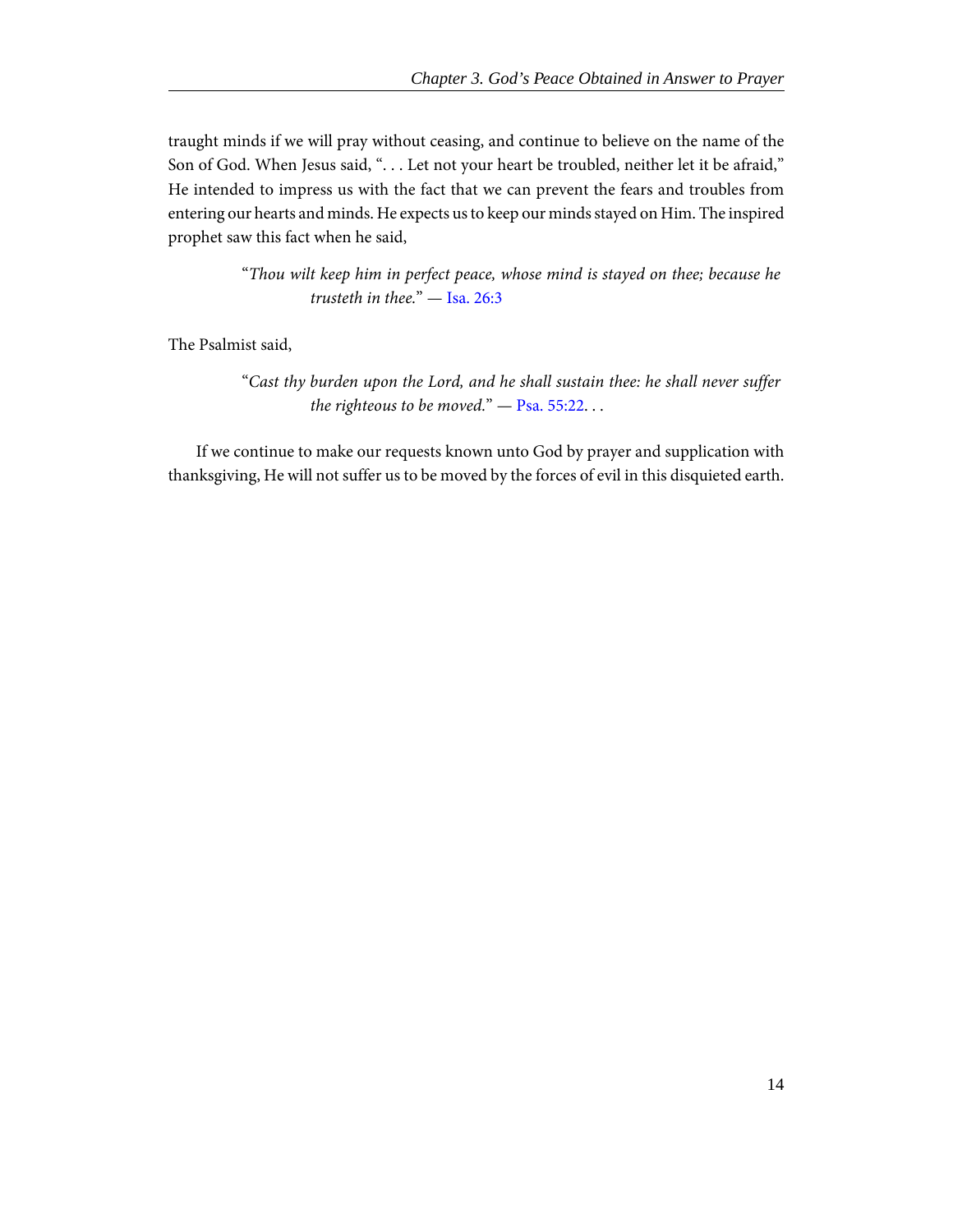#### **THE PRAYING THAT GLORIFIES GOD**

<span id="page-18-1"></span><span id="page-18-0"></span>". . . Whatsoever ye shall ask in my name, that will I do, that the Father may be glorified in the Son."  $-$  [John 14:13.](http://www.ccel.org/study/Bible:John.14.13)

Jesus revealed His purpose in answering prayer when He said, ". . . That the Father may be glorified in the Son." In order to achieve His exalted purpose to glorify the Father, the Son has bestowed on His redeemed people the inalienable right to ask anything in His Name. In the clear light of this remarkable truth it is not difficult to perceive that the possibilities in prayer are as great as the purpose of the Son of God. It is likewise apparent that every prayer offered in the Name of the Son must be offered for the specific purpose of obtaining the things which glorify the heavenly Father.

The Saviour was near the close of His public ministry with His disciples when He delivered His parting address preserved for us by John. In His closing address He speaks to the men whose training time has about ended. He instructed His messengers in the "Sermon on the Mount" to pray, believing and trusting the Father to give them all good gifts; but in His closing discourse He points to something higher to be accomplished through prayer and faith. These faithful men were to go and perform His works, even greater works than He had achieved during His ministry in the world. The Master disclosed to them that praying in His Name was to be the channel through which the enabling power was obtained to perform the works which glorify the Father in the Son.

When Jesus said, "... I go to my Father," He was obviously speaking of His ascension to the right hand of God. His exaltation to the right hand of the Majesty on high began a new epoch in the praying and working of the disciples. The Saviour had imparted power to His chosen disciples while with them in the world, and He now purposes to enable them to do greater things for Him. He has promised to impart the power from heaven to accomplish greater works for Him in the world. He ordained His chosen apostles to go and bring forth fruit, saying,

# <span id="page-18-2"></span>"Herein is my Father glorified, that ye bear much fruit; so shall ye be my disciples." — [John 15:8](http://www.ccel.org/study/Bible:John.15.8).

The indomitable courage they had to witness for Him, the miracles performed in His Name, and the sufferings endured for His sake, were living testimonies of the power received through the fervent prayers offered in His Name.

What is true regarding the Saviour's works achieved by His faithful disciples is likewise true regarding His works to be accomplished by His faithful people in this present age. The same Christ who worked in them and through them in that day, is the same changeless Christ who wills to work in and through His people in these last days. If the people of God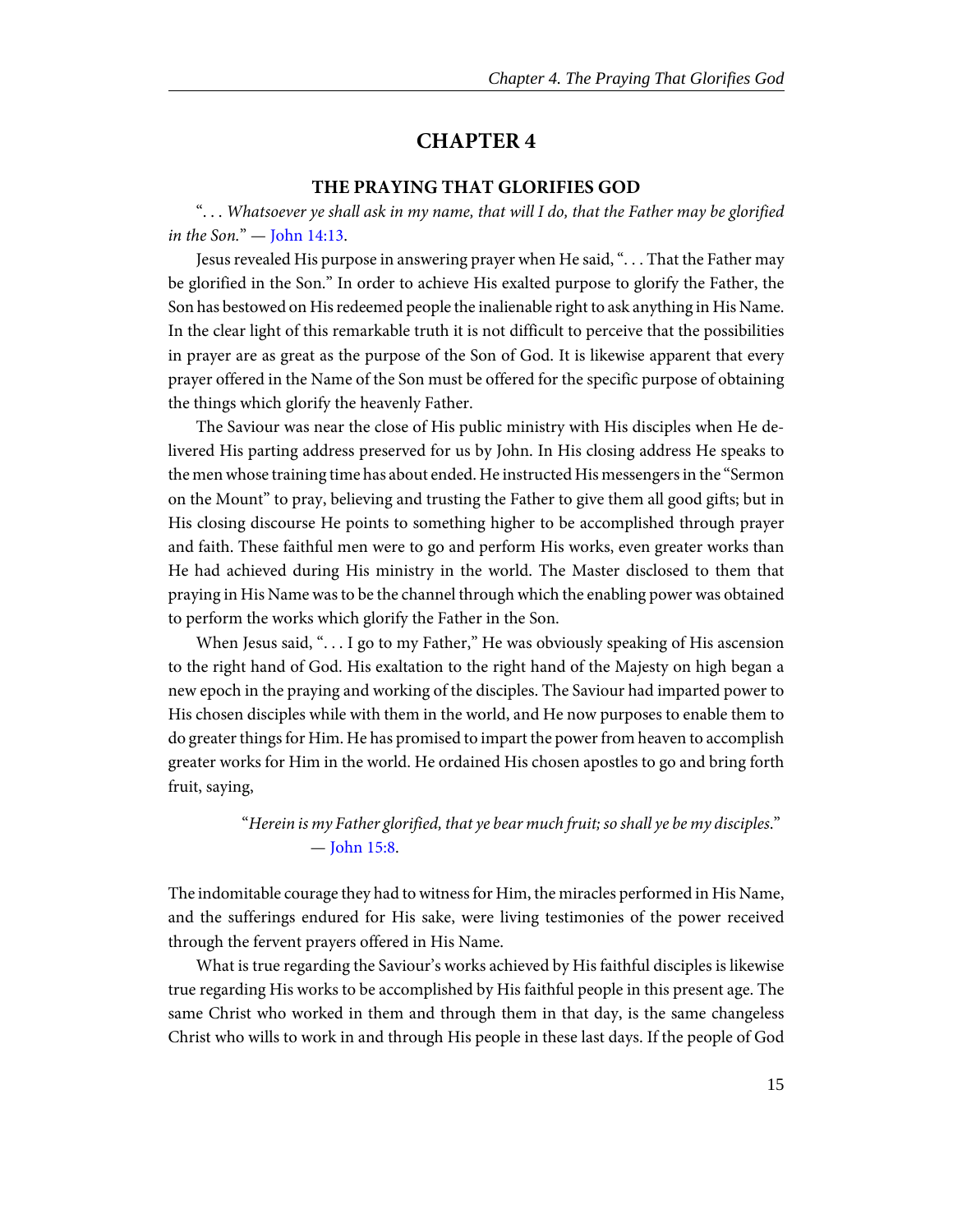expect to perform the works of Christ which shall glorify the Father, they must believe on Him for the very work's sake, and pray in His Name.

We can perceive our responsibilities to Christ when we consider His words regarding the greater works to be accomplished for Him in the world. Apparently the greater works to be performed are not works more excellent in quality, but works greater in quantity. Perhaps the ministry of Jesus did not extend beyond the borders of the land where He lived and died. But it is obvious that He fully intended that the whole world should feel the spiritual impact of His invincible power through the preaching and praying of His ransomed people. Therefore He filled His faithful witnesses with the Holy Ghost and power and sent them unto the uttermost part of the earth to perform the works which glorify the Father in the Son. Let us ever be mindful of the fact that power to achieve the greater works for Christ is obtained through prayer and faith. A man cannot achieve the works of Christ through his eloquence and education; he must fervently pray in the Name of Jesus, and receive power from Him in order to accomplish the works of God in this pleasure loving age.

As long as Jesus was in the world, He performed the works of the Father; devils fled at His word of command, the sick were healed, and the poor had the Gospel preached unto them. When He returned to the Father, His works from the throne of grace must be performed through His praying and trusting people. The oneness between the Lord on His mediatorial throne in heaven and His people on earth is so divinely perfect, that He meant it as the literal truth when He said, ". . . Greater works than these shall he do; because I go unto my Father."

It is for the express purpose of accomplishing the works of Jesus in this present world that such great promises regarding prayer have been given to His people. But His people are not at liberty to claim the Saviour's promise, "If ye shall ask any thing in my name, I will do it," in order to obtain something very special for themselves. His certified promise does not authorize us to make him a servant of our own comforts in life. The Master has assured us that the Father is mindful of our personal needs, and wills to give good things to His children, but our creature comforts are not the things which matter most in this life. Our chief concern should always be to obtain power through prayer to achieve the greater works for Christ.

A careful study of the Saviour's words reveal that it is His purpose to glorify the Father through the life and love and labors of His redeemed people. When once we fully comprehend this amazing truth it will not be difficult to understand the meaning of the praying that glorifies the Father in the Son. When Jesus said, ". . . He that believeth on me, the works that I do shall he do also. . . ," He revealed the obvious fact that a man has both the mental and moral capacity to perform the works of God in this world. It is apparently true that all men do not have the same natural abilities to serve God in this world. The Master disclosed this truth in His parable relating to the Kingdom of heaven.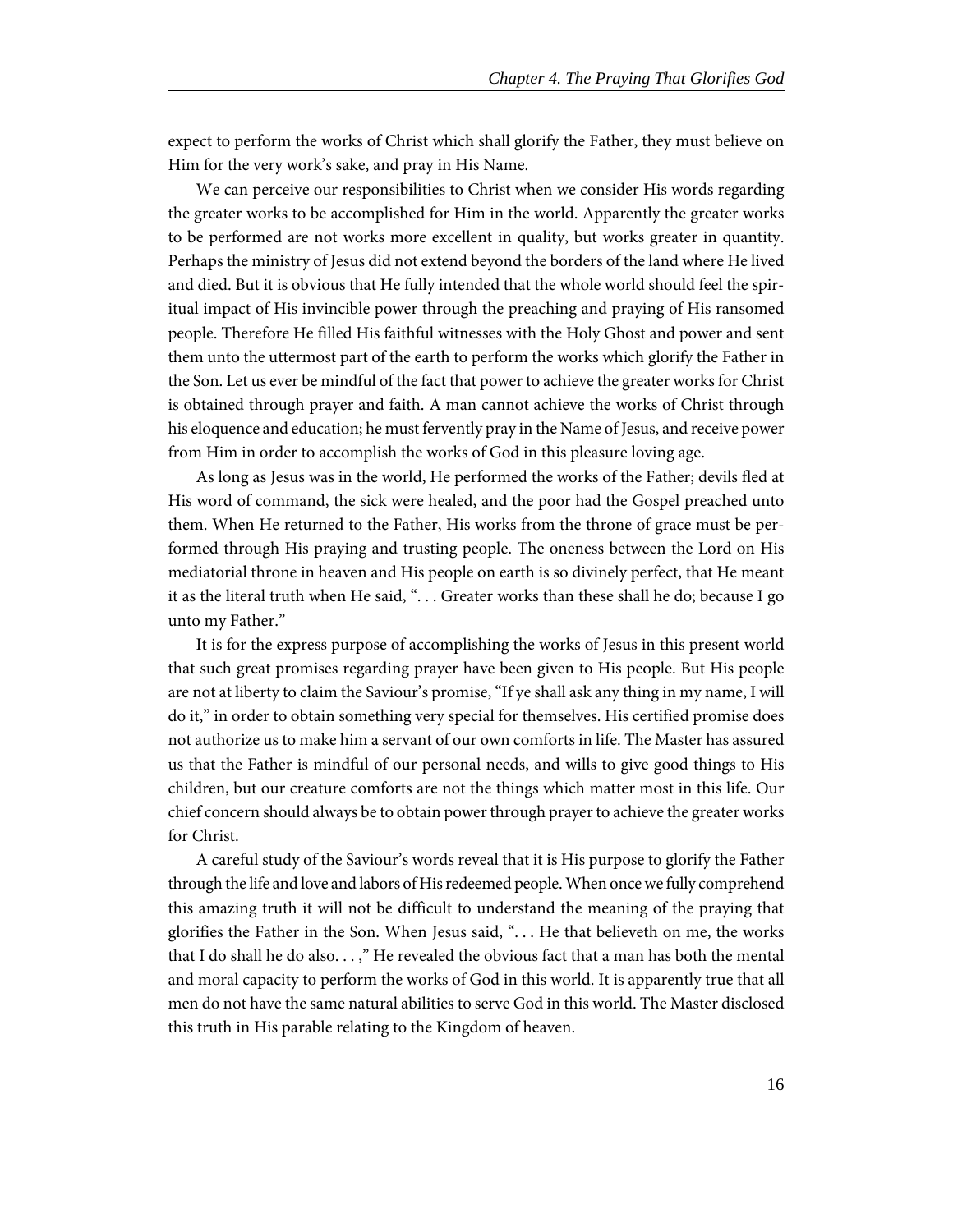<span id="page-20-0"></span>"Unto one he gave five talents, to another two, and to another one; to every man according to his several ability  $\dots$ " — [Matt. 25:15](http://www.ccel.org/study/Bible:Matt.25.15)

Jesus would have us understand that each man shall be rewarded according to his faithfulness in performing his assigned task. The Master will not require more than any man is capable of doing for Him. It is impossible for any man to accomplish the works of Christ unless he first possesses the works of Christ in his own heart. We must not overlook the fact that moral character and moral conduct are so intimately related that one does not exist apart from the other. A man's character is always exemplified in his conduct. The Saviour said,

> <span id="page-20-1"></span>"A good man out of the good treasure of his heart bringeth forth that which is good  $\ldots$ " — [Luke 6:45](http://www.ccel.org/study/Bible:Luke.6.45)

Jesus revealed the effective cause for achieving His works when He said,

<span id="page-20-2"></span>"... The Father that dwelleth in me, he doeth the works."  $-$  [John 14:10](http://www.ccel.org/study/Bible:John.14.10)

Paul stated this sublime truth when he said,

<span id="page-20-3"></span>"For it is God which worketh in you both to will and to do of his good pleasure." — [Phil. 2:13](http://www.ccel.org/study/Bible:Phil.2.13)

It certainly is possible for Almighty God to impart the inherent qualities of His divine nature to a redeemed soul, seeing that He did impart His image and likeness to the first man in the original creation. When Jesus said, ". . . I go to my Father," He was speaking of His death on the cross and His ascension to the throne in heaven. If we sincerely believe in the provisional sacrifice of Christ on the cross, we must believe that the inherent graces of mercy, truth, and holiness together with the fruit of the Spirit can be produced in the heart of mortal man.

When we request Christ to perform His works in our hearts we are devoutly praying that the Father may be glorified in the Son. We must open the doors of our hearts and extend to the Father, the Son and the Holy Spirit the right to rule us for ever, when we truly pray that the Father may be glorified in His Son. Jesus assured us that the heavenly Father would make His abode with us in answer to prayer. Surely a people so signally blessed would be able to exemplify the greater works of Christ in their diligent labors. It is apparent that our Lord has not limited the power made available to His people through prayer in His Name. When He said, "... I will do it," He placed His unlimited power at our disposal. He reveals himself to be an Almighty Servant standing ready and willing to do anything and everything pertaining to His works in answer to prayer. While meditating on these amazing promises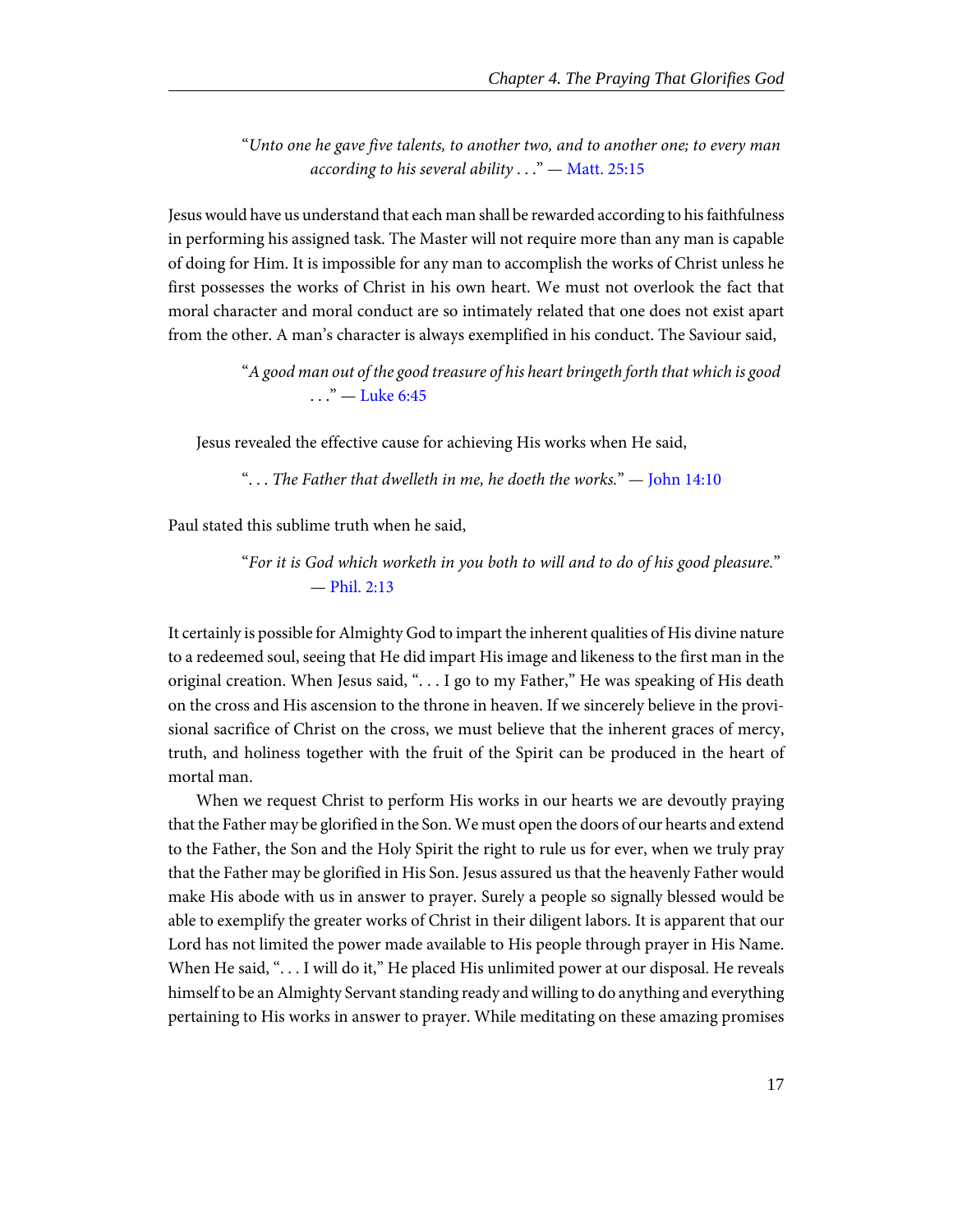it is necessary to keep in mind that the primary purpose of Christ in answering prayer is, "That the Father may be glorified in the Son."

The measure of our faith and the fervency of our prayers determine the effectiveness of our labors for Christ. If our faith is weak and our praying passionless we cannot expect to achieve much for Him. A man can ease his accusing conscience by explaining that he failed to accomplish the works of Christ because of adverse conditions where he lives and labors. When a man is willing to face the facts, he may discover that he failed because he had not believed in Christ for the very work's sake, and prayed fervently in His Name. We cannot justify our failures by pleading our lack of natural ability. I am persuaded that God does not impart a greater measure of natural ability to us when we are saved by grace, but I do firmly believe that He releases the powers of our souls when we give ourselves to Him. Only the Creator knows the latent forces and inherent potentialities in an immortal soul. When these spiritual powers are released by the indwelling Spirit of God the whole world can feel the dynamic force of a living Christ.

When Jesus said, "... Believe me for the very works' sake," He was pleading for a faith that would not fail to give the message of redeeming love to the whole world. He was thinking of the generations yet unborn when He gave us the right to ask anything in His Name. While Jesus was in the world, mankind could see His miracles, hear His messages, and be blessed by His ministry. The astonishing fact is that the people of yesterday saw Him crucified, dead and buried, but cared very little about Jesus of Nazareth, the penniless preacher of Palestine. They were too engrossed in their own affairs of life to be impressed by a suffering Saviour. The world of today is too busy to be bothered with thoughts of life eternal. It is God's will to reveal the Son's works to a perishing world. He has willed that the works of His Son shall be accomplished in this present world through the labors and consistent living of His people.

Let us heed the pleadings of the Christ, and believe His promise to answer our prayers that the Father may be glorified in His Son. Let us continue to believe on Him for the very work's sake and pray in His Name for power to achieve the victory for Him on earth. No matter how sorely we are tried, nor how dark the hours may seem in times of sufferings, we must continue to pray that the Father may be glorified in the Son through our services and sacrifices in His work. Let us ever keep in mind that the countless years which have fled into the dateless past have not outmoded the works of Christ, neither shall the oncoming ages overthrow them. His glorious works of grace performed in our hearts and exemplified in our living and labors shall glorify the Father in the Son throughout all ages, world without end.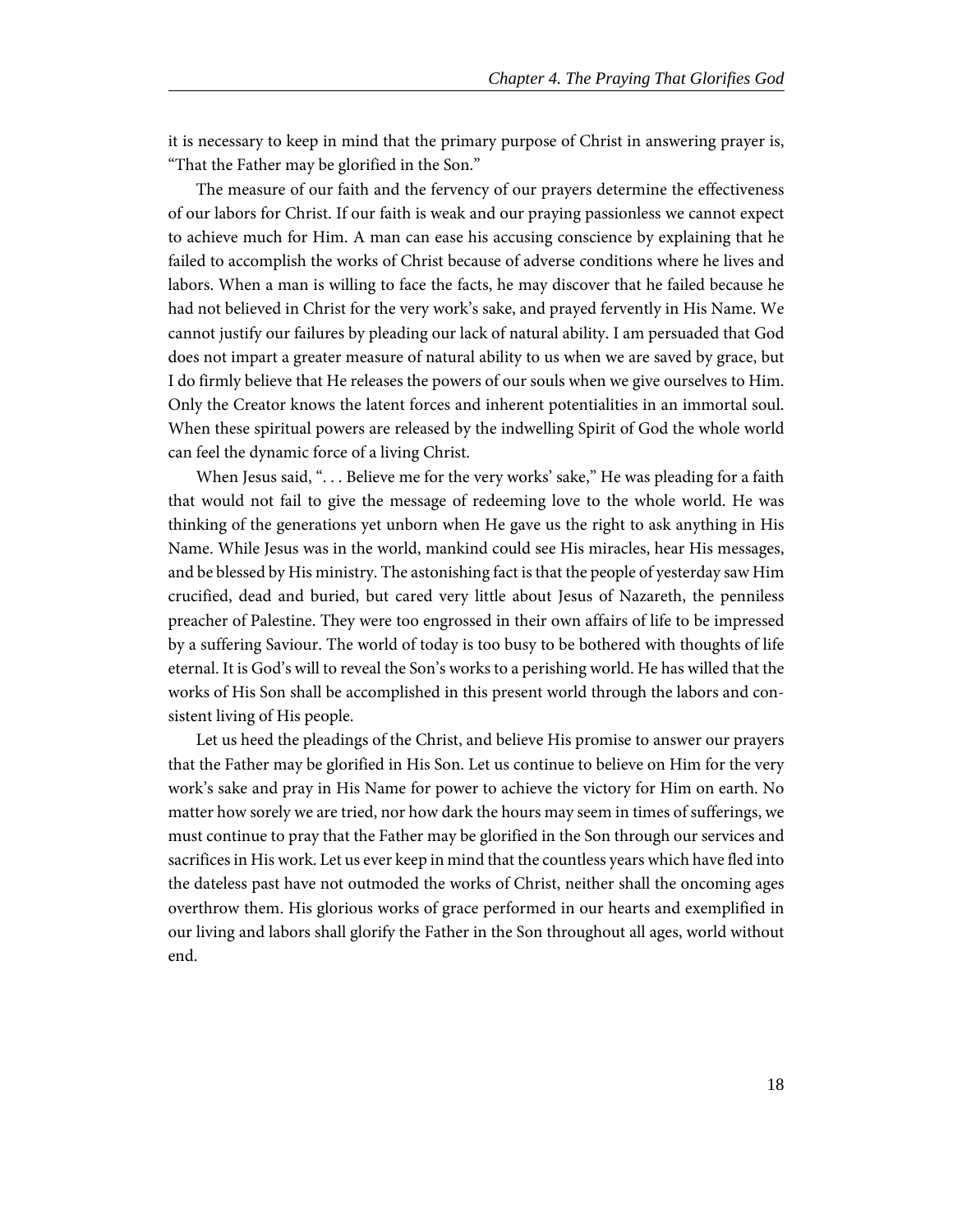#### **PRAYING WITHOUT DOUBTING**

<span id="page-22-1"></span><span id="page-22-0"></span>". . . And shall not doubt in his heart, but shall believe that those things which he saith shall come to pass; he shall have whatsoever he saith."  $-$  [Mark 11:23](http://www.ccel.org/study/Bible:Mark.11.23)

These interesting words are a part of the Saviour's discourse on the power of faith. The disciples were greatly astonished by the power manifested in the Master's words which dried up the fruitless tree from the roots. When Jesus arrested the attention of His disciples by this unusual miracle, He obviously intended to reveal the power of God made available to His people through the prayer of faith. When Peter called the Lord's attention to the withered tree He said, ". . . Have faith in God. For verily I say unto you, That whosoever shall say unto this mountain, Be thou removed, and be thou cast into the sea; and shall not doubt in his heart, but shall believe that those things which he saith shall come to pass; he shall have whatsoever he saith."

In order to understand truth about praying without doubt in our hearts it is necessary to consider the Saviour's opening statement, ". . . Have faith in God." The remarkable discourse following His opening words reveals the fundamental fact relating to the prayer of faith. Our Lord would have us see that we can possess the faith of God. He revealed this fact when He said, "Have faith in God." It would be utterly impossible to believe that those things which we say in prayer shall come to pass unless we had an implicit faith in God. When Jesus said, ". . . Have faith in God," He revealed the Source of the priceless possession of the faith which enables us to pray without a doubt in our hearts. His admonition to have faith in God implies that all men have an inherent faith derived from God when He created the first man in His own image. The quality of inherited faith was not destroyed in the fall although it was greatly impaired as a result of disobedience. Jesus disclosed the amazing fact that we can possess a measure of the faith which Almighty God possesses in His own Divine Nature. This fact should not seem incredible since it is true that God did impart a measure of His own faith to man at the beginning of creation.

<span id="page-22-2"></span>We do not hesitate to accept the fact that God imparts a measure of His life and love to His redeemed people. Surely it is not impossible for Him to impart a sufficient measure of His faith to His people to sustain them in life in this world of doubt and disbelief. If His people are not able to accomplish His works in the world because of the littleness of their faith, there is no valid reason to doubt that He can and will increase their measure of achieving faith. When the disciples said, ". . . Lord, Increase our faith," we have reasons to believe that He granted their request. (See [Luke 17:5](http://www.ccel.org/study/Bible:Luke.17.5).)

The Saviour did not imply that we could possess the same measureless degree of faith which the infinite God possesses in His Divine Person. But He did encourage us to believe that we can receive a measure of God's faith to enable us to accomplish His purpose in re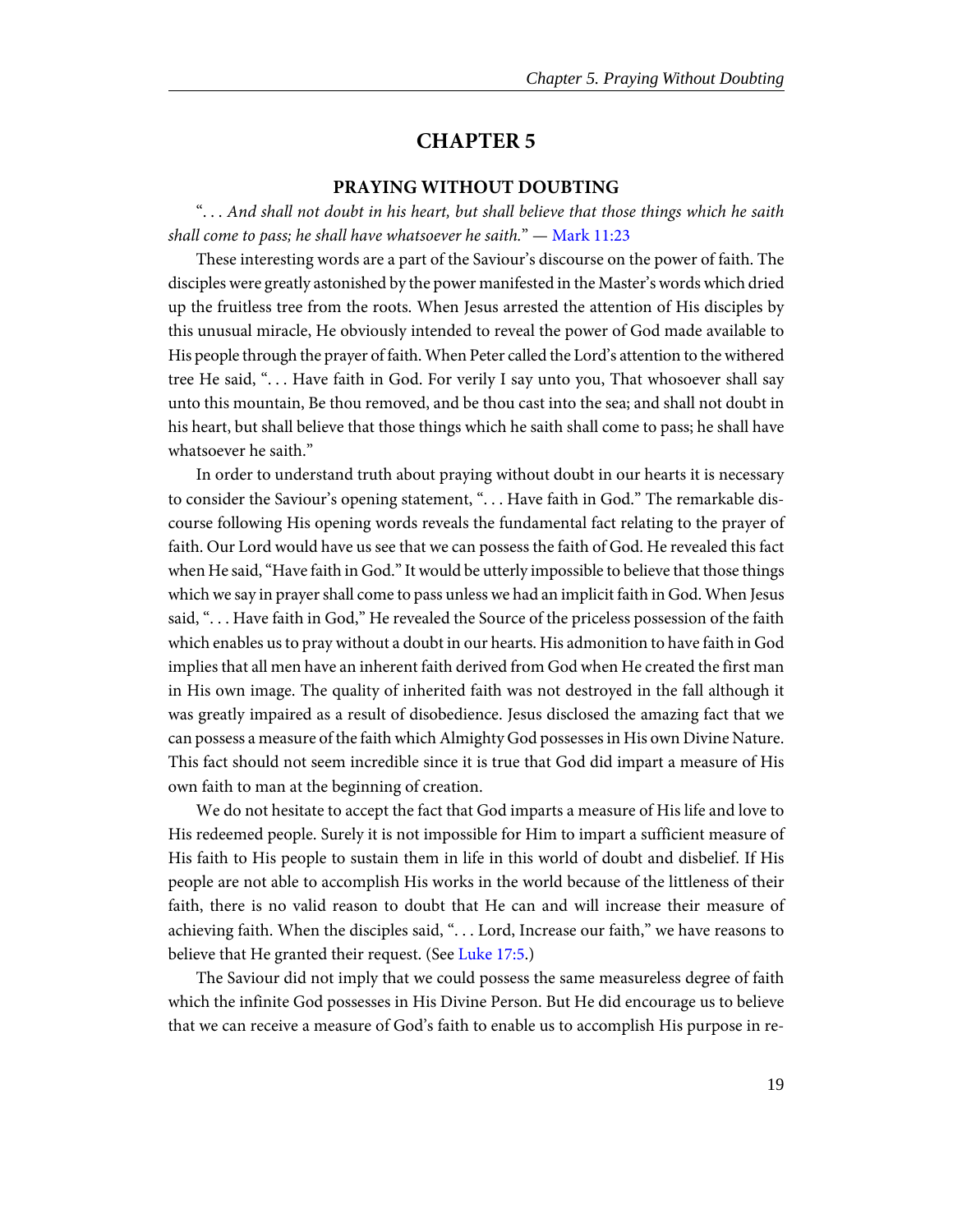demption. The Saviour would have us see that we can enter into the faith of God and become workers together with Him in achieving His eternal purpose in His beloved Son. It is obviously true that God works in His people and through them according to the degree of their faith. He cannot do great things unless His people can believe Him for great things. Christ is made invincible in this world through the unwavering faith of His praying people.

The Scriptures reveal that Christ works according to His own faith, and His people enter into His faith and work with Him in accomplishing His purpose in redemption. The fact that He works according to His own faith is as understandable as the fact that a man works according to his own faith. A man can plan to build his house long before he lays the first stone in the foundation. He can plan for the happiness of a family before a child is born to gladden his heart. It is also true that a man's family can enter into his faith and assist him to achieve his purpose in life. Surely it is possible for the redeemed family of Christ to enter into His faith and participate in His eternal purpose to achieve the final victory over sin and death. The Son of God is not limited by circumstances, neither is He lacking in adequate resources to supply the need of His family on earth. Nothing shall prevent Him from bringing many sons unto glory according to the will of the heavenly Father.

We can pray without a doubt regarding the power of God. We can perceive the truth about Christ's eternal verities when we consider His statement about removing the mountain at the word of command. We are aware that the mountain has no power within itself to obey the word of command, ". . . Be thou removed, and be thou cast into the sea. . . " It is also obvious that the mountain is not removed by the efforts of man. Therefore we must conclude that the person speaking the words that remove the mountain has access to a power sufficient to remove the mountain and have it cast into the sea. The words of Jesus warrant us in saying that this power is made available to His praying people through faith. If this is not the truth then we must conclude that the words of Christ have no meaningful application to the perplexing problems of daily life. We are aware that the Master's words are figurative yet they are factual. The mountain evidently represents something that God will remove in answer to the prayer of faith.

Let us assume that the mountain represents the mass of human misery caused by sin in this troubled earth. It is certainly true that no man has power within himself to remove the mass of physical and mental sufferings caused by sin in this world. It is likewise true that no man has the strength of will to remove the mountain of iniquity which stands between himself and a holy God. Sin rests on his guilty soul like the weight of the hills. A man's load of depravity gives him a heavy heart and a burdened spirit. When we look at the mass of human suffering resulting from sin, we can visualize the insurmountable difficulties confronting humanity in this distressed earth. The bewildering sufferings caused by the sins of men constitute a mountain of misery and woe more formidable and forbidding than all the precipitous heights and impregnable rocks of earth's tallest peaks.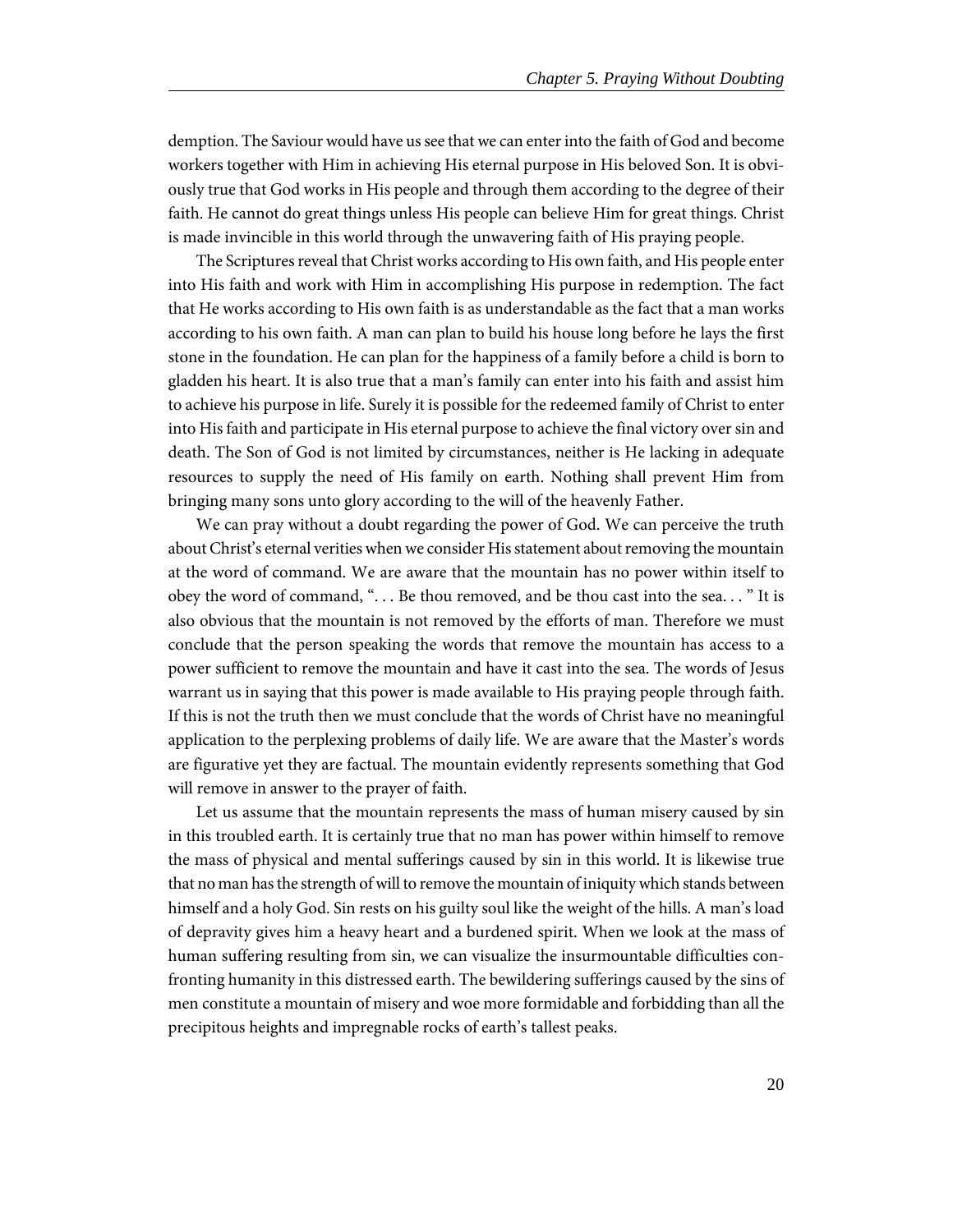Christ is our only hope for deliverance in this disconsolate world. If faith in Him cannot bring the power necessary to surmount these difficulties, then faith has failed utterly to achieve the victory we have a right to expect in the light of God's unfailing promises. The imperishable Word declares, "... The just shall live by faith." How can we obey this fundamental law of life unless we can avail ourselves of a power sufficient to overcome every opposing force? We cannot doubt God's willingness to impart to His praying saints a sufficiency of spiritual strength to cope with the trials incident to life. The Scriptures record the victories achieved by the saints of God who were made immortal in sacred history by their dauntless courage and unwavering faith.

Let us pray the prayer of faith, not doubting in our hearts, but believing that strength shall be given day by day to surmount our difficulties in life. Let us not falter in the way as we journey toward fadeless dawn of the eternal day.

We can pray without a doubt regarding the purpose of God. The Scriptures reveal that it is God's eternal purpose in Christ to save all men from all sin on the condition of repentance and faith.

Christ has faith in His own ability to accomplish the Father's purpose by restoring a fallen man to the moral image of God. Nothing shall prevent Him from fulfilling His eternal purpose as revealed in the divine plan of salvation. There is not the remotest possibility that His perfect plan of redemption shall fail. We are assured that the gates of hell shall not prevail against Christ's invincible church, purchased by His blood, endowed, and endued by His Spirit.

We do well to ponder Paul's immortal challenge,

<span id="page-24-0"></span>"What shall we then say to these things? If God be for us, who can be against us?" — [Rom. 8:31.](http://www.ccel.org/study/Bible:Rom.8.31)

When once we have a proper concept of God's immutable purpose as revealed in His Word, it will not be difficult to pray without a doubt. Let us look again at the Saviour's words, ". . . And shall not doubt in his heart, but shall believe that those things which he saith shall come to pass..." For the sake of clarity, let us underscore the words, "... Shall come to pass . . ." When shall those things which we say in prayer come to pass? When may we reasonably expect every prayer to be answered? The things we have said in prayer shall come to pass when everything spoken by the Lord shall come to pass. When God's plan of salvation has been consummated, then all things spoken by the Son of God, and all things spoken by the mouth of His holy prophets, and all the things spoken in the prayers of His faithful people shall come to pass.

The Scriptures affirm that it is God's purpose to save them to the uttermost that come unto Him through Christ. God's utmost ability was required to save us from the utmost extent of our sin. To be saved to the uttermost according to the purpose of Christ, means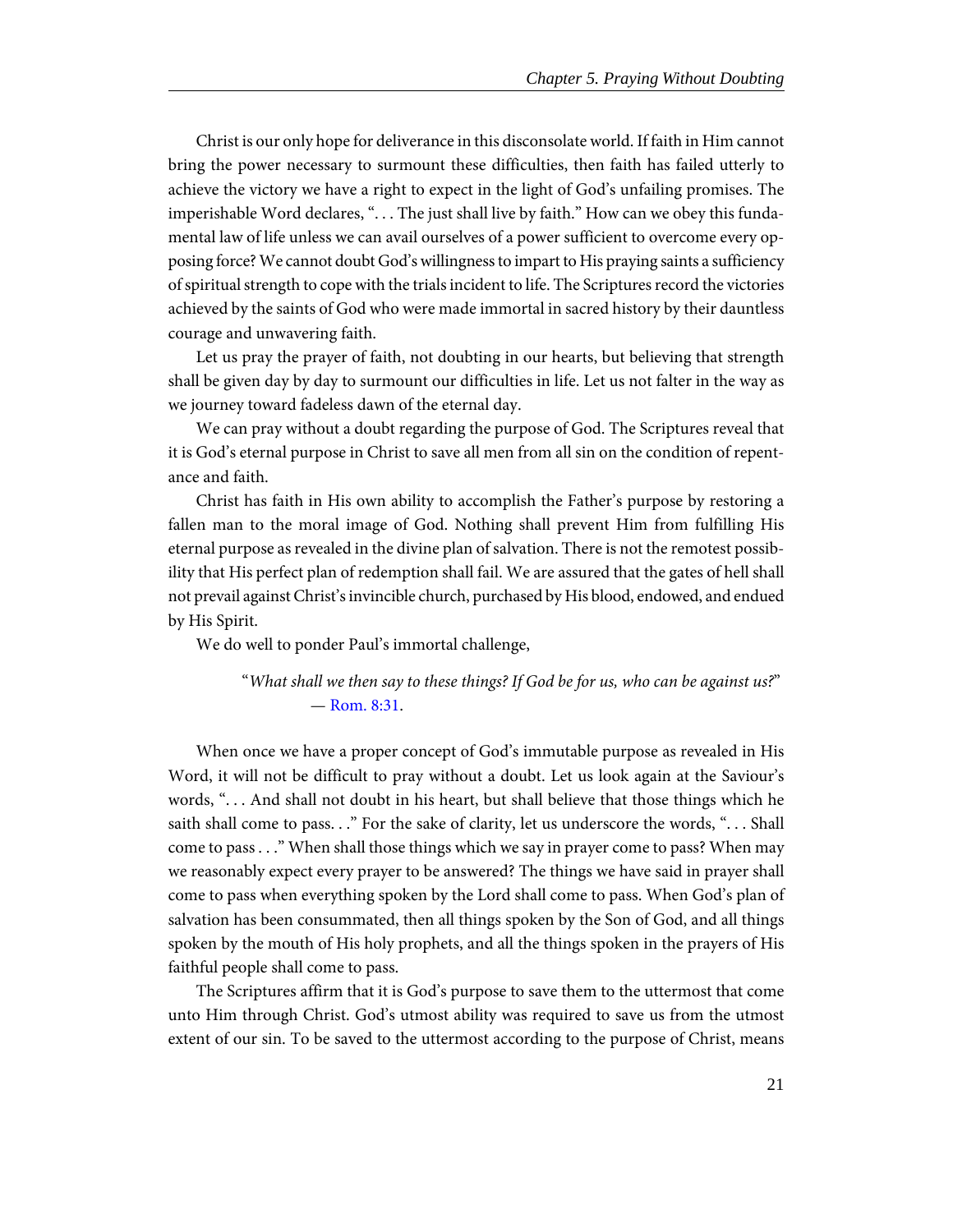to be delivered from all sin in this present life, and delivered from the effects of sin in the body and mind in the life to come.

We can pray without a doubt in our hearts regarding a complete deliverance from sin in this present life, and it shall come to pass. But we must patiently wait until Christ's final triumph over sin and death before we can be delivered from the results of sin in our bodies and minds. We can pray without a doubt in our hearts regarding our final deliverance, and it shall come to pass according to the purpose of God. When Christ has fulfilled His eternal purpose in redemption, then the mountain of human misery and woe shall be removed from the earth. When we perceive this truth as revealed in the Scriptures, we can understand that every prayer offered without a doubt in our hearts shall surely be answered in full.

The things we say in prayer are powerless and meaningless unless we have Christ's authority to say them. But if the things we say in our prayers are the things which He has said, then we can pray without a doubt in our hearts.

We find this truth revealed in the Master's words concerning the mountain being removed at the word of command. Take note of the fact that Jesus first spoke the words, ". . . Be thou removed, and be thou cast into the sea . . ." Assuming that the mountain symbolizes the mass of human woe and suffering caused by sin, we perceive that it is possible to have this mass of human misery removed by speaking the living words of Jesus in our prayer. It is apparent that we can enter in to His faith and engage His omnipotent power to achieve victory over sin and death. When we pray without a doubt in our hearts, we share Christ's faith to achieve the purpose of the Father. When we speak His words, we have a valid reason to expect the things we say to come to pass.

Our prayers can embrace every word of promise and every word of purpose spoken by our Lord. Our faith and prayers can join His faith and prayers and assist Him in the final fulfillment of His Father's will and work. When applying this gracious truth to the things which Christ has spoken in explicit terms of eternal truth, it is not difficult to see that our prayer of faith becomes an integral part of the whole plan of redemption. We are assured that every word spoken in prayer shall be answered in the final restitution of all things. It is written,

> <span id="page-25-0"></span>"And He shall send Jesus Christ, which before was preached unto you: Whom the heaven must receive until the times of restitution of all things, which God hath spoken by the mouth of all his holy prophets since the world began." [Acts 3:20, 21](http://www.ccel.org/study/Bible:Acts.3.20 Bible:Acts.3.21)

Paul vividly revealed the final triumph of Christ when he said,

"Then cometh the end, when he shall have delivered up the kingdom to God, even the Father; when he shall have put down all rule and all authority and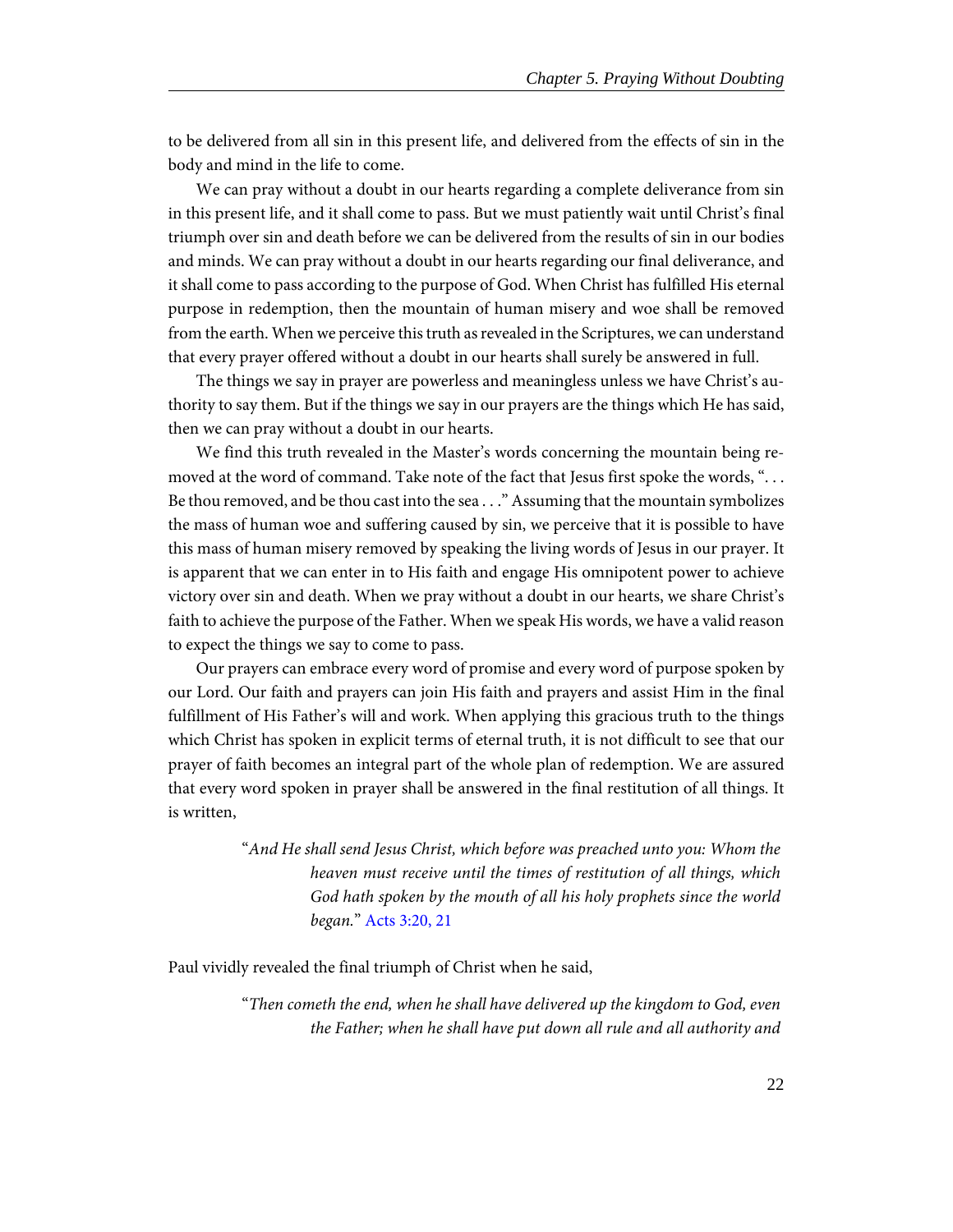<span id="page-26-0"></span>power. For he must reign, till he hath put all enemies under his feet. The last enemy that shall be destroyed is death."  $-1$  Cor. 15:24-26

Our hope and expectation for final deliverance from all effects of evil in our bodies and minds shall be realized when He shall come to be glorified in His saints, and to be admired in all them that believe in that day. When He shall appear we shall be like Him, for we shall see Him as He is. We shall share in His final victory over disease and death. We shall hear Him say to the mountain of sufferings, "... Be thou removed, and be thou cast into the sea. . . ," and it shall come to pass.

In view of this consoling hope let us continue to pray without a doubt in our hearts. Let us rest our faith on the enduring love of Christ, asking nothing more than to be counted worthy of His pleasure throughout all ages, world without end.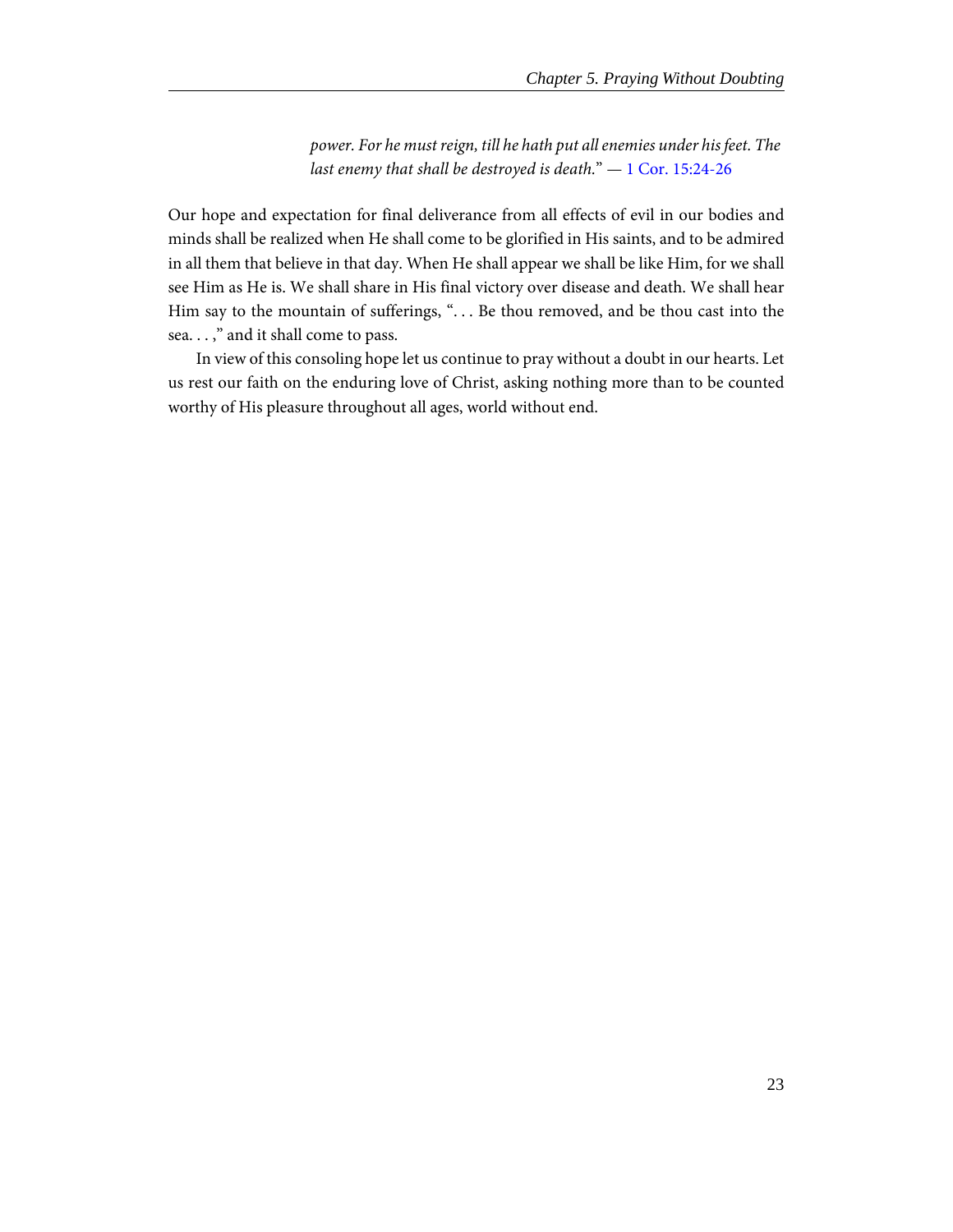#### **PRAYING WITH DESIRE**

<span id="page-27-1"></span><span id="page-27-0"></span>". . . What things soever ye desire, when ye pray, believe that ye receive them, and ye shall have them. $"$  — [Mark 11:24](http://www.ccel.org/study/Bible:Mark.11.24).

These inspiring words of Jesus disclose that He has obligated Himself to satisfy the incessant and insistent desires of His praying people. His words leave no doubt in our minds regarding His willingness to answer our requests. He makes it plain that whatsoever things are required to satisfy our spiritual and temporal needs shall be granted according to the measure of our faith.

We must obey the fundamental law of faith by sincerely believing that we receive the things desired when we pray, otherwise they shall not be granted. It is necessary to do some clear thinking regarding our Lord's promise to give us the things desired when we pray in faith.

Some unwise persons have interpreted Jesus as saying, "When ye pray, believe that you have the things desired, and you have them." It is difficult to accept this concept of the Master's teaching about the prayer of faith. No intelligent man can believe that he has received the things desired unless he has received them. It would be absurd to make such a claim in the light of truth.

It is misleading to tell a sincere seeker after a pure heart to believe that the blessing has been received when that person knows in his own heart that it is not true. This absurd teaching leaves a man confused and disappointed. A man must receive the witness of the Holy Spirit to confirm the work of grace performed in the heart. An honest man cannot affirm that he has obtained the things desired unless he knows that he has received them from God.

We must not assume that we have the things desired. Our faith does not rest on an assumption; our faith rests on an assurance imparted to us by the spirit of truth. When Jesus revealed His provision to satisfy our desires, He disclosed the incentive to pray. He is saying, "Whatsoever things you desire, when you pray, believe that God has provided them, and you shall have them."

We must first believe that the resources of God are made available to us through prayer. If we entertain the slightest doubt in our hearts regarding this fact, we cannot obtain the things desired to satisfy us in life.

While seriously meditating on the remarkable words of Jesus concerning the things desired in prayer, let us not overlook the fact that He is speaking about the mountain being removed at the word of command. If it is God's purpose to remove all sin and sufferings from the earth at His word of command, then it is likewise true that everything required to accomplish His purpose on behalf of His people is made available to them in the provision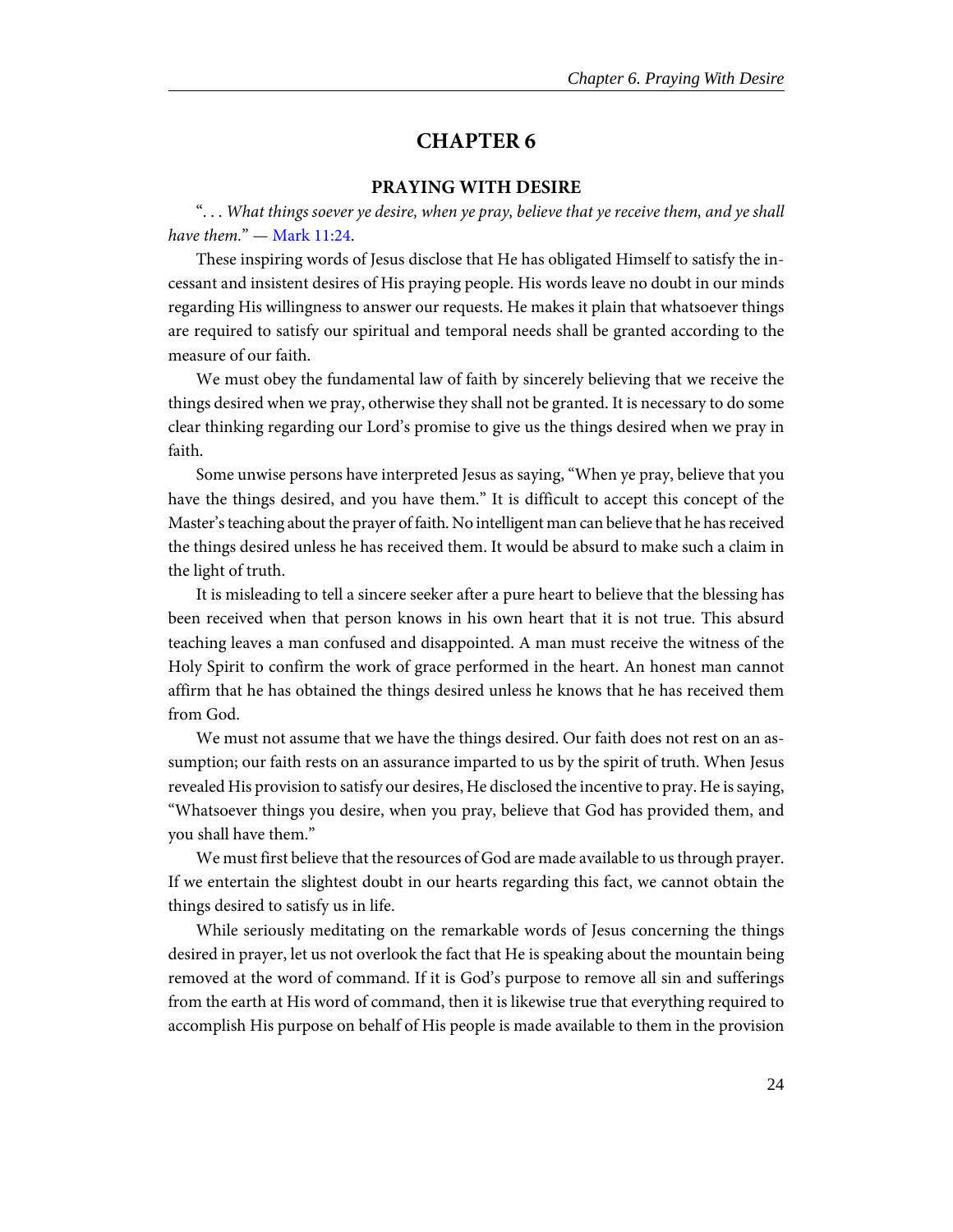of redeeming grace. When we see this truth we can understand God's purpose in establishing the throne of grace. Is it any wonder that we are told to come boldly unto the throne of grace? We can readily understand the real incentive to pray when we know that our legitimate desires will be granted when we pray for things pertaining to the plan of redemption as revealed in Christ. There is no provision made to gratify our desires unless the things desired are directly related to Christ's plan of salvation.

The primary purpose of the Saviour's sacrifice on the cross was to save us from sin and sufferings. It is His purpose to present us faultless before the presence of the Father with exceeding joy. It is our Lord's purpose to dry our tears for ever, open the gates of pearl, and give us an abundant entrance into the City of God. It is permissible to interpret Jesus as saying, "Whatsoever things are required to satisfy you and sustain you in this holy way of life, when you pray, believe that you can obtain them, and you shall have them."

It has not required one tear of sorrow, nor exacted one drop of our blood, nor cost us one night of sleep to provide the things required to save us from sin and sufferings in this world. The unsparing God gave His only Son to provide the things we need for time and eternity.

There are no unholy and selfish desires in the heart of a Christian. A true Christian is motivated to pray by the normal desires of spiritual life like a hungry son is moved to ask bread of his father. The child's desire for food does not spring from force of habit, it is a desire springing from the natural requirements of daily life. The incentive to pray is as normal as the desire for food and drink. The very fact that the desire exists is positive proof that it can be satisfied in a natural and legitimate manner.

There is an intense longing after Christ like the hunger and thirst of a person requiring food and drink. Such a desire cannot be satisfied with anything less than a manifestation of the living Lord. There is a desire to know more about His enduring love. There is a desire to linger long in sacred worship and holy communion with Him in the quiet place of prayer. A Christian says,

<span id="page-28-1"></span><span id="page-28-0"></span>"My soul followeth hard after thee  $\dots$ " — [Psa. 63:8](http://www.ccel.org/study/Bible:Ps.63.8)

The inspired writer voiced his desire when he said,

"As the hart panteth after the water brooks, so panteth my soul after thee, O God. My soul thirsteth for God, for the living God: when shall I come and appear before God?" — [Psa. 42:1, 2](http://www.ccel.org/study/Bible:Ps.42.1 Bible:Ps.42.2)

A man can earn his daily bread by the sweat of his brow, and allay his thirst at the springs flowing out of the earth, but a man that hungers and thirsts after Christ must have the bread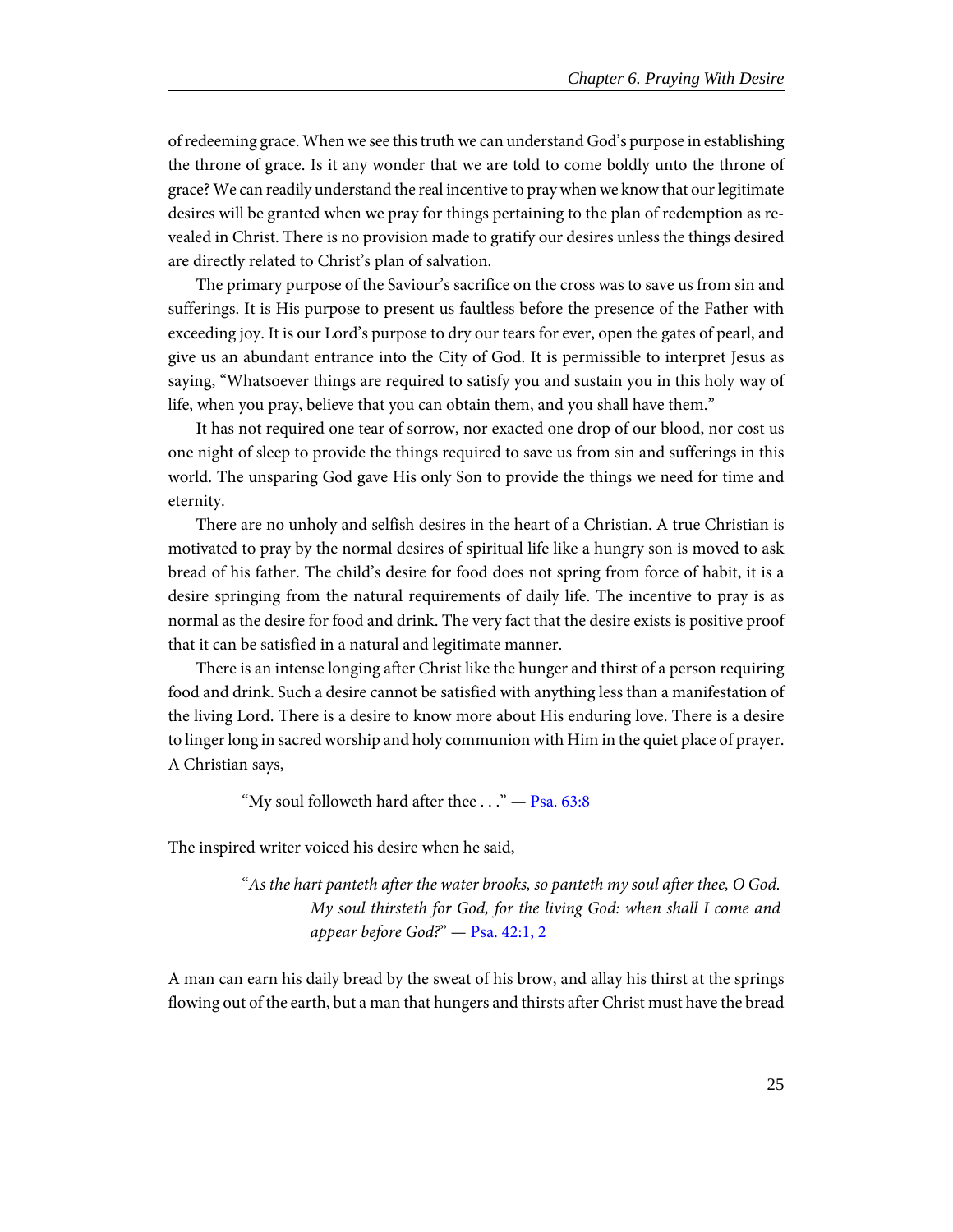from heaven to satisfy his hunger, and drink the living water from the fountain of life to slake his thirst.

We desire a freedom which cannot be obtained while we live in this body. We long to be delivered from our earthly bondage into the glorious liberty of the first resurrection. In this human body we yearn, earnestly desiring to be clothed upon with our house which is from heaven.

> <span id="page-29-0"></span>"For we that are in this tabernacle do groan, being burdened: not for that we would be unclothed, but clothed upon, that mortality might be swallowed up of life." — [2 Cor. 5:4](http://www.ccel.org/study/Bible:2Cor.5.4)

When the eternal purpose of Christ has been completed, the saints shall be delivered from the presence of sin and sorrows which have troubled them in this unhappy earth. In that glad hour they shall experience the glorious liberty of the sons of God.

God's redeemed children have no continuing city in this world. They look for a city which hath foundations, whose builder and maker is God. Their citizenship is in heaven; from whence they also look for the Saviour, the Lord Jesus Christ: who shall change their infirm bodies, that they may be fashioned like unto His glorious body, according to the working wherewith He is able even to subdue all things unto Himself. When these things shall come to pass, then shall we obtain the end of our faith, even the salvation of our souls.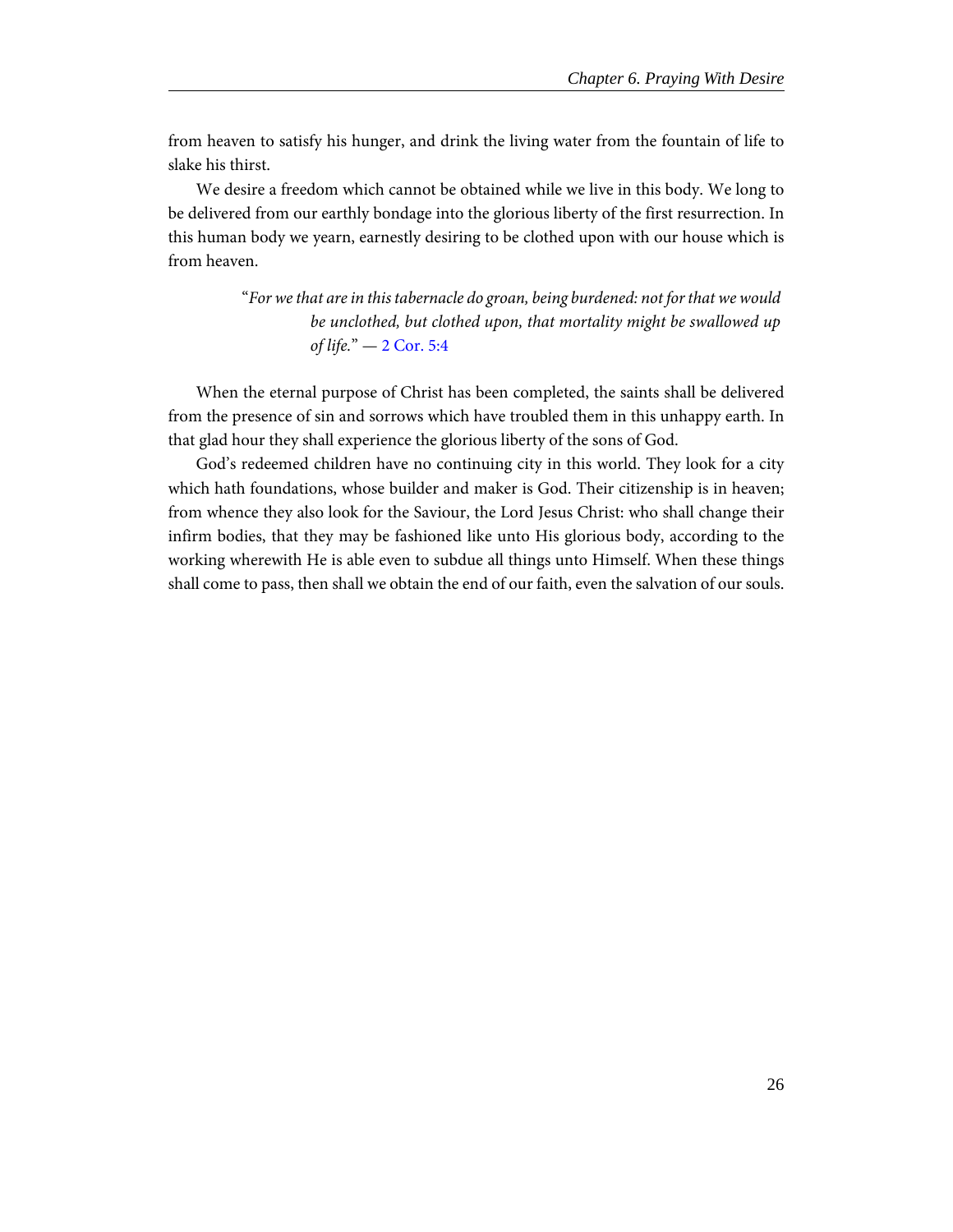#### **A MANIFESTATION OF GOD IN ANSWER TO PRAYER**

<span id="page-30-1"></span><span id="page-30-0"></span>". . . When they had prayed, the place was shaken where they were assembled together; and they were all filled with the Holy Ghost, and they spake the word of God with boldness." — [Acts 4:31](http://www.ccel.org/study/Bible:Acts.4.31).

This remarkable manifestation of God reveals the effectiveness of prevailing prayer. It vividly discloses the fact that prayer can accomplish much. It is apparent that neither the apostles, nor the assembled company of devout believers were astonished at the marvelous visitation of God. They had assembled together in one place for the express purpose of achieving victory over the opposition of wicked men, and they fully expected the Lord to answer their united prayers in His own way.

Perhaps the shaking of the place where they were assembled together was an extraordinary occurrence, but receiving a direct answer to their importunate praying was neither unusual nor unexpected. The believers had assembled for the specific purpose of producing a miracle in the spiritual world, and not for the purpose of producing a phenomenon in the natural world. We do not need a manifestation of the supernatural to arrest the attention of a pleasure seeking world. God does not often shake the shackles off His imprisoned saints, and open the doors of the jail with an earthquake. He can do the unusual and the unexpected when necessary. We do not need the Lord to do something to astonish us, but we do need Him to do something to alert us to our dangers.

We cannot ignore the fact that we desperately need a startling manifestation of God to shake us out of our spiritual lethargy and selfish complacency. We cannot substitute a program for power and have the least semblance of hope that the unsaved will be attracted by it.

The believers were praying in a desperate crisis when they said, "... Lord, behold their threatenings . . ." We are aware that some of the most enduring results recorded in sacred history were obtained when some devout person prayed in an hour of crisis. Abraham prevailed with God in prayer when the angelic messengers told him about the destruction of Sodom. The holy Scriptures reveal that Moses prayed importunately for the people when they incurred the fierce anger of God by worshipping the golden calf. It was a critical time in Israel when Elijah prayed earnestly on Mount Carmel. Jesus was praying in an hour of crisis when He said, ". . . Father, the hour is come . . ." The believers were confronted by a desperate situation when they said, ". . . Lord, behold their threatenings . . ." With them, it was a case of life or death, victory or defeat. The odds against them were tremendous, but the God that was for them was Almighty.

There is nothing in the sacred records to show that they had the slightest intention of compromising the truth in order to have favor with men. They did not call a meeting of the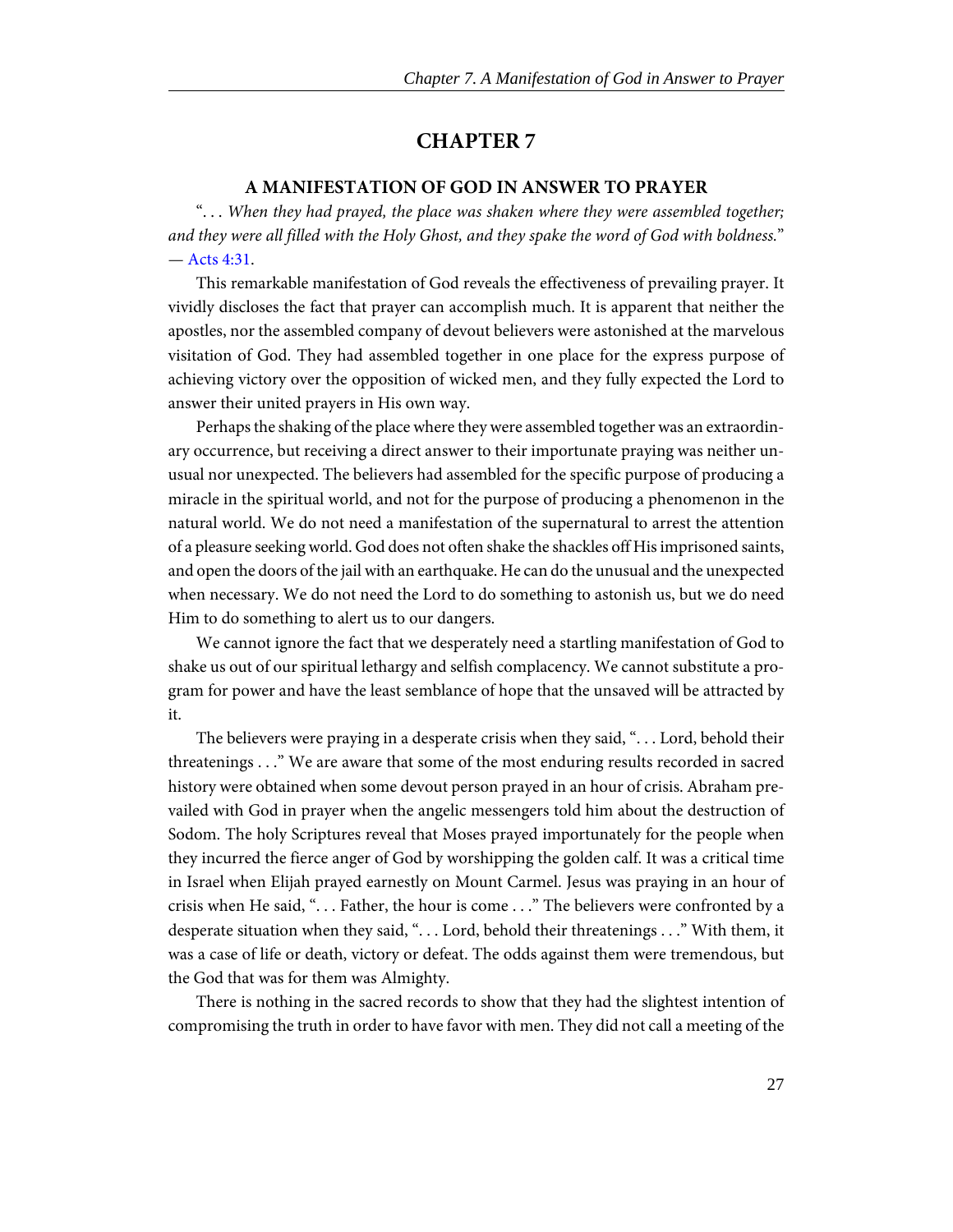official board to discuss ways and means of evading the fundamental issues involved. They did not take refuge in a stupefying pessimism saying that nothing could be done to remedy the situation confronting them. Neither did they deceive themselves by saying that things would work out satisfactorily to all parties concerned. They were willing to accept the conflict that challenged their faith and hope in God. They did the most natural thing in the sight of the Lord when they assembled together with one accord in prayer, and lifted up their voice in one concerted petition to Him for help.

The believers in this day of grace should be impressed by the victory achieved by this praying company of saints. There are many things which threaten us today. We are confronted with serious situations that cannot be overcome unless we keep our strength renewed through prevailing prayer.

It is written, ". . . They were all filled with the Holy Ghost, and they spake the word of God with boldness." A gracious infilling with the Spirit of God is the only solution for our spiritual difficulties in this age of the world. The Lord's holy prophet said,

# <span id="page-31-0"></span>". . . When the enemy shall come in like a flood, the Spirit of the Lord shall lift up a standard against him." — [Isa. 59:19](http://www.ccel.org/study/Bible:Isa.59.19)

<span id="page-31-1"></span>We cannot hope to escape the flood of evil which threatens to overwhelm the believers today unless we are constantly refilled and re-invigorated by the Holy Spirit. When Paul said, ". . . Be filled with the Spirit," he was stressing the necessity of continuing in the fullness of the Spirit in order to achieve the victory for Christ in this world. This remarkable filling with the Spirit was evidently different in some respects from the epochal filling received on the day of Pentecost. This gracious enablement of the Spirit was obviously one of the times of refreshing to be expected from the presence of the Lord. ([Acts 3:19](http://www.ccel.org/study/Bible:Acts.3.19).)

Unless the believers in the church today have their spiritual strength replenished repeatedly by the Spirit they will not be able to overcome the increasing power of spiritual wickedness threatening them today. The church cannot cope with the menacing threat of worldliness except the company of believers pray for power to meet the insidious threat. The company of believers cannot withstand the subversive teachings of modern Liberalism unless they pray for strength to contend for the faith once delivered to the saints.

It will require much prayer to prevail against the creeping paralysis resulting from meaningless programs and pointless plays promoted by the worldly-minded leaders in the church. Unless the company of believers today are girded with the power of the Holy Spirit they will not be able to cope with the crisis confronting them in this day of formality and unbelief. God did not answer their impassioned prayer in the hour of crisis by miraculously changing the attitude of the determined opposition. He did not remove the threat which endangered them, neither did He destroy the ring-leaders responsible for the persecution of the church. It is interesting to note that the company of believers did not ask the Lord to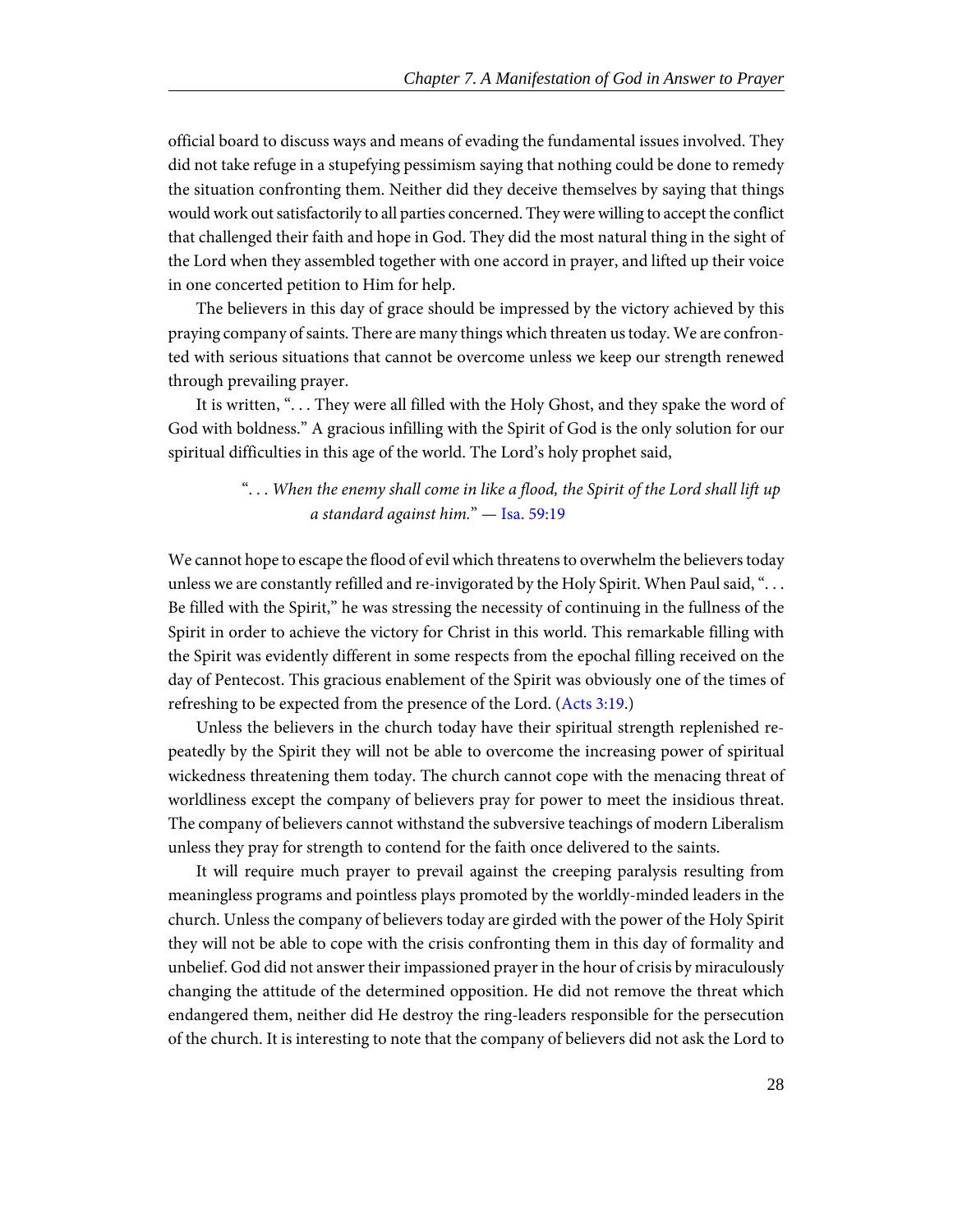change the attitude of their enemies. They accepted the fact that such persecution had been foreseen and foretold.

# <span id="page-32-0"></span>". . . Thy servant David hast said, Why did the heathen rage, and the people imagine vain things? The kings of the earth stood up, and the rulers were gathered together against the Lord, and against his Christ." — [Acts 4:25](http://www.ccel.org/study/Bible:Acts.4.25). ([Psalm](http://www.ccel.org/study/Bible:Ps.2.1-Ps.2.3) [2:1-3\)](http://www.ccel.org/study/Bible:Ps.2.1-Ps.2.3)

The Lord would have us understand that suffering persecution for His sake is the price to be paid in blood and tears for the unspeakable pleasure of serving Him in the holy way of life.

Our young people should be impressed with the fact that they cannot expect the Lord to change the attitude of their unsaved friends and associates. When once the young converts discover this truth they will not find it difficult to overcome the hardships of life. Pastors find it difficult to get the young people established in the faith because they apparently believe that God should change their environment in answer to prayer. It is apparently difficult for them to understand that a change in their surroundings is not the solution of their spiritual problem. It is likewise true that a change in the moral conditions which environ the church today is not the solution of its spiritual problem.

The company of believers found the solution of their problem when they lifted up their voice with one accord in prayer to God. The answer they received enabled them to cope with the rising tide of spiritual wickedness in high places. The Lord fortified them with a spiritual power that no combination of evil forces could withstand successfully.

<span id="page-32-1"></span>The embattled believers were praying with an unwavering faith when they said, "Lord, thou art God." The indisputable fact of God was the basis of the unshakable confidence which inspired them to pray. It is remarkable how impotent and insignificant the feeble efforts of wicked men appear when we realize that God is our refuge and strength, a very present help in trouble. ([Psalm 46:1.](http://www.ccel.org/study/Bible:Ps.46.1))

The imperishable Word declares,

<span id="page-32-2"></span>"The Lord is on my side; I will not fear: what can man do unto me?"  $-$  [Psa. 118:6](http://www.ccel.org/study/Bible:Ps.118.6)

God gave us a certified promise when He said, "I will never leave thee, nor forsake thee." The Lord has never deserted His faithful people in the time of conflict. We need to have this blessed truth imbedded in our consciousness, impressed on our minds, and indelibly inscribed in our hearts by the hand of God. When once we grasp the fact of God it is not difficult to pray.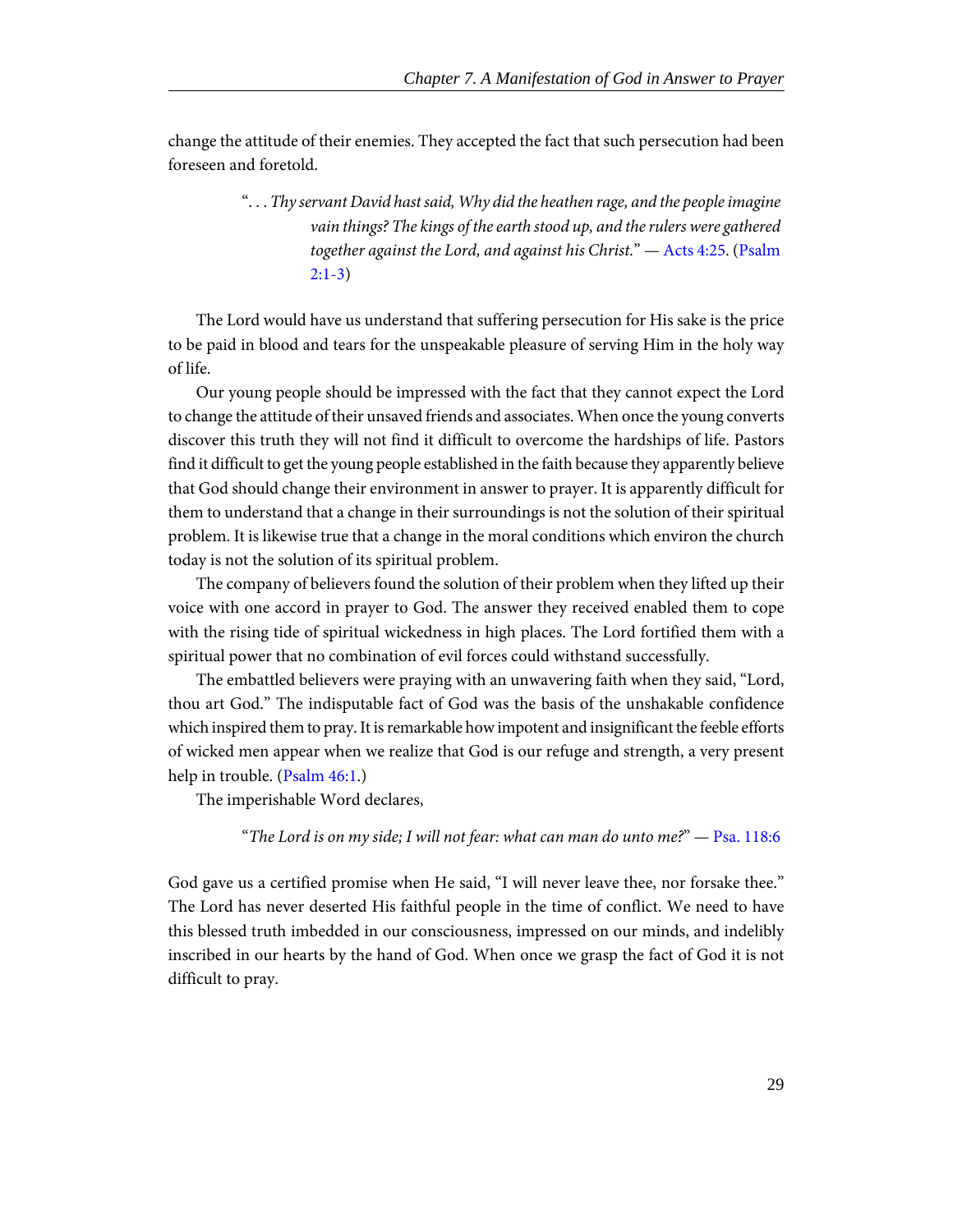God's everlasting kingdom will never be destroyed by the combined forces of the ungodly. Almighty God is never in jeopardy. He has no fear of mortal man. He shall remain immutable in purpose and invincible in power for evermore.

Consider what the praying company said about God's enemies,

<span id="page-33-0"></span>"For of a truth against thy holy child Jesus, whom thou hast anointed, both Herod, and Pontius Pilate, with the Gentiles, and the people of Israel, were gathered together, For to do whatsoever thy hand and thy counsel determined before to be done." — [Acts 4:27, 28](http://www.ccel.org/study/Bible:Acts.4.27 Bible:Acts.4.28)

The conscienceless Herod, and the cowardly Pontius Pilate are dead, and their vicious opposition to Christ is dead and buried in the sepulcher of the ages. The aggressive agnosticism and sneering atheism that ran rampant less than a century ago has ceased to occupy a prominent place in the world today. The vicious Liberalism which afflicts the church today will soon be dead, buried together with modern infidels who have advocated its pernicious views.

Perhaps the sands have been washed in the footprints of the Stranger of Galilee, but the world has not forgotten that He lived, loved, and labored to save lost humanity from eternal death. The countless centuries which have hurried into the dateless past have not impaired His strength to save us to the uttermost. The marching millenniums will not erase His matchless Name from the annals of sacred history. The last desolate day of time will not find Him buried in the sepulcher of the ages. The fleeing ghost of eternity will never discover the grave of God. Of Him it is written,

> <span id="page-33-1"></span>"And, Thou, Lord, in the beginning hast laid the foundation of the earth; and the heavens are the works of thine hands: They shall perish; but thou remainest; and they all shall wax old as doth a garment; And as a vesture shalt thou fold them up, and they shall be changed: but thou art the same, and thy years shall not fail."  $-$  [Heb. 1:10-12](http://www.ccel.org/study/Bible:Heb.1.10-Heb.1.12).

When we fortify our faith and underscore our thinking with the words, "Lord, thou art God," we can prevail in prayer and overcome the combined forces of evil which threaten us in these trying times. Almighty God will not abandon His eternal purpose because a few wicked men have lifted up their voices against Him. Our God has assured us that all things work together for good to them that love Him, to them who are the called according to His purpose. His imperishable promises give a strong consolation to lay hold of the hope set before us. Let us hold fast the profession of our faith without wavering; for He is faithful that promised.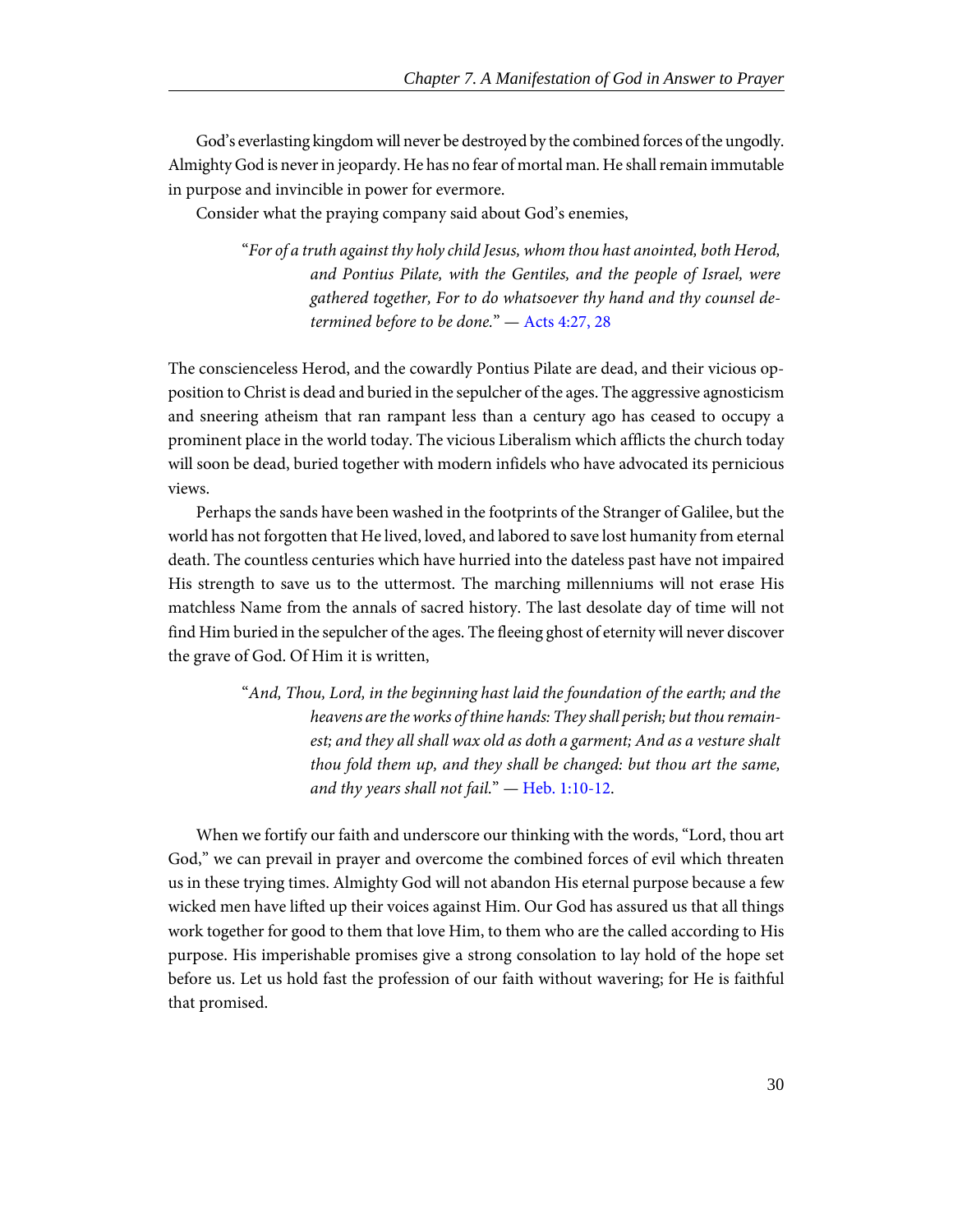The assembled company prayed that the messengers of the Word might have courage. They said,

# <span id="page-34-1"></span>"... Grant unto thy servants, that with all boldness they may speak thy word."  $-$ [Acts 4:29](http://www.ccel.org/study/Bible:Acts.4.29)

The voice of prayer was heard in heaven and the answer granted when the assembled company of devout saints prayed this importunate prayer in the time of crisis. God's people were not praying for boldness because they were moral cowards. They were fearfully aware of the danger which threatened them; but they were not too cowardly to face it with God's help.

<span id="page-34-0"></span>The rulers of the people, and the elders in Israel had called Peter and John before the council, and commanded them not to speak at all nor teach in the name of Jesus. ([Acts 4:18.](http://www.ccel.org/study/Bible:Acts.4.18)) God's called servants could not heed this diabolical command and be faithful to the high calling of God in Christ Jesus. To comply with such an unjust demand, not to speak at all nor teach in the Name of Jesus, one must compromise the truth of Christ, and cease to emphasize the central theme of the Gospel message. The very essence of the Gospel is contained in the Name of Jesus.

It is interesting to notice that the believers were praying for the message of divine truth. They said, "With all boldness they may speak thy word." The emphasis is placed on "Thy word." The Christians wanted to hear God's Word declared with firm conviction and unwavering confidence. They evidently wanted to be edified and enlightened by the message of saving truth. They obviously believed that the Gospel was the power of God unto salvation to every one that believed it. It is indeed blessed to discover a people who desire to hear the message of redeeming grace, a people who do not want to be entertained with cheap programs and silly plays in the church, a people hungry for the bread of life which Christ only can give.

The assembled believers prayed for the messengers of the Gospel, saying, "Grant unto thy servants." It is well to notice that the Christians said, "Thy servants." They evidently recognized that the apostles were the servants of God. They were not considered to be servants of an institution, or an organization. They considered the apostles to be the called servants of God, who had commissioned them to serve His redeemed family. These godly men were not hired promoters; they were Christ's holy messengers.

It does not require moral courage to promote a program to entertain a group of nominal Christians. Neither does it require courage to give a book review, or speak on current events; but it does require boldness to press the claims of Christ on men, and demand that they repent of their sins and yield themselves to Him.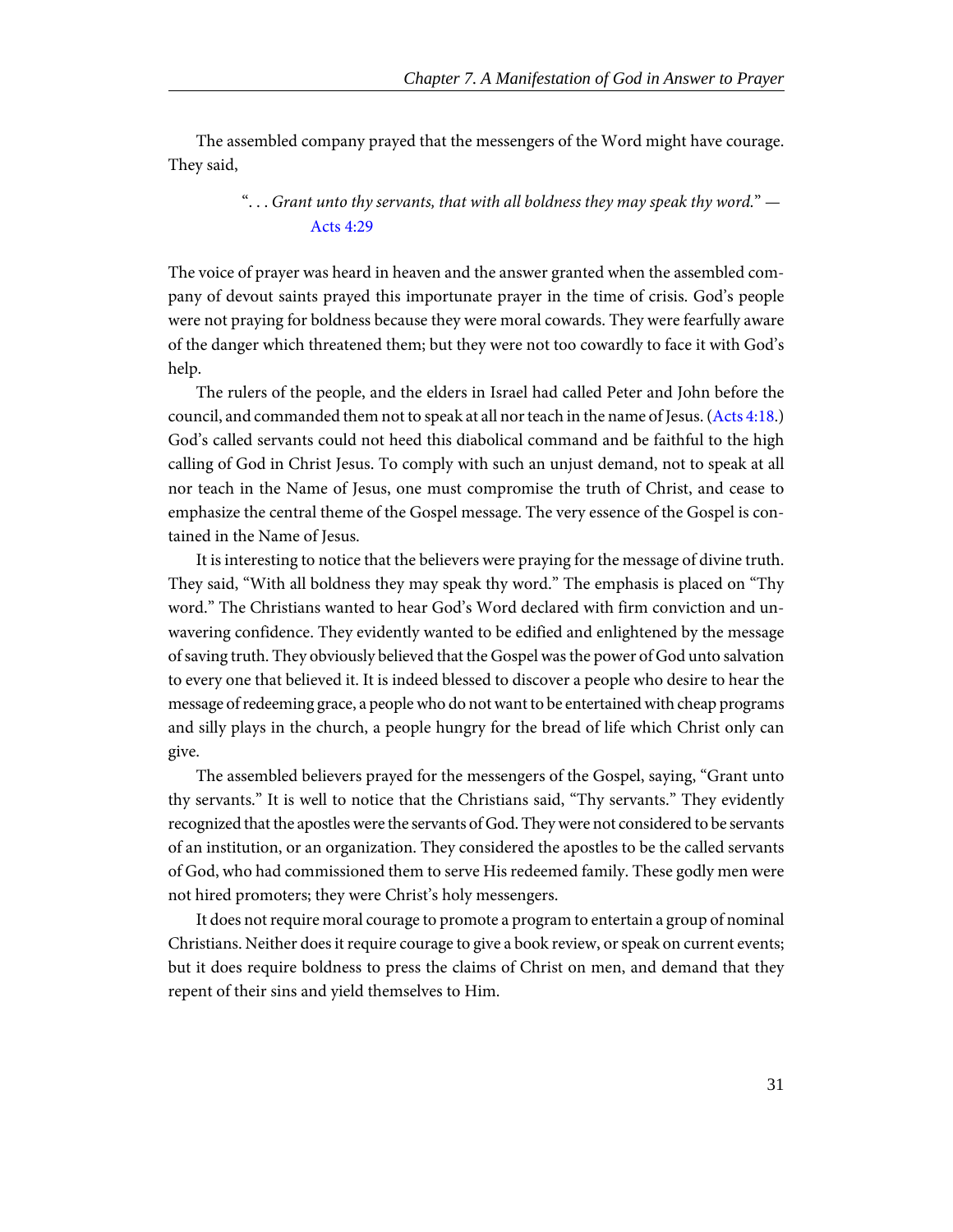It does not require spiritual fortitude to organize a campaign to raise money for the general interests of the church; but it does take much prayer and faithful preaching to precipitate a genuine revival of full salvation.

To raise these issues does not mean that one is indulging in hurtful criticism of God's faithful people and preachers. It does mean that one is gravely concerned about the praying of God's people, who are members of the body of Christ. It is apparent that a devout minister can perform his work for Christ more efficiently when he knows that the Christians want to hear the Word and are supporting him with their prayers and faith. The record shows that Peter and John had joined the company of saints in the fellowship of prayer. This fact discloses that the messengers of Christ realized the necessity of prevailing prayer.

It is not unusual to hear some ministers say they are so burdened with the work of the church that they have very little time to spend in earnest prayer. This is a startling admission for any man to make, especially a minister of the Gospel. It is a serious matter in the life of a preacher when he allows himself to be cumbered with much serving. The results of his neglect of prayer will be revealed by the poverty of his preaching. It is possible for a minister to become so preoccupied with his duties that he will give prayer a place of secondary importance in his life. God's servants should consider that nothing pertaining to the church of Christ is more important than waiting before the Lord in the secret place of prayer. The man of God loses his passion for souls when he willfully neglects to pray. He must wait until his soul is aflame with holy zeal, and his mind stimulated with fresh news from heaven. When he takes proper time to pray, his preaching will edify and enlighten the Christians, and the fruitfulness of his ministry will be increased.

The writer disclosed some remarkable results from this ministry of prayer when he said,

<span id="page-35-1"></span><span id="page-35-0"></span>"And with great power gave the Apostles witness of the resurrection of the Lord Jesus: and great grace was upon them all." [Acts 4 v. 33.](http://www.ccel.org/study/Bible:Acts.4.33)

The assembled company prayed for miracles to be performed in the name of Jesus.

"By stretching forth thine hand to heal; and that signs and wonders may be done by the name of thy holy child Jesus."  $-$  [Acts 4 v. 30](http://www.ccel.org/study/Bible:Acts.4.30).

It is obvious that the Christians expected miracles to accompany the preaching of the Word. It is interesting to note that the prayer for boldness to speak the Word included the petition for healing, and signs and wonders. The order of the prayer places preaching the Word first before the performing of miracles in the name of Jesus.

Our Lord placed more emphasis on preaching and teaching than He did on His gracious ministry of healing the sick, and showing signs and wonders. However, we are not to conclude that such miracles cannot be performed through the power of prayer in this age and gener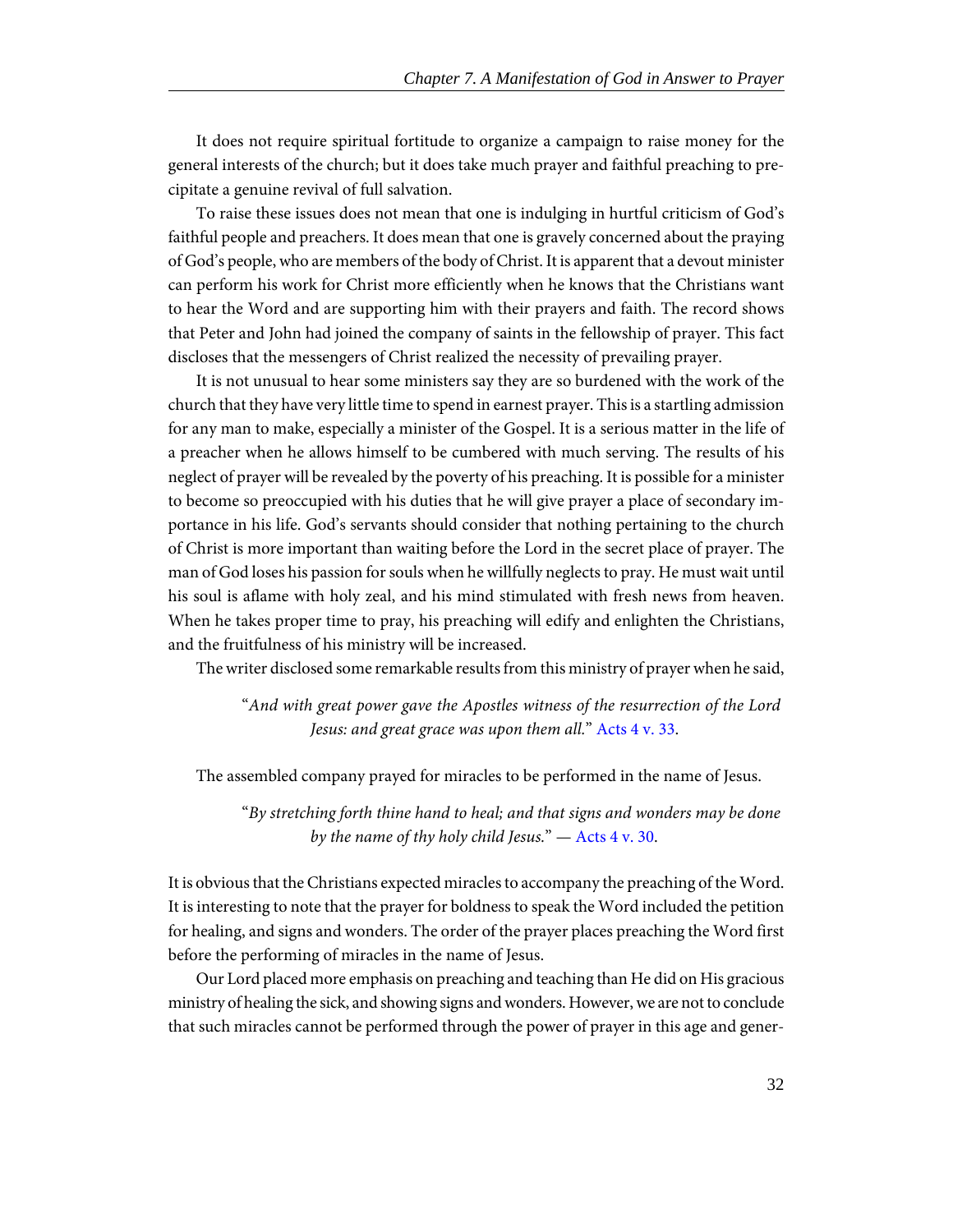ation. The healing of the sick, and the signs and wonders performed in the name of Jesus accompany the preaching of the Word.

This fact is clearly observed when we give thoughtful attention to the import of the prayer. The prayer for miracles reveals the true concept regarding the power of Jesus to heal. They said, "By stretching forth thine hand to heal . . ." The presence of Jesus was so real to praying saints that they asked Him to stretch forth His nail-scarred hand and heal the people.

Jesus did stretch forth His hand and touched the diseased bodies of men, and they were instantly healed. The fact that Christ has ascended to heaven has not changed our concept of His Divine Person. He is willing and able to stretch forth His hand and heal our broken bodies today like He did in the days of His flesh.

I am persuaded to believe that the professing Christians would see more miracles of healings performed by the hand of Jesus if they would spend more time in earnest prayer for the messengers of the Gospel.

I am convinced that the Lord will work wonders in this age of indifference if we will cease to limit Him by unbelief, and accept the fact that miracles can be performed today by the outstretched hand of the Holy Child Jesus.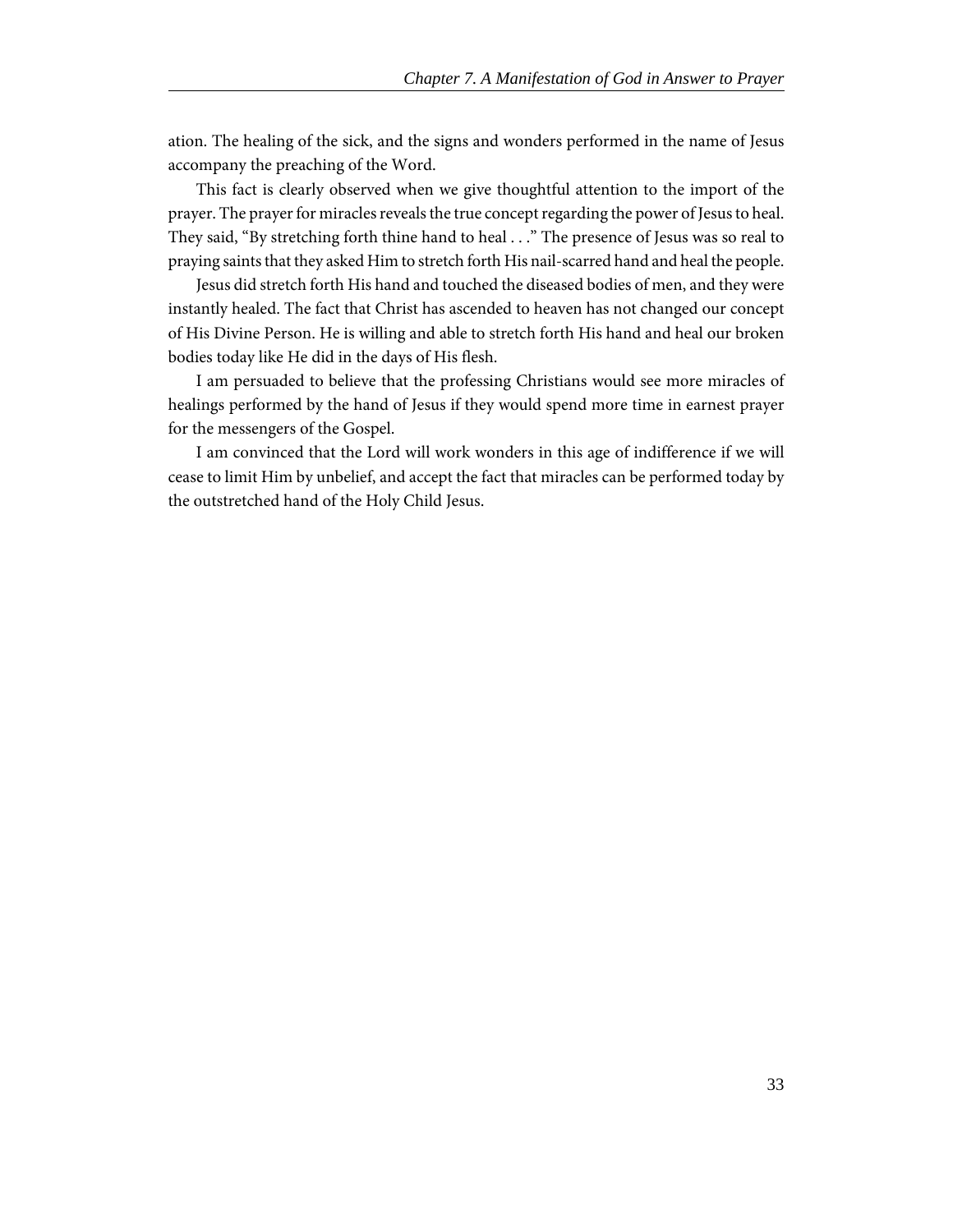#### **THE INTERCESSORY PRAYERS OF CHRISTIANS**

<span id="page-37-1"></span><span id="page-37-0"></span>". . . Friend, lend me three loaves; for a friend of mine in his journey is come to me . . ." — [Luke 11:5, 6.](http://www.ccel.org/study/Bible:Luke.11.5 Bible:Luke.11.6)

There is evidently a ministry of prayer even as there is a ministry of preaching. The teachings of Jesus contained in the parable show us that praying and preaching are integral parts of the plan of salvation.

Preaching is God's way of speaking to man, and praying is man's way of speaking to God. Preaching is God's way of appealing to the will of man, and praying is man's way of appealing to the will of God.

Our Lord's teachings relating to intercessory prayer are clearly revealed in the Epistles. John's Epistles reveal the amazing power made available to God's people through intercessory prayer. Peter assures us that the eyes of the Lord are over the righteous, and His ears are open unto their prayers. James said, ". . . The prayer of faith shall save the sick, and the Lord shall raise him up . . ." The inspired writings of Paul disclose the astonishing possibilities in the ministry of intercessory prayer. In one of Paul's Epistles the ministry of prayer is connected so closely with the ministry of preaching that it is difficult to tell where the prayer ends and the preaching begins. [\(Colossians 1:9-17.](http://www.ccel.org/study/Bible:Col.1.9-Col.1.17))

<span id="page-37-2"></span>Note the boundless possibilities revealed in the prayers of a faithful minister of Christ.

<span id="page-37-3"></span>"Epaphras, who is one of you, a servant of Christ, saluteth you, always labouring fervently for you in prayers, that ye may stand perfect and complete in all the will of  $God. " - Col. 4:12.$  $God. " - Col. 4:12.$  $God. " - Col. 4:12.$ 

It is obvious that the fervent prayers of a servant of Christ can enable the believers to stand perfect and complete in all the will of God. Perhaps it is difficult for us to understand how our praying for the children of God can establish them in the faith, nevertheless it is true according to this Scripture. We are convinced that our fervent prayers can obtain power from the throne of grace to preserve some struggling saint in an hour of severe trial.

The man said, ". . . A friend of mine in his journey is come to me . . ." Our Lord focused attention on the responsibility to pray for others when He uttered the stirring words in this parable. It obviously was not the man's own personal need that compelled him to request the three loaves; it was the imperative need of the tired traveler that moved him to ask for bread at midnight.

No man can be a faithful follower of Christ and not recognize his responsibility to pray for others. The spiritual life received from Christ motivates a Christian to present the needs of others at the throne of grace, where mercy is obtained, and the promised grace is found to help others in a time of urgent need.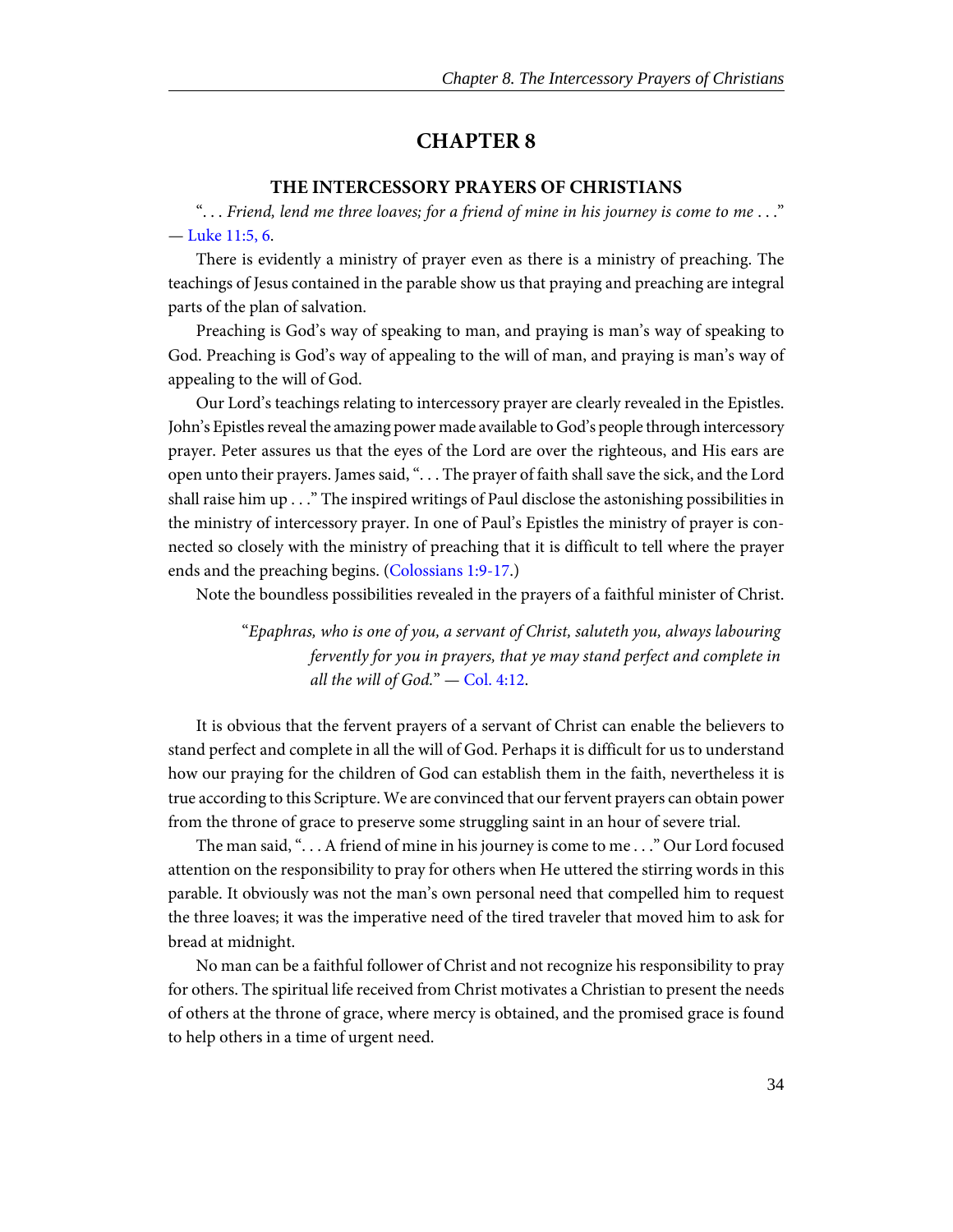Our personal responsibility to intercede for others is made more apparent when we emphasize the words, ". . . Is come to me . . ." What strange combination of circumstances caused the man to seek help from his friend?

Perhaps he had taken the wrong road in the confusing darkness of the night. We are aware that the parable does teach the disturbing truth that men are lost in the darkness of sin, and that it is our duty to lead them to Christ. But the pitiful plight of the pilgrim is not the only startling truth contained in our Lord's teachings.

The statement, ". . . A friend of mine in his journey. . . ," persuades one to think that the traveler knew before he started on his journey that he could find rest and comfort in the home of his friend. It was his faith in his friend's reputation for hospitality that encouraged him to continue on his journey through the enveloping darkness of the night.

The parable reveals that men will come to us when they are convinced of our ability to obtain help for them through intercessory prayer. The news that a certain man can prevail with God in prayer will soon reach a multitude of hopeless and helpless people. Some distressed soul will soon be knocking at the man's door seeking help and comfort.

It was the good news that Christ was giving help and comfort to all men that caused the multitudes to seek Him day and night. The disciples had a boldness in their preaching and a power in their praying that drew broken and burdened humanity to seek the Saviour.

Paul expressed his thanks to God for the church when he said,

<span id="page-38-1"></span>". . . From you sounded out the word of the Lord not only in Macedonia and Achaia, but also in every place your faith to God-ward is spread abroad; so that we need not to speak any thing."  $-1$  Thess. 1:8.

Lost men do not seek Christ by mere chance; He draws them unto Himself through the convicting and convincing power of the Holy Ghost. The Spirit performs His office work in the world through Christ's witnesses. Jesus said,

<span id="page-38-0"></span>". . . The Spirit of truth, which proceedeth from the Father, he shall testify of me: And ye also shall bear witness, because ye have been with me from the beginning." — [John 15:26, 27](http://www.ccel.org/study/Bible:John.15.26 Bible:John.15.27)

It is obvious that the Spirit enables the Christians to attract lost men by faithfully witnessing to the Saviour. Our Lord has not commissioned all of His people to preach, but He called all of them to pray.

The great revivals born in the hours of agonizing prayer attracted the attention of the civilized world. People came for the express purpose of obtaining spiritual help through the preaching and praying of God's servants. The great revival that began at Asbury College in 1950 was born in seasons of importunate praying. Some of the students prayed all night for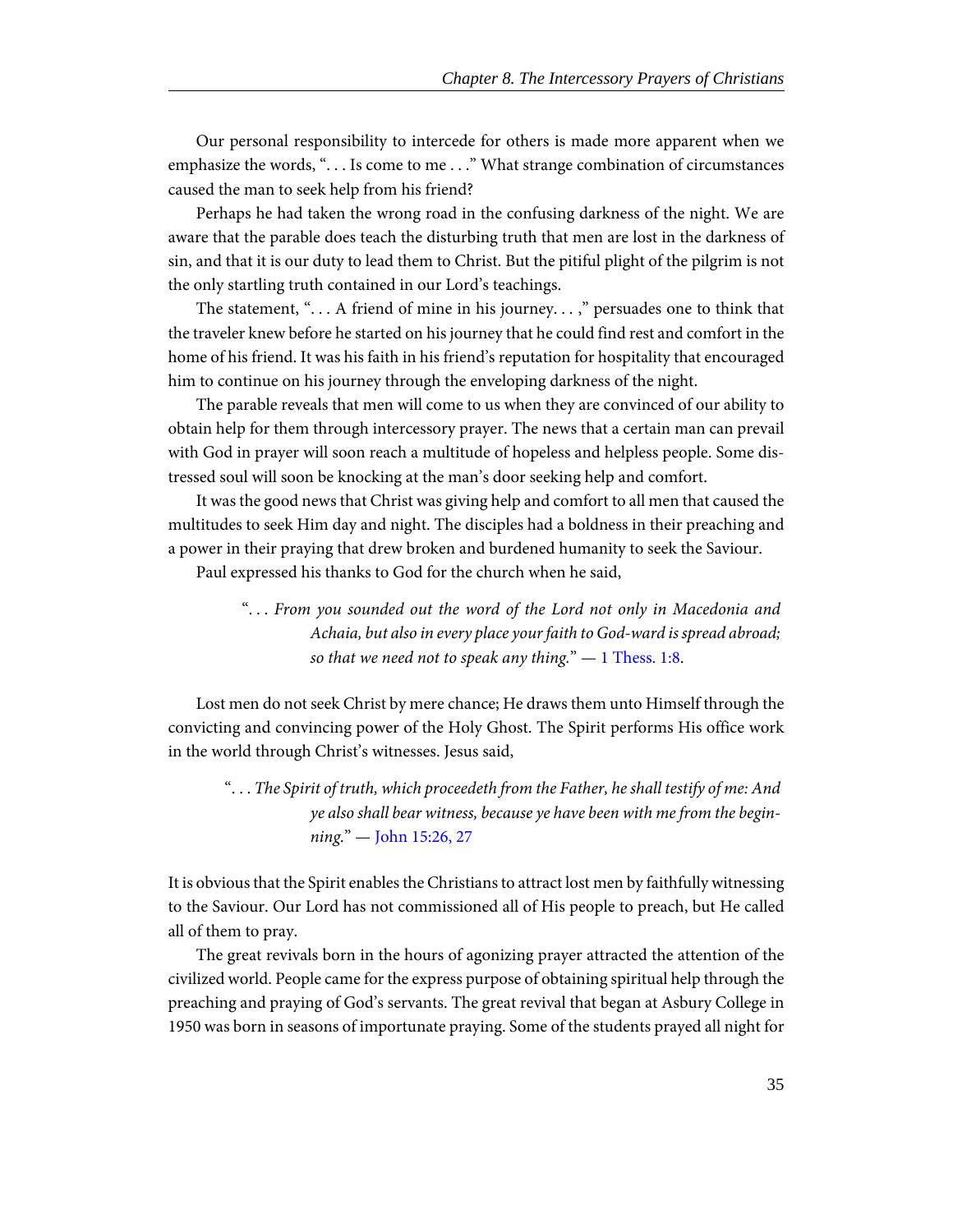a great spiritual awakening. Many of the teachers prayed earnestly for a gracious visitation of God. My own soul was in great agony of prayer. The burden was so great that I confessed the sins of the world to God. In some peculiar manner I had been made aware of the condemnation that rested on the souls of lost men.

During the Chapel service I exhorted the students to seek the Lord. I realized that it was God's appointed hour to answer prayer. At that moment the Holy Ghost moved mightily on the entire student body. Wave after wave of deep conviction swept over the audience. Many were moved to seek the Lord with diligence. It was an hour of triumph for the faithful few who had tarried through long seasons of intercessory prayer before the Lord during the quiet hours of the morning. The news of this marvelous visitation of God spread all over the nation. It was broadcast by radio to several foreign countries. People came hundreds of miles to receive spiritual help. Perhaps more than five thousand people were directly influence by this glorious spiritual awakening born in the hours of intercessory prayer.

I am thoroughly convinced that a great spiritual awakening will come to this benighted world if the people of God will deny themselves of sleep and seek God in the peaceful hours of the morning. It is my firm conviction that the great Asbury revival set the pattern to be followed in order to have a great revival in this day and age of the world. God will hear His people when they see the importance of praying for others. Our Lord revealed this fact when He said, "Because of his importunity he will rise and give him as many as he needeth." The man's plea for bread was so insistent that he did not heed the protest of his sleepy friend. The need of the traveler who had come to him out of the night was more important than the rest needed by his friend's entire family.

Is it possible that we are too indolent and indifferent to pray? Is there no passion for souls? Is there no sincere concern for the lost? Can it be that we are too sleepy to watch with Christ in the Gethsemane of prevailing prayer? Are our physical comforts more important than our praying for others?

Perhaps our Lord will draw some weary wayfarers to our door asking for help through our intercessory prayers. If He is pleased to trust us with such a responsibility, let us not fail to feed the famishing soul.

The man made an amazing confession when he said to his friend, ". . . I have nothing to set before him." It is evident that Jesus is not calling attention to the man's embarrassing poverty. He is showing us that our sufficiency is not of ourselves. Paul stated this fact when he said.

> <span id="page-39-0"></span>"Not that we are sufficient of ourselves to think any thing as of ourselves; but our sufficiency is of God."  $-2$  Cor. 3:5.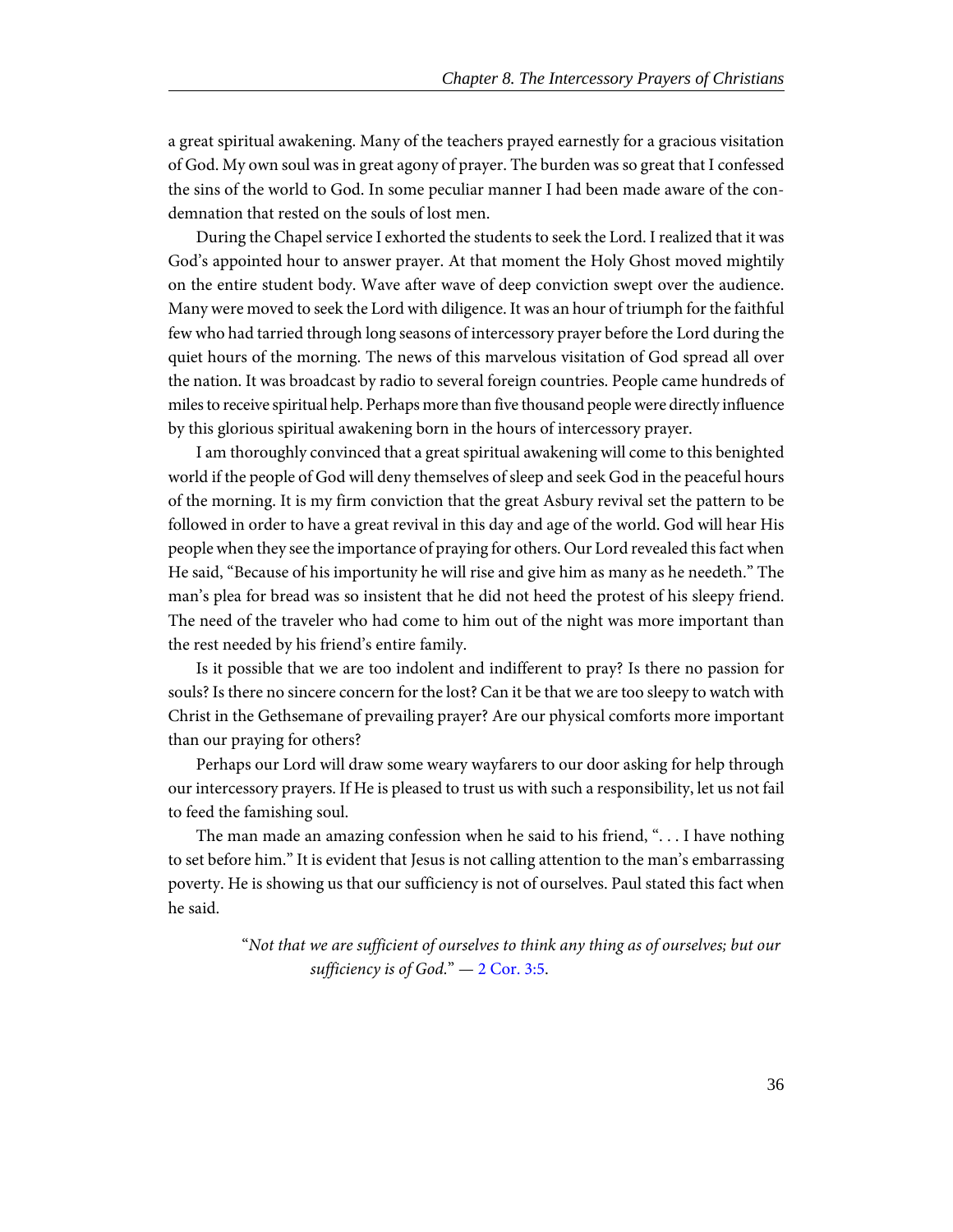We are woefully wanting in natural ability to help others spiritually; we have nothing to set before them. Unless we avail ourselves of the abundant resources of Christ through prayer, we will never have anything of spiritual worth to set before a starving world.

It is not difficult to imagine that the man had an easy chair and a comfortable bed to offer the tired traveler. But furniture is not a substitute for food. The welcome at the door, the furnishing of the house, and the entertaining conversation, cannot satisfy the hunger of the human heart. It requires the bread of life obtained from God to save a famishing soul from death.

Jesus encouraged us to avail ourselves of His resources when He said, ". . . He will rise and give him as many as he needeth." We have nothing of ourselves to save a lost soul, but we have a faithful Friend, who will give us as much as we request in intercessory prayer.

Jesus would have us understand that our importunate praying can overcome our discouragements and difficulties. He disclosed this fact when He said, ". . . He from within shall answer and say, Trouble me not: the door is now shut, and my children are with me in bed; I cannot rise and give thee." He is not saying that our heavenly Father is unwilling to grant our requests for others. The Master is teaching us not to cease praying when we encounter some opposing forces in life. There are times when it seems that our earnest requests have been denied. Let us keep in mind that our heavenly Father is willing to give the bread of life in answer to our intercessory petitions for others.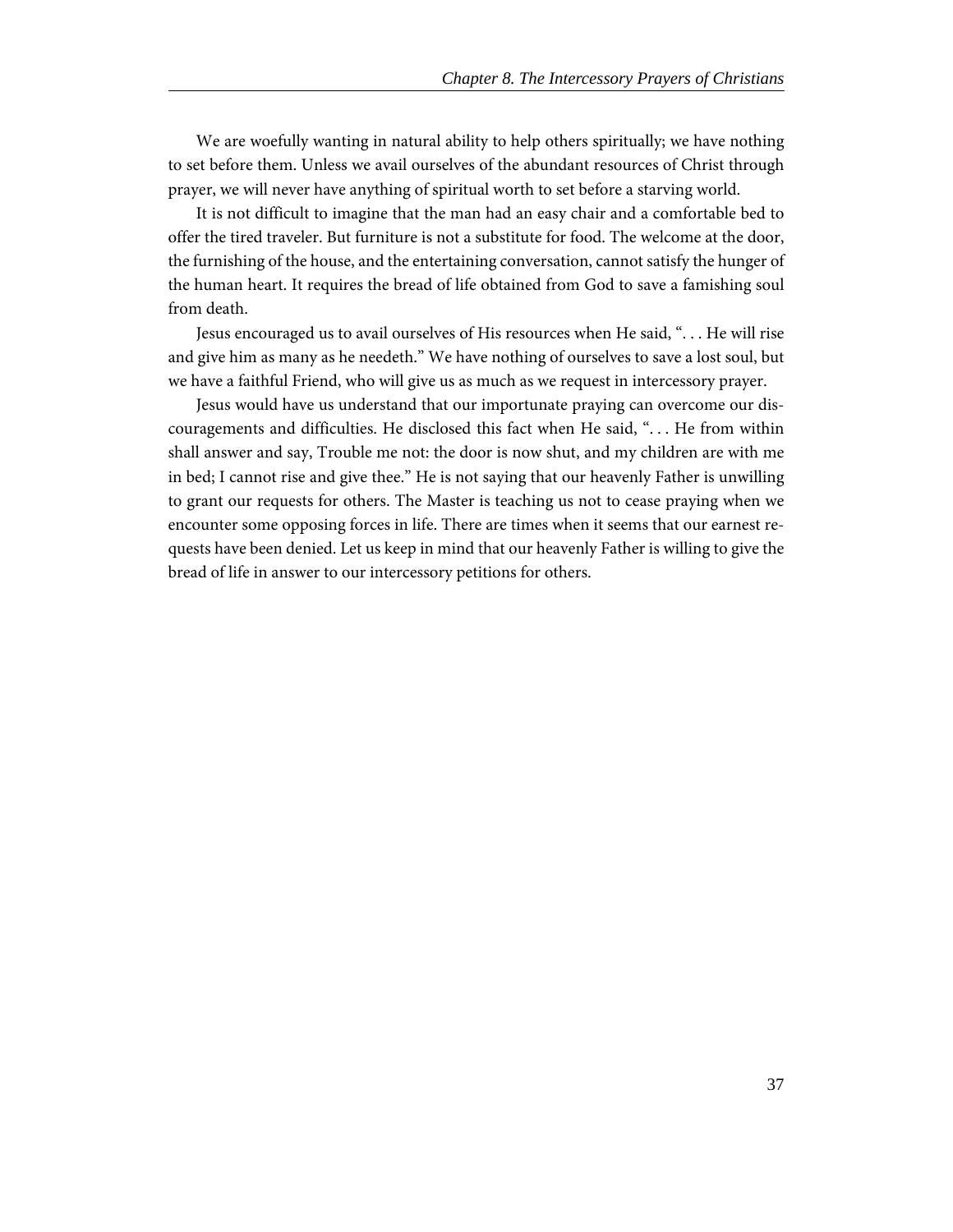#### **THE THREE ESSENTIALS OF PRAYER**

<span id="page-41-1"></span><span id="page-41-0"></span>". . . Every one that asketh receiveth; and he that seeketh findeth; and to him that knocketh it shall be opened."  $-$  [Luke 11:10.](http://www.ccel.org/study/Bible:Luke.11.10)

The plain teachings of Jesus accord us a valid reason to believe that every sincere prayer offered by His people shall be answered.

Jesus stated the three essentials of prayer when He said, "Ask, seek, knock." He disclosed these three essentials of prayer in His parable about the man asking his friend for three loaves. It is quite obvious that he was asking, seeking and knocking when he made his request for bread in the middle of the night.

The Master's words revealing the inherent principles of effectual praying confirm our faith, enlarge our understanding, and enable us to appropriate His certified promises. It is apparent that His promises relating to prayer are as vast in scope as the extent of His promises pertaining to salvation. It is written,

> <span id="page-41-2"></span>"He that spared not his own Son, but delivered him up for us all, how shall he not with him also freely give us all things."  $-$  [Rom. 8:32.](http://www.ccel.org/study/Bible:Rom.8.32)

This Scripture reveals the possibilities of prayer to be as great as the boundless measure of redemptive grace. The unsparing God places no limit on our praying because there is no limit placed on His giving. If we believe that Christ was sacrificed to save us to the uttermost, we must likewise believe that He is able to supply our needs to the uttermost.

The lamentable fact is we have been exceedingly slow to comprehend the unlimited possibilities of prayer revealed in Christ's plain words. When we fully understand His instructions about praying, and grasp the promises by faith, we will not find it difficult to pray the effectual fervent prayer of achieving faith. We certainly owe it to ourselves and to all men, to consider seriously the fundamental principles of prayer disclosed to His disciples in answer to their request, ". . . Lord teach us to pray . . ." The very essence of this request is in itself a prayer to know how to pray.

It is necessary to consider Christ's teachings regarding our daily bread in order to understand the three essentials of prayer. He has focused our attention on the requests for bread in His entire discourse on prayer. Our daily bread is contained in the first direct request revealed in the Lord's prayer, "Give us day by day our daily bread." The request for bread follows the prayer of worship. ". . . Hallowed be thy name. Thy kingdom come. Thy will be done . . ." The request for bread also precedes the prayer for pardon and preservation. Bread is obviously the central theme of the Lord's prayer, according to the teachings of Jesus.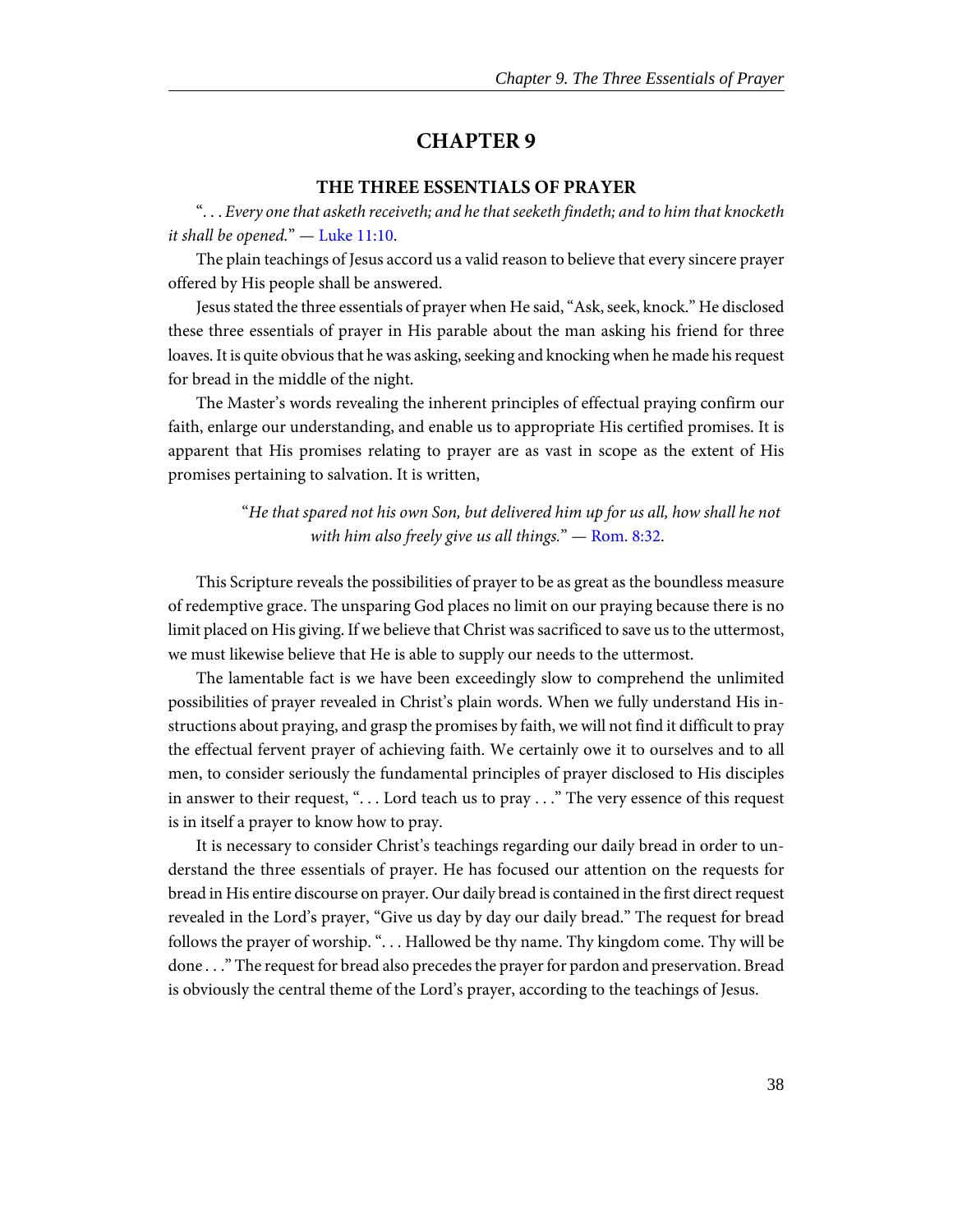Our Lord emphasizes the need of bread in the parable of the man seeking the three loaves at midnight, and concludes His discourse by arresting our attention to the son asking bread of his father.

It is apparent that Christ's teachings about asking for bread contain something much more important than our temporal needs in this life. He evidently intended to stress the fact that we needed spiritual food in order to live in time and in eternity. We recall that Jesus astonished His disciples when He said, "I am the bread of life." When He uttered these words He made it clear that we cannot live without Him, for He is as essential to spiritual life as bread is essential to physical life. (See [John 6:48-58](http://www.ccel.org/study/Bible:John.6.48-John.6.58).)

<span id="page-42-1"></span>The three essentials of prayer are readily understood when applied to the Saviour, who is the living bread from heaven. When we sincerely ask for the Lord Jesus, we shall receive Him; when we earnestly seek Him, we shall find Him; and when we knock at His door, it shall be opened unto us.

The three fundamental principles of prayer apply to the entire scope of life in this world, and in the world to come. I am thoroughly convinced that the redeemed family of God will ask, seek, and knock in prayer throughout all eternity. Their request will not be hindered by their infirmities of body and mind as they are in this world. We are daily aware of the fact that we know not what we should pray for as we ought. We will be able to make our requests known unto God in that holy place with a clear mind and a glorified body.

It is quite evident that our Lord would have us understand this startling fact seeing that He made the request for bread the central theme of family life. It is certainly true that as long as we live in the Father's house we must depend on Him to sustain us. There is no valid reason to believe that this relationship shall end when we enter heaven. There is nothing in the Master's teachings to show us that we ever become self-sustaining in life, either in this world or in the world to come.

I am fully persuaded that the fundamental principle of asking and giving will continue to all eternity. God stated this fundamental rule of His household when He said to the Son,

<span id="page-42-0"></span>"Ask of me, and I shall give thee  $\ldots$ " — [Psa. 2:8](http://www.ccel.org/study/Bible:Ps.2.8).

This astonishing principle of asking and giving was clearly an integral part of the Saviour's ministry on earth. We find the same basic principle revealed in the amazing fact that He ever lives to make intercession for us.

The three essential principles of prayer are revealed in nature. Every living thing in creation must be fed. Every plant, insect, and living creature on earth must ask, seek, and knock in order to obtain food from nature. We accept this obvious fact without question.

We have no reason to believe that eternal life in heaven will be sustained independent of our relationship to Christ. He supplies our needs in this world in answer to prayer, and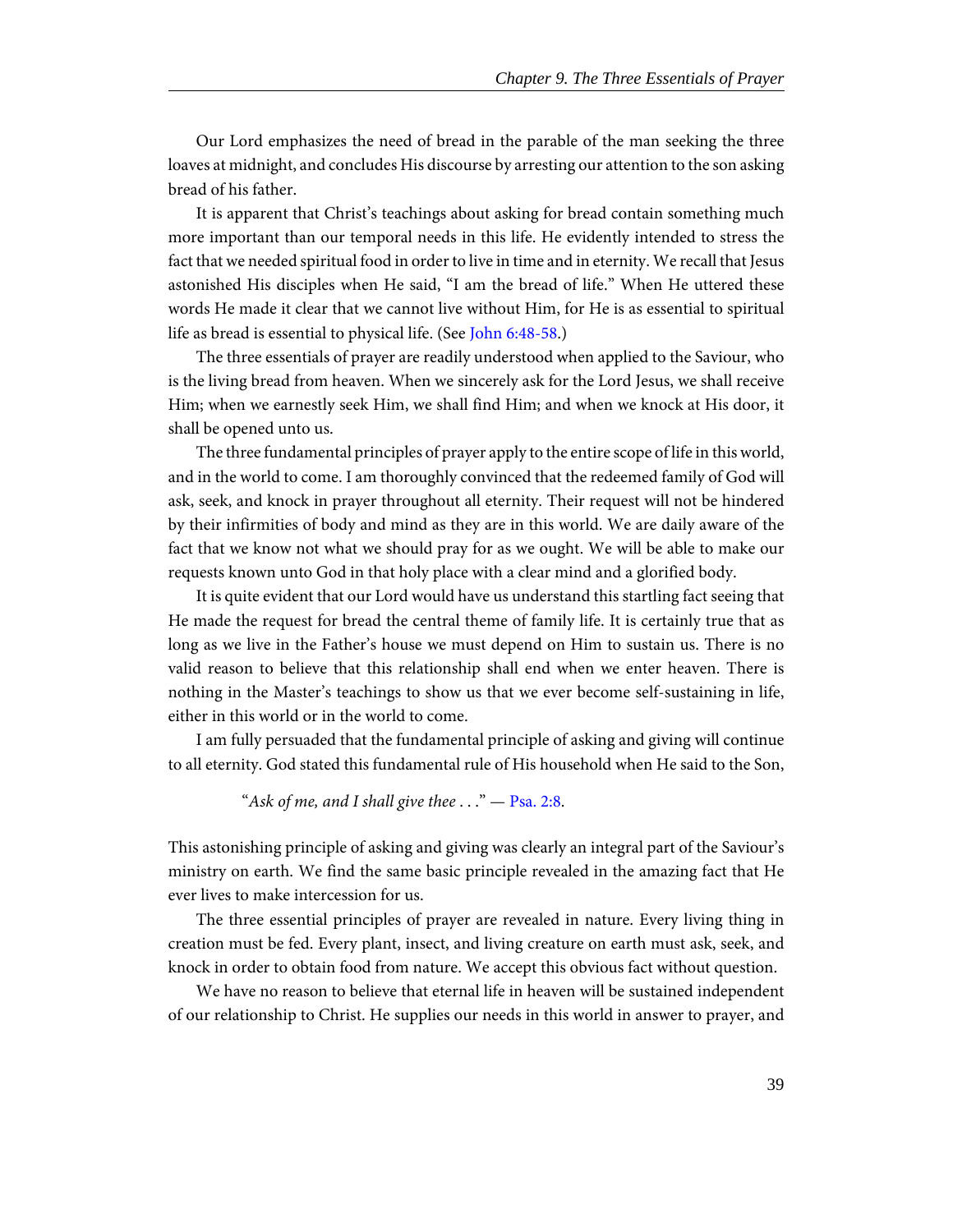He shall continue to supply our eternal requirements in answer to prayer. If this is the rule of the Father's household on earth, it will continue to be the rule for ever.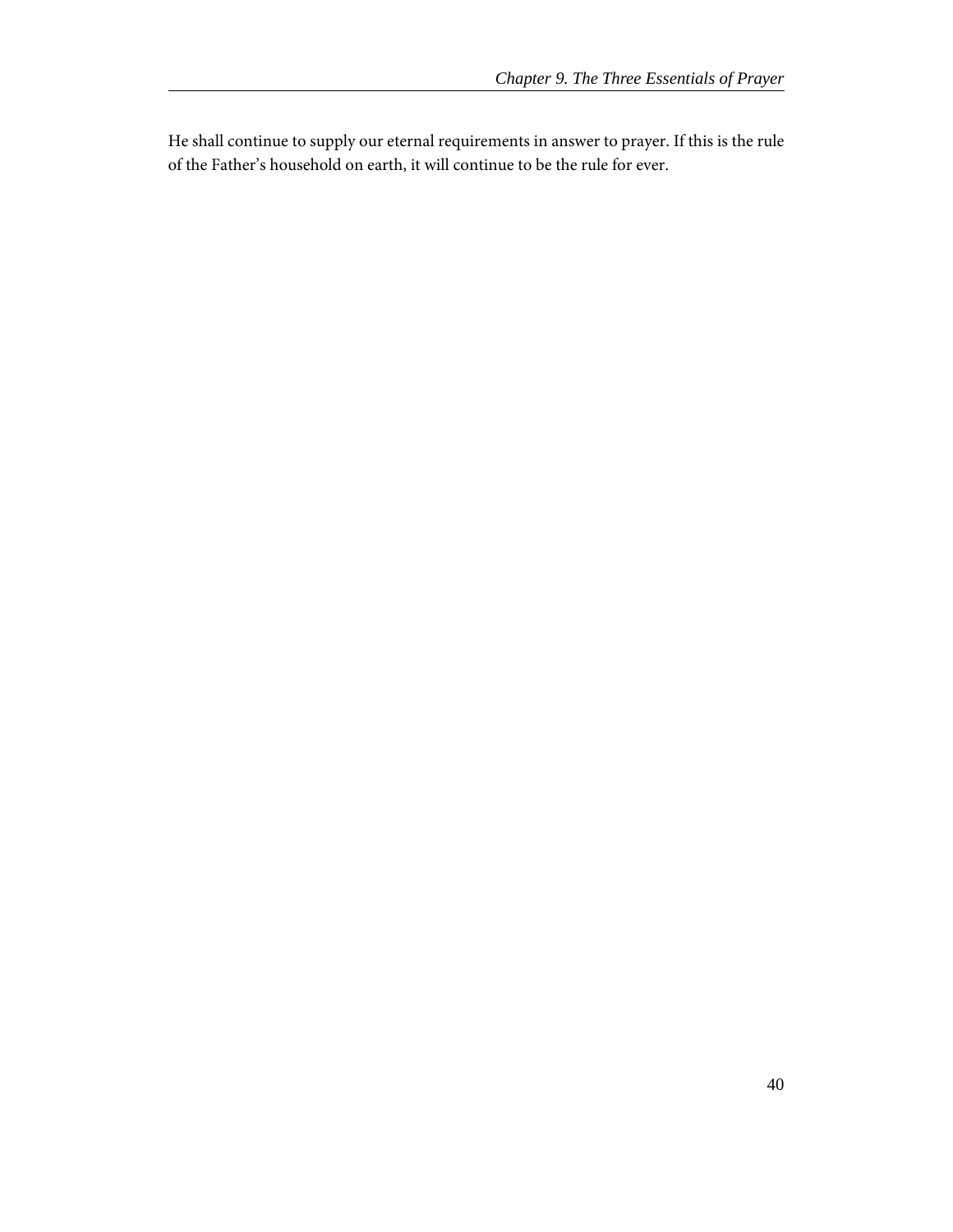#### **ASKING AND RECEIVING**

<span id="page-44-0"></span>"... Every one that asketh receiveth  $\dots$ " — [Luke 11:10](http://www.ccel.org/study/Bible:Luke.11.10).

<span id="page-44-1"></span>When our Lord uttered these immortal words He gave to every child of God the inalienable right to pray. He impressed His disciples with this fact by asking them some pertinent questions:

> <span id="page-44-2"></span>"If a son shall ask bread of any of you that is a father, will he give him a stone? or if he ask a fish, will he for a fish give him a serpent? Or if he shall ask an egg, will he offer him a scorpion? If ye then, being evil, know how to give good gifts unto your children: how much more shall your heavenly Father give the Holy Spirit to them that ask him?"  $-$  [v. 11-13](http://www.ccel.org/study/Bible:Luke.11.11-Luke.11.13).

If the father loves his son it would be utterly inconsistent with his nature to give his child a stone, or a snake, or a stinging scorpion instead of bread. The father's answer to his son's request will be granted according to the measure of his love for his child. It is the most natural thing in all the world for a father to listen to the requests of his family. When Jesus said, "... Any of you that is a father," he compares a man's love for his children to God's love for His children. He asks us to look up from our earthly fathers, and calculate how much more the heavenly Father will be moved to give good gifts to His children. Jesus is teaching us to understand that as much as God's goodness exceeds the goodness of mortal man, so much greater is our assurance that He will grant our childlike petitions.

Every child of God from the youngest to the oldest has a right to ask the Father for the bread of life. Every child, irrespective of age, sex, or race, can come boldly to the throne of grace, and find grace to help in time of need. There are no underprivileged children in God's family. The crippled, the weak, and the sick children have a right to ask the heavenly Father for the living bread from heaven.

The Saviour would have us perceive the imperishable truth that, ". . . Every one that asketh receiveth . . ." It is utterly unthinkable that our loving Father would ignore our earnest petitions. He will not remain silent and unmoved when His own children are weeping before Him in earnest petitions.

A missionary was telling about the sufferings endured while a prisoner during the war. He said that the crying of his starving family caused him to suffer more than all the cruel and barbarous treatment received at the hands of the savage and inhuman guards. When we understand how this godly man was moved by the constant crying of his famishing family, we can comprehend how our heavenly Father can be moved to answer the unceasing prayers of His family. It was not possible for the faithful missionary to grant the urgent re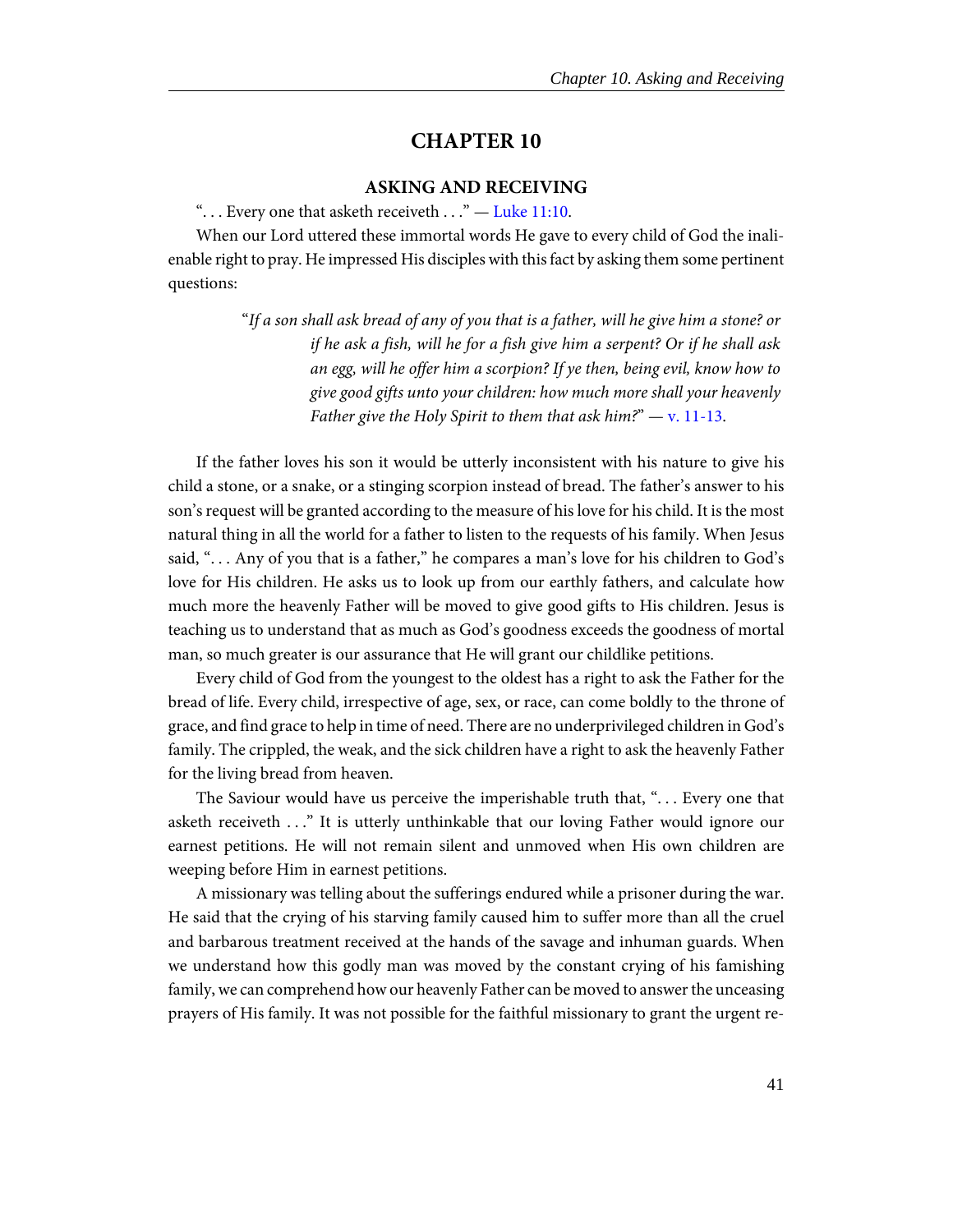quests of his children, but it is possible for our heavenly Father to grant the requests of His children.

Jesus teaches us that prayer has a human side and a divine side. The human side is the asking, and the divine side is the giving. The two halves which make up the whole of prayer are the asking and the receiving. Our asking and the Father's answering belong to each other. Our requests on earth and the Father's answer in heaven are meant for each other. If we believe that the Father has made an ample provision for the needs of His children, then we must also believe that He will surely give them all good gifts according to the promise.

Jesus teaches us to come to Him day by day to receive the bread of life to sustain us in this world. He wills day by day to do for us what we ask in simple faith.

When the Master said, "... Every one that asketh receiveth...," He stressed the fact that we are not to rest without an answer to our petitions. He is saying that it is the Father's will, and the rule of His house to grant the requests of His believing children.

When no answer is received we are often disposed to say that it is not the will of God to give us the answer. We will find it much easier to yield to our own false reasoning about the answer to prayer than it is to shake off our lethargy and seek God until the answer is obtained. There are so many persons who rest content without the distinct experience of answered prayer. This distressing fact reveals the serious deterioration of Christian life in these last days. These unhappy souls pray daily, they ask many things, and devoutly hope that some of their prayers will be answered. They apparently do not know that it is the norm of spiritual life to receive definite answers to prayer. They obviously do not know that the heavenly Father wills day by day to do for us what we ask in faith.

We must take the words of Jesus just as they were spoken. We must not allow human reasoning to weaken the force of His teachings about our asking and receiving. We owe it to ourselves to take sufficient time while praying, to listen to His voice, and believe the truth that "Every one that asketh receiveth."

We should not make our many failures of the past the measure of our faith for the present. We must hold fast the assuring fact that the effectual fervent prayer of God's obedient child availeth much.

The son's request for bread is based on his relationship to the father. It is by virtue of this relationship that the son has the inalienable right to expect his father to answer his requests. When Jesus speaks of the son asking bread of his father, He is speaking of an obedient son. The son that finds no pleasure in obedience to his father and presumes that he can still ask and receive what he desires will certainly be disappointed. A son who loves and honors his father will find it is the father's good pleasure to answer his daily requests.

Consistent living on the part of God's people is the condition for obtaining the answer to prayer. God's precepts requiring obedience in our living, and His promises relating to our praying are inseparable.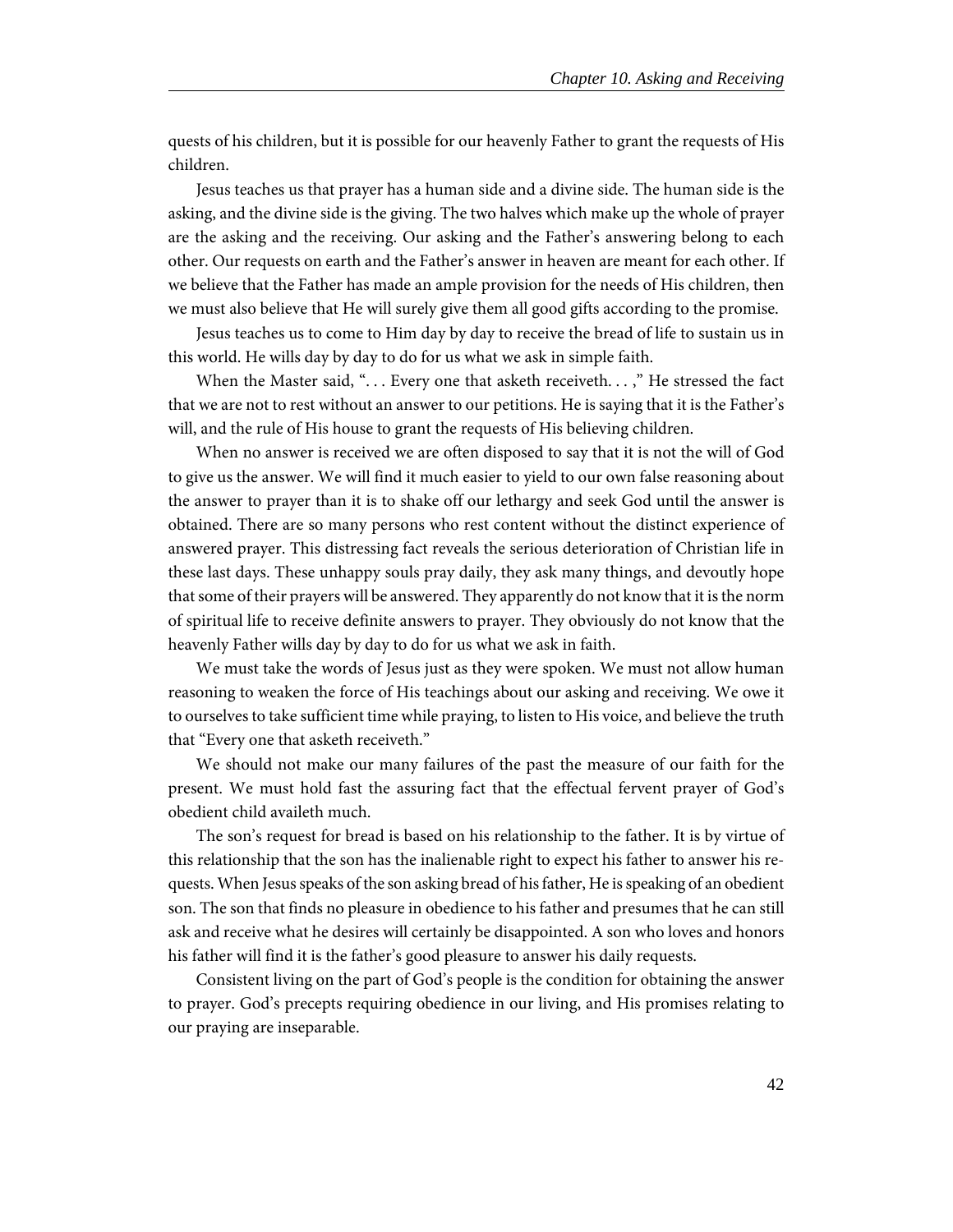We can certainly count on God's fulfilling His promise to answer prayer when we obey His sovereign will in all things. We should take time to meditate on the tenderness and love the heavenly Father has for His obedient children.

Much of our difficulty in praying is removed when we think on the happy relationship existing between an obedient child and a loving heavenly Father. When He sees His child with sincere purpose and steady will seeking diligently in everything to be and live as a child, then our prayers will prevail with Him as the prayer of an obedient child.

It requires considerable time to comprehend fully the teachings of Jesus regarding the inherent principles of effectual praying. If God's people will take sufficient time to meditate on the essentials of prevailing prayer, they will be rewarded richly for the hours spent in the school of Christ. When once we grasp the gracious truth contained in the words of Jesus, and take a firm hold on the promises relating to prayer, we will then realize the meaning of His words, ". . . Every one that asketh receiveth." We firmly believe that the Master stated the truth when He said, ". . . Every one that asketh receiveth . . ." Nevertheless we are confronted frequently with the startling and disconcerting fact that we do not always receive definite answer to our prayers. We find it exceedingly difficult to reconcile these disturbing facts with the explicit statement of Jesus regarding the answer to our prayers.

When we consider the Master's teachings about prayer, we must not strive to make them conform to our wishful thinking regarding the answer to our prayers. It is possible for us to set our heart on obtaining something we greatly desire for our own personal gratification, and then express our keen disappointment because the request was not granted.

The answer to our perplexing questions about prayer will be found when we study the Master's words about the son asking for bread. We are fully aware that the son cannot live without bread; he must have it or perish. However, there are many things the son may ask which are not as important to life as food. He may ask his father for money, or fine clothing, or toys. The father may consider it wise to give his son these good gifts; and again he might deem it best for the son's own good to withhold these things requested; but when the child asks for food it is a different matter of life, because food is a necessity.

There are many good gifts which our heavenly Father may deem it wise to bestow upon us, such as good health, prosperity, and financial security. If He wills to withhold these things we must submit to His sovereign will without complaint. Perfect health, prosperity, and earthly goods are not essential to life in this world. Our relationship to God does not depend on these creature comforts. These things cannot impart to us the moral strength we need to cope with the trials incident to life in this evil world. It requires the "Bread of life" to give the spiritual strength to sustain us in these last days. We are fully assured that our Father will give us the living bread from heaven to keep us strong in faith, undaunted in courage, and invincible in hope.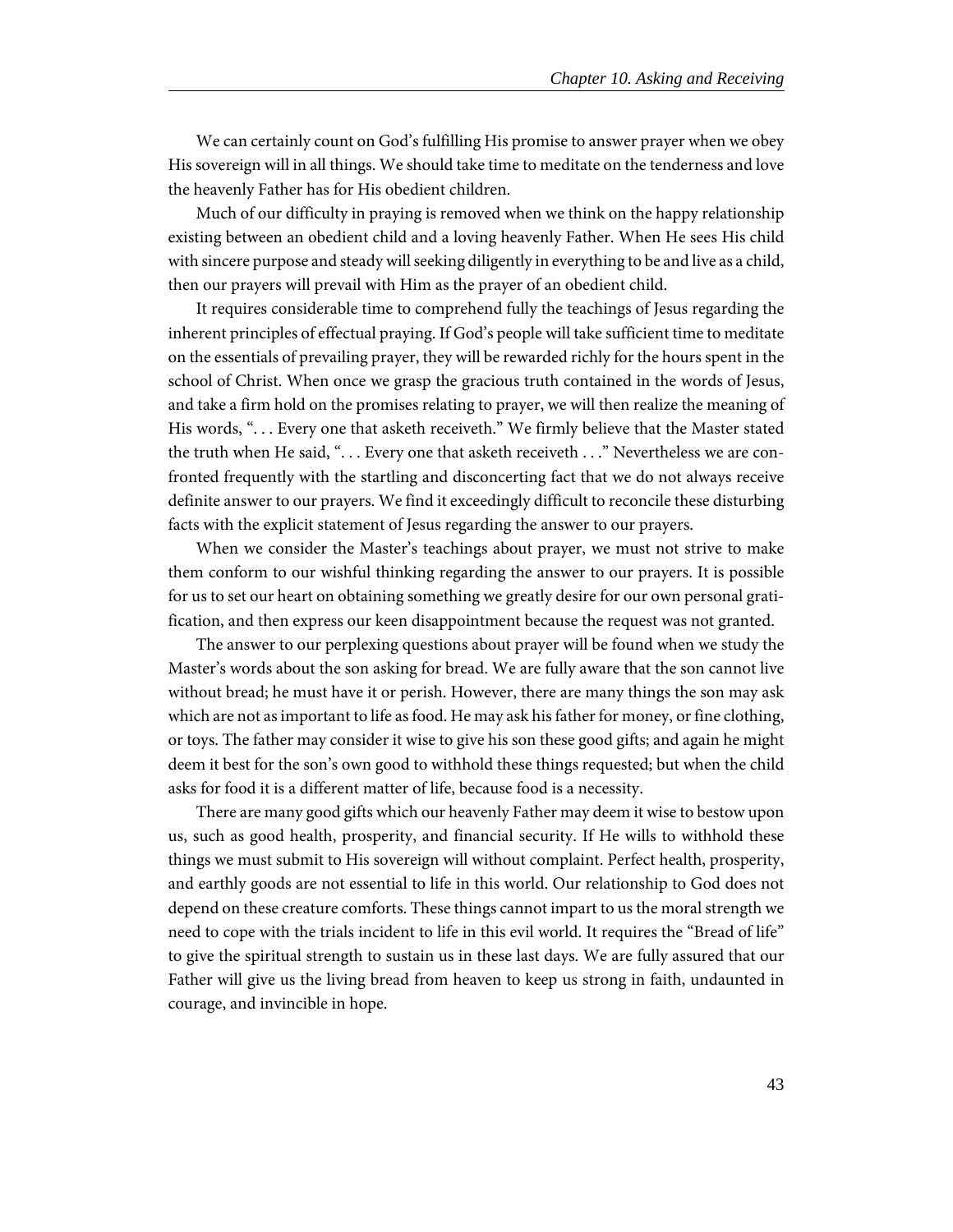The grand climax of our Lord's discourse on prayer was reached when He disclosed the Father's promise to give the Holy Spirit to His praying children. He would have us understand that our urgent requests for the bread from heaven are answered by the Father's gift of the Spirit.

He is teaching us that the Spirit is given to the children of God for the express purpose of sustaining and satisfying life. Our incessant demands for spiritual food are supplied by the indwelling Spirit. Our daily prayer should be, "Lord, evermore give us this bread." The answer from heaven is, "... Every one that asketh receiveth ..."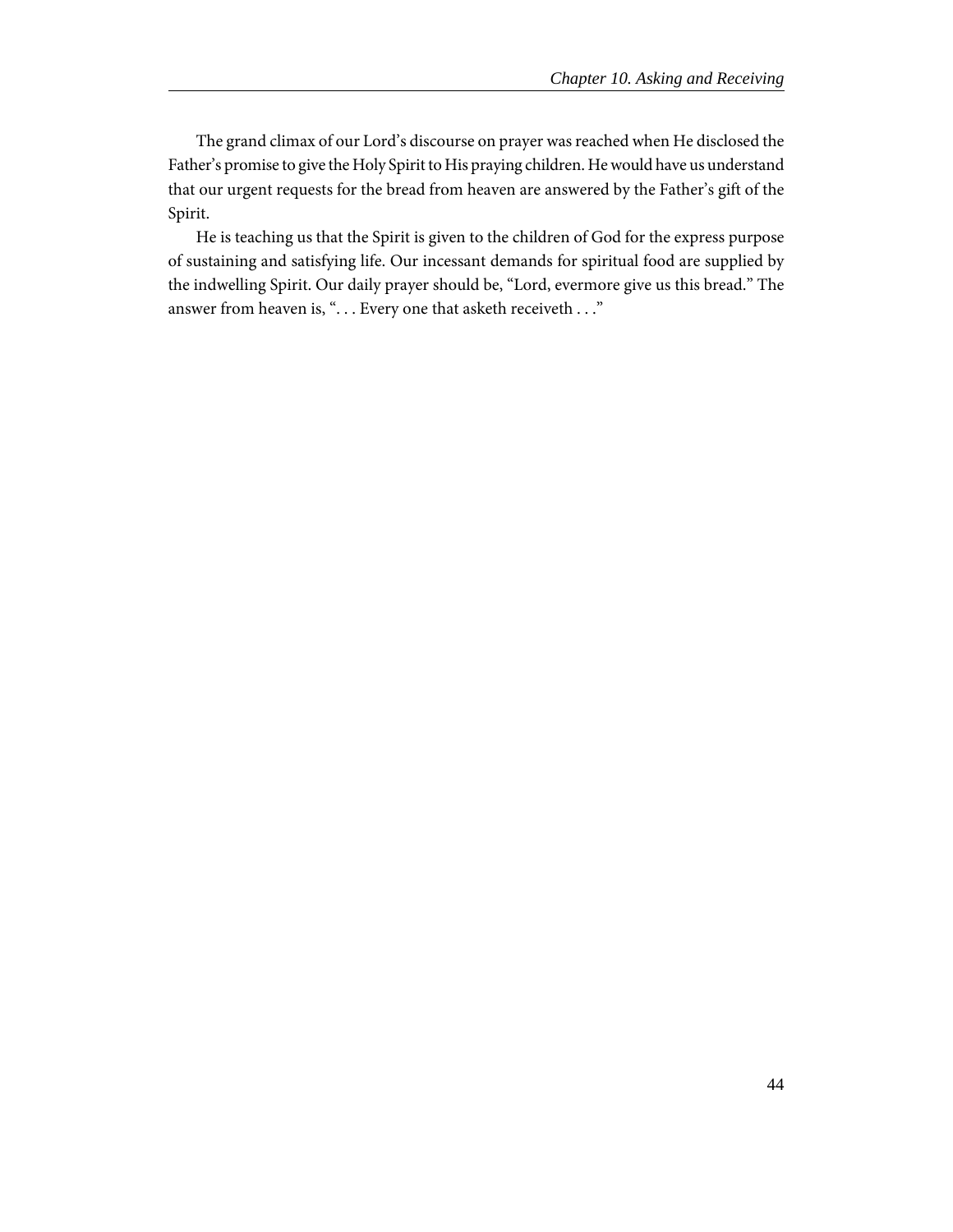#### **SEEKING AND FINDING**

#### <span id="page-48-0"></span>"... He that seeketh findeth."  $-$  [Luke 11:10](http://www.ccel.org/study/Bible:Luke.11.10)

<span id="page-48-1"></span>When Jesus said, "He that seeketh findeth . . . ," He disclosed the second fundamental principle of prevailing prayer. His immortal words assure us that we can make some important discoveries through prayer.

His brief statement presents the greatest challenge known to mortal man. His teachings about prayer are a direct challenge to our profession of faith. If we believe that Christ is the way, the truth, and the life, we must believe that some very important discoveries can be made regarding these essential facts about Him.

It is astonishing what men will do when inspired and motivated by the hope of finding the things of earth they so ardently desire. They sail uncharted seas, endure the scorching heat of the desert, scale the ice-covered mountains, and brave the dangers of a trackless wilderness in hope of discovering the things they diligently seek.

It does not require a chart, or compass, or costly equipment to find the things of God. We have no stormy seas to sail, no blistering sands to cross, no snow-clad mountains to scale, and no pathless wastes to encounter in our efforts to find the things we seek from God. We are not haunted day and night by the tormenting fears that we will not obtain the answer to our sincere petitions. We have not the slightest reason to doubt the validity of Christ's statement, ". . . He that seeketh findeth . . ." Our faith to seek the things of Christ is based on His integrity and veracity.

When Jesus said, "Seek, and ye shall find . . . ," He was evidently speaking about finding the possessions of our heavenly Father. We are assured that His provision is as great as the manifold needs of His children. The weary can seek and find rest. The weak can seek and find strength. The sick can seek and find health. The Father wills to grant the various requests of His praying and trusting children.

When Jesus revealed the Father's promise to give the Holy Spirit in answer to prayer, He obviously intended to impress His trusting children with the fact that the Spirit would enable them to seek and find the treasures of truth. He later confirmed this remarkable fact regarding the ministry of the Spirit, saying,

# <span id="page-48-2"></span>". . . When he, the Spirit of truth, is come, he will guide you into all truth . . ." — [John 16:13.](http://www.ccel.org/study/Bible:John.16.13)

We do not discover the things of God by mere chance; neither can we find them by a process of human reasoning. The things of God are revealed unto us by His Spirit. The Word declares,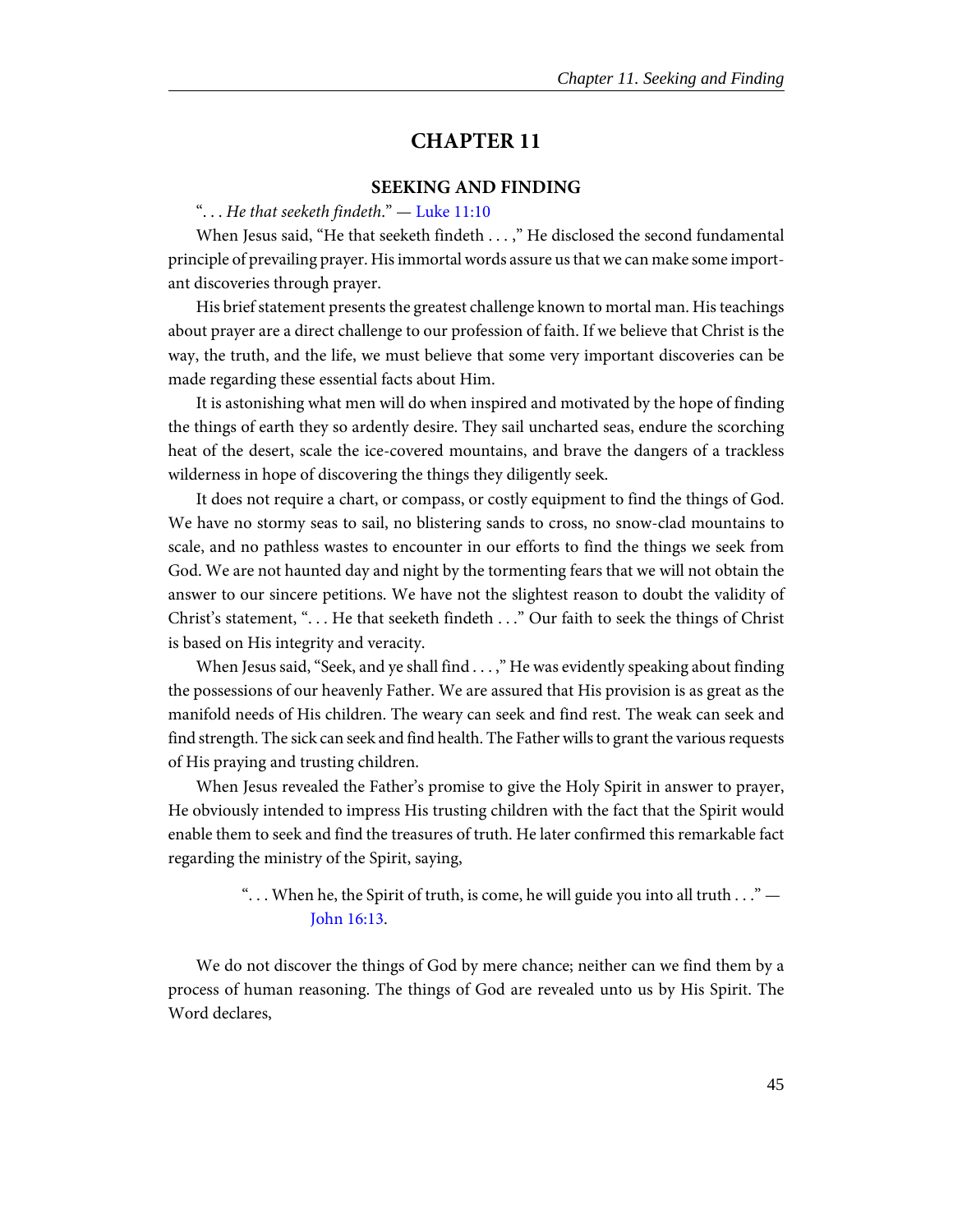<span id="page-49-1"></span>". . . Eye hath not seen, nor ear heard, neither have entered into the heart of man, the things which God hath prepared for them that love him. But God hath revealed them unto us by his Spirit: for the Spirit searcheth all things, yea, the deep things of God."  $-1$  Cor. 2:9, 10.

Prayer is like the telescope that enables a man to discover remote stars, blazing suns and whirling worlds in outer space. We may think of prayer as a microscope which enables a man to look into the realm of small things.

The Holy Spirit makes visible the invisible things of God. He enables us to pray so persistently that we can focus the light of Christ on the resources of God, and discover worlds, wealth, and wisdom unknown and unseen by the natural man. The inspired Apostle said,

We discover the eternal things of God in direct proportion to the measure of our seeking in prayer. The man who seeks diligently to know the things which God has prepared for them that love Him, will be rewarded by a greater measure of knowledge than the man who is casual and indifferent in his seeking.

It is necessary to deny ourselves of many things in order to seek and find the possessions of the Father revealed in His Son. The Apostle disclosed this truth when he said,

> <span id="page-49-3"></span>". . .What things were gain to me, those I counted loss for Christ. Yea doubtless, and I count all things but loss for the excellency of the knowledge of Christ Jesus my Lord  $\dots$ " - [Phil. 3: 7, 8](http://www.ccel.org/study/Bible:Phil.3.7 Bible:Phil.3.8).

It is impossible to obtain a more perfect knowledge of Christ until we count all things loss for Him. We must lay aside the things we count gain. To be aware of Christ in daily life is of greater value than all earthly knowledge to be obtained in this world. It is written,

> <span id="page-49-0"></span>". . . Ye shall seek me, and find me, when ye shall search for me with all your heart." — [Jer. 29:13](http://www.ccel.org/study/Bible:Jer.29.13).

We cannot comply with the conditions stated in this promise unless we divest ourselves of all cumbersome cares.

When Jesus gave us the parable about the son asking daily bread of his father, He fully intended to impress us with several salient facts about prayer. The fact that the son seeks and obtains the things provided by his father is not the only truth contained in the parable. A son worthy of such a loving father would consider him to be more than a generous pro-

<span id="page-49-2"></span><sup>&</sup>quot;. . .We look not at the things which are seen, but at the things which are not seen: for the things which are seen are temporal; but the things which are not seen are eternal." $-2$  Cor. 4:18.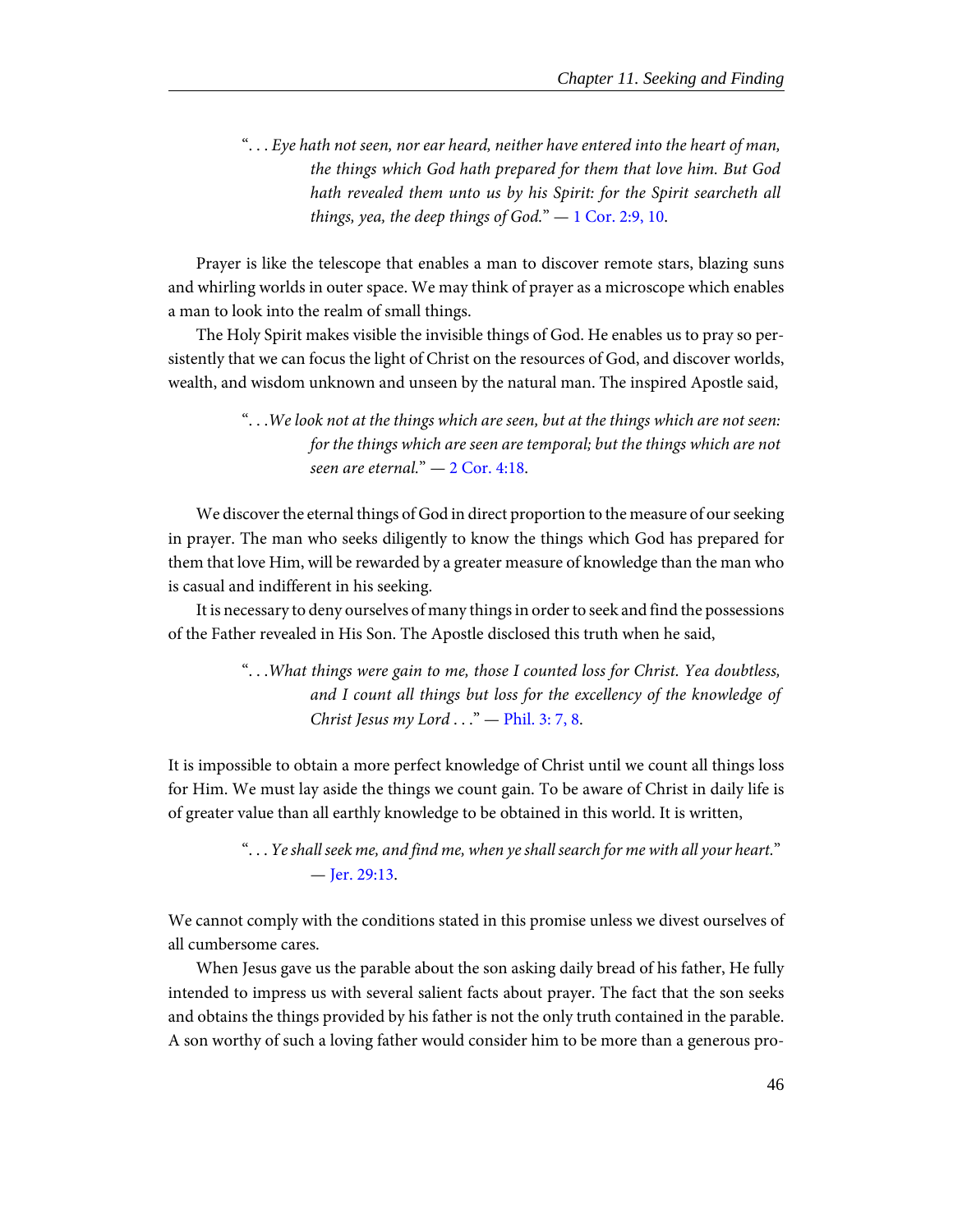vider; he would rejoice because of his father's presence with his family. The presence of the father means much to an innocent child in this passing world.

Jesus would have us understand that our heavenly Father is present with His family in this world. We know that our Father has provided good things for us, but He means more to us than a generous Provider. The fact that He is present with us at all times, and in all places fills our hearts with joy unspeakable and full of glory.

Philip expressed much in his brief prayer when he said to Jesus, ". . . Shew us the Father, and it sufficeth us." When this faithful disciple made this request, he voiced the deepest longings of the human heart. We cannot be satisfied in this distressed earth without a clear revelation of our heavenly Father. Philip did not ask for the impossible when he made his importunate plea to Jesus. Perhaps he had heard Jesus say, ". . . He that seeketh findeth . . ." The Saviour answered Philip's request when He said, ". . . He that hath seen me hath seen the Father . . ."

If the Father revealed Himself in His Beloved Son in that distant day, we can expect Him to reveal Himself in His Son in this day. Our need is as great as the need of the pleading disciple. When Jesus said, ". . . He that seeketh findeth . . .," He had no intention of leaving us confused and in doubt concerning the things to be discovered through prayer.

The Master's word affords us a valid reason to expect the Father to reveal Himself to us in His Son. This is obviously the truth He would have us see in the parable of the son asking bread. It is absolutely unthinkable that an intelligent child would not be aware that his father was present when he asked him for daily bread. It is likewise contrary to truth to suppose that the child's father would be pleased to remain unknown and unseen by his family.

God's infallible Word reveals that He did manifest Himself to His people in the ages past. If the dateless past is the only time God has revealed Himself, then we in this dispensation of grace have no truth to substantiate our claims that Christ was raised from the dead, and showed Himself alive by many infallible proofs.

We cannot persuade ourselves to believe that Christ has clothed Himself with perpetual silence, and cannot and will not reveal Himself to His people. If a seeking soul cannot be as fully aware of Christ's presence as a child is aware of his father's presence, then the Master's words are utterly meaningless. When Jesus said, "... He that seeketh findeth ...," He banished for ever our bewildering doubt and confusion of mind concerning the reality of the heavenly Father's abiding presence with His happy family.

If our minds fail to grasp the import of the Saviour's teachings about prayer, we should wait patiently before Him in humble submission and quiet meditation until our minds are clear and our faith strong. The prayer of faith can obtain the substance of things hoped for, and make real to us the evidence of things not seen by the natural eye.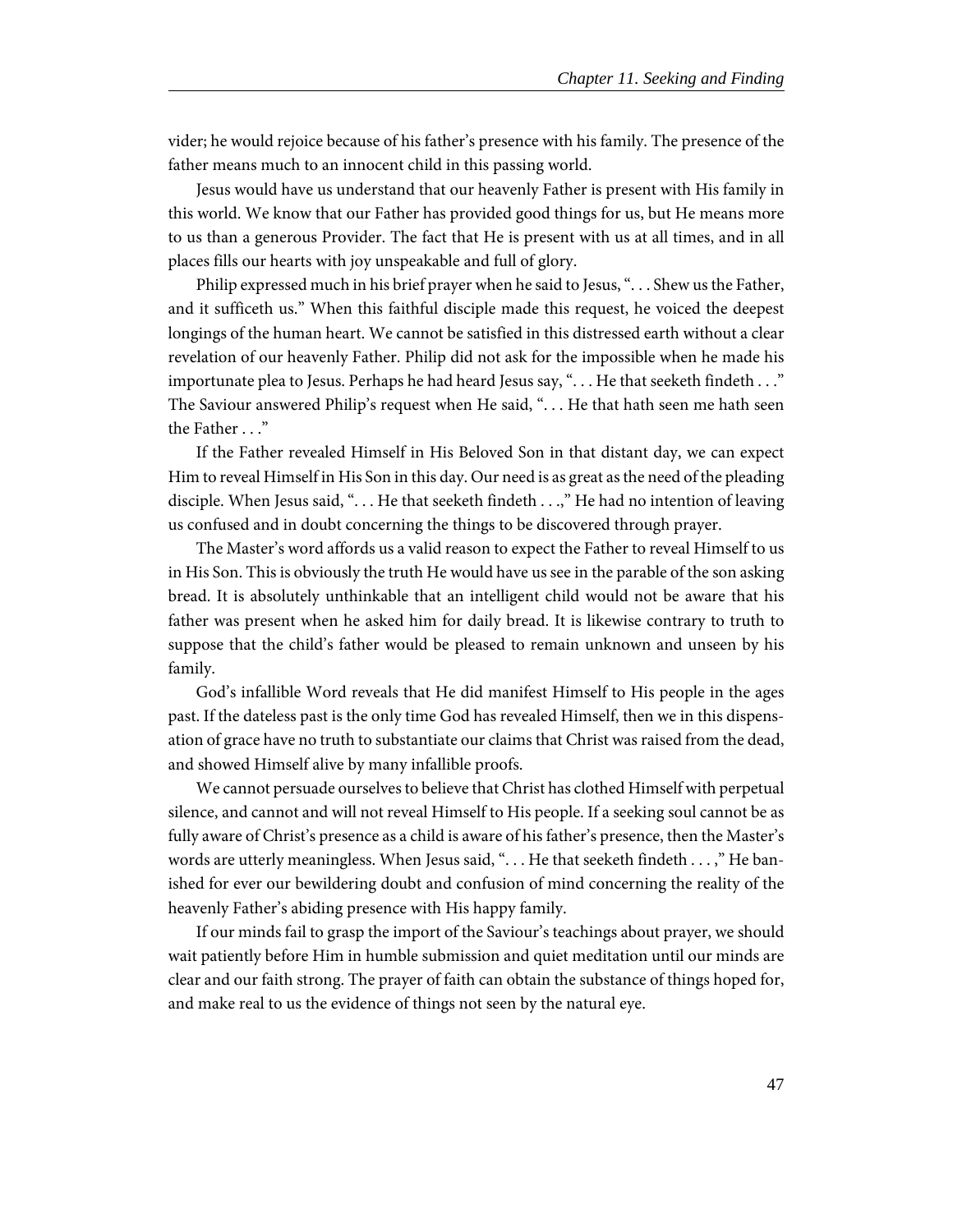It is not unusual to find reliable witnesses who will testify that Jesus has revealed Himself to them while they were devoutly seeking Him in prayer. These godly people are neither fanatics nor mystics. They consider the recurrent visitations of Jesus to be the norm of spiritual life.

During the peaceful hours of the early morning I was praying and waiting before the Saviour when He suddenly revealed Himself to me. I saw Him as clearly as anyone ever saw Him in the days of His flesh. I ceased to pray, and remained quiet and speechless in His Presence. The moments seemed too sacred for me to break the sweet silence by prayer. What could I have said to Him? Was He not the answer to all prayer?

I do not know how long He lingered with me on that memorable morning. I was not aware of the passing of time. To me, all time had ceased, and eternity had begun. No language can express my boundless joy and happy surprise when He stood before me. I shall never forget the beauty of His face and the glory of His garment. The glory radiating from His Person filled the room with a soft silent light. He spoke not a word to me. His attitude was as One who listens attentively when you speak. I realized as never before in my life that He wanted me to pray. My heart was immediately burdened to pray for a visitation of God. I humbled myself in His Presence and put my head between His feet and poured out my soul in the agony of intercessory prayer.

The vision of Jesus satisfied my heart and gave me perfect contentment of mind regarding His willingness to answer prayer. I realized that He was the end of all seeking and the answer to all problems of life. I bowed low before Him, and opened my inmost being to welcome Him as my Lord and Master. I devoutly worshipped Him in spirit and in truth. To this gladsome hour He is as real as the flesh of my body and the earth beneath my feet. I have never had one doubt regarding His presence.

Perhaps some will ask if there is a scriptural basis for believing that the Saviour will reveal Himself to His seeking people. I was confronted with this question after the Lord manifested Himself to me. Could it be that the vision was nothing more than the result of my wishful thinking? Was I a hopeless victim of an overwrought imagination? Was I suffering from a serious mental disorder? Was it a fanciful dream? These were some of the questions confronting me after the Lord had appeared in answer to my prayer of faith.

In my diligent search for truth, I recalled that the Saviour had said,

<span id="page-51-0"></span>". . . He that loveth me shall be loved of my Father, and I will love him, and will manifest myself to him." - [John 14:21.](http://www.ccel.org/study/Bible:John.14.21)

The gracious words glowed with a new light, and disclosed a new meaning to my rejoicing soul. His assuring words were all I needed to confirm my faith and answer my perplexing questions. I found many promises in the Scriptures, but this one promise was sufficient to satisfy my heart and mind.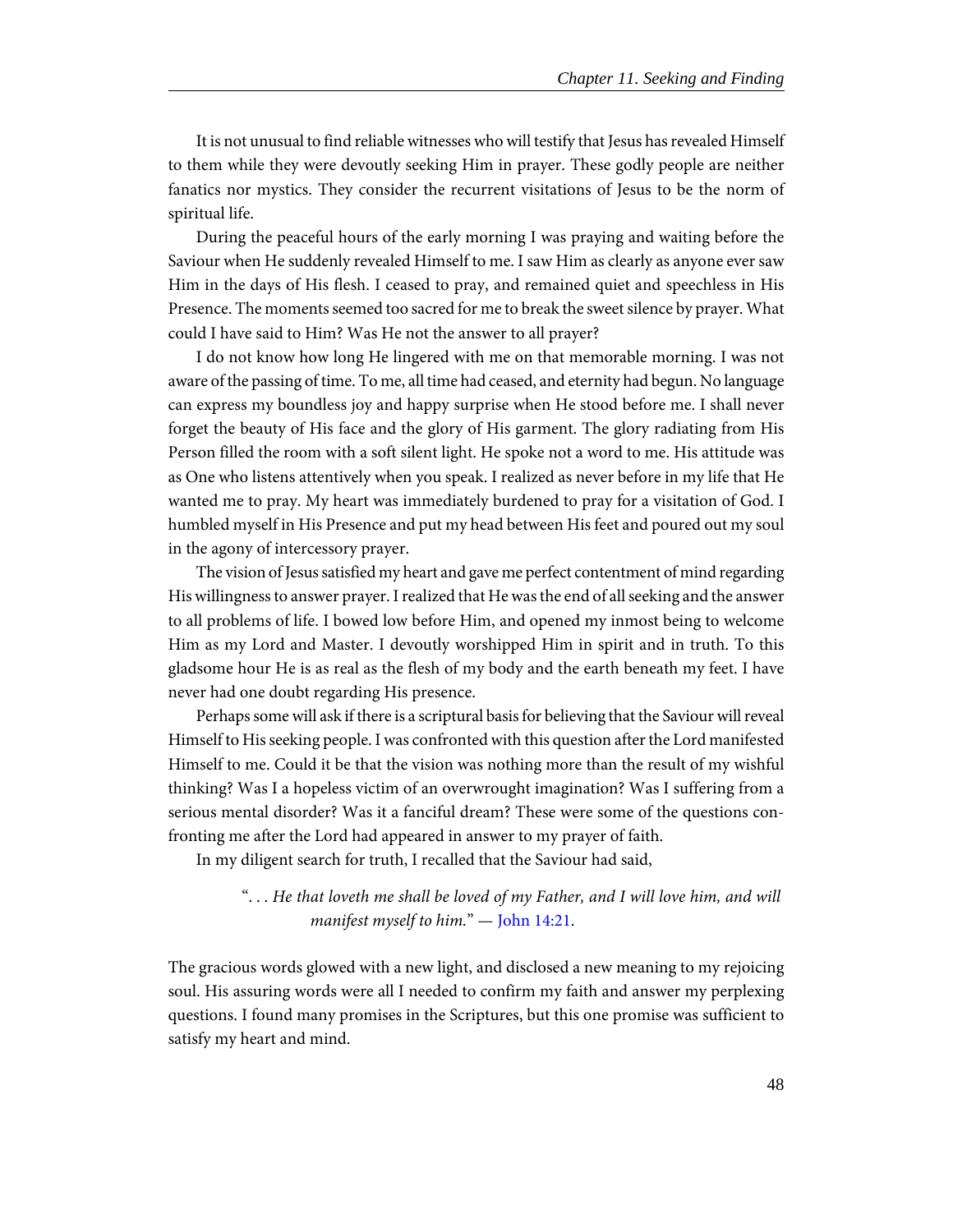Some of my friends firmly believe that I am sick. Certain others are greatly concerned about my mental condition. Perhaps some have devoutly prayed for my immediate healing. I am thankful for their earnest prayers.

I have often wondered how some persons interpret the Saviour's own promise to manifest Himself to them that love Him. I wonder if they believe that such an experience is possible in this present age. I am convinced that many do not believe that the Saviour's promise extends to anyone except the chosen disciples. They evidently consider all reliable testimony as being fantastic and fanatical.

If we allow ourselves to be hindered by the unbelief of this modern age we will surely fail to grasp the fact that frequent visitations of the Lord are to be expected in a normal Christian life.

When Jesus said, "... He that seeketh findeth ...," He intended to impress us with the fact that an obedient child of God would seek to please Him in all things pertaining to life. This truth is obviously revealed in the parable of the son asking bread. Surely the son would seek to please his father. A son worthy of the heavenly Father would seek to please Him in matters of life. The obedient son would also realize that the father was pleased with him. The perfect example of this is revealed in the Son of God. The Father witnessed to His pleasure in His Son when He said,

<span id="page-52-1"></span><span id="page-52-0"></span>". . .This is my beloved Son, in whom I am well pleased." — [Matt. 3:17](http://www.ccel.org/study/Bible:Matt.3.17).

The Beloved Son witnessed to this truth when He said,

". . . The Father hath not left me alone; for I do always those things that please him." — [John 8:29.](http://www.ccel.org/study/Bible:John.8.29)

We make the greatest discovery in life when we discover the secret of pleasing God. An obedient child of the Father that lives day by day with an awareness of His pleasure has found the pearl of great price.

Our human frailties and infirmities of body and mind will often hinder us in performing always those things which please our heavenly Father, but there is nothing in the world that prevents us from being a pleasure to Him if we are willing to obey Him in all things relating to life. We can be a pleasure to our Father long before we are able to understand how to do the things which are well-pleasing in His sight. The favor of God rests constantly on the people who believe Him and diligently seek Him. It is written,

> <span id="page-52-2"></span>". . . Without faith it is impossible to please him: for he that cometh to God must believe that he is, and that he is a rewarder of them that diligently seek  $him. " - Heb. 11:6.$  $him. " - Heb. 11:6.$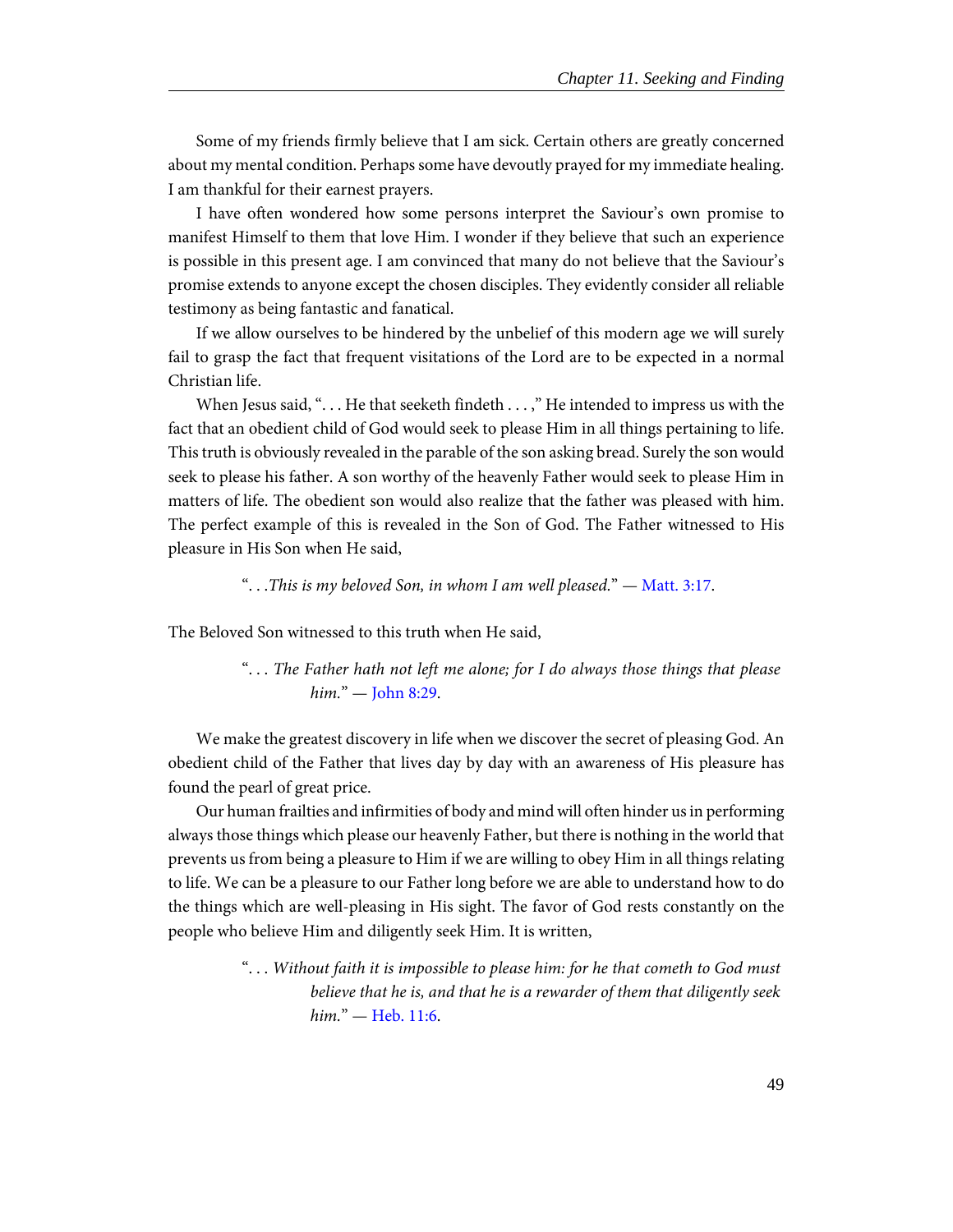When we obtain His approbation we have received the greatest reward known to mortal man. The earthly pleasures we leave behind when we come to the end of life's journey are not important, but the eternal pleasures received at the end of the way are worth all it costs to obtain them.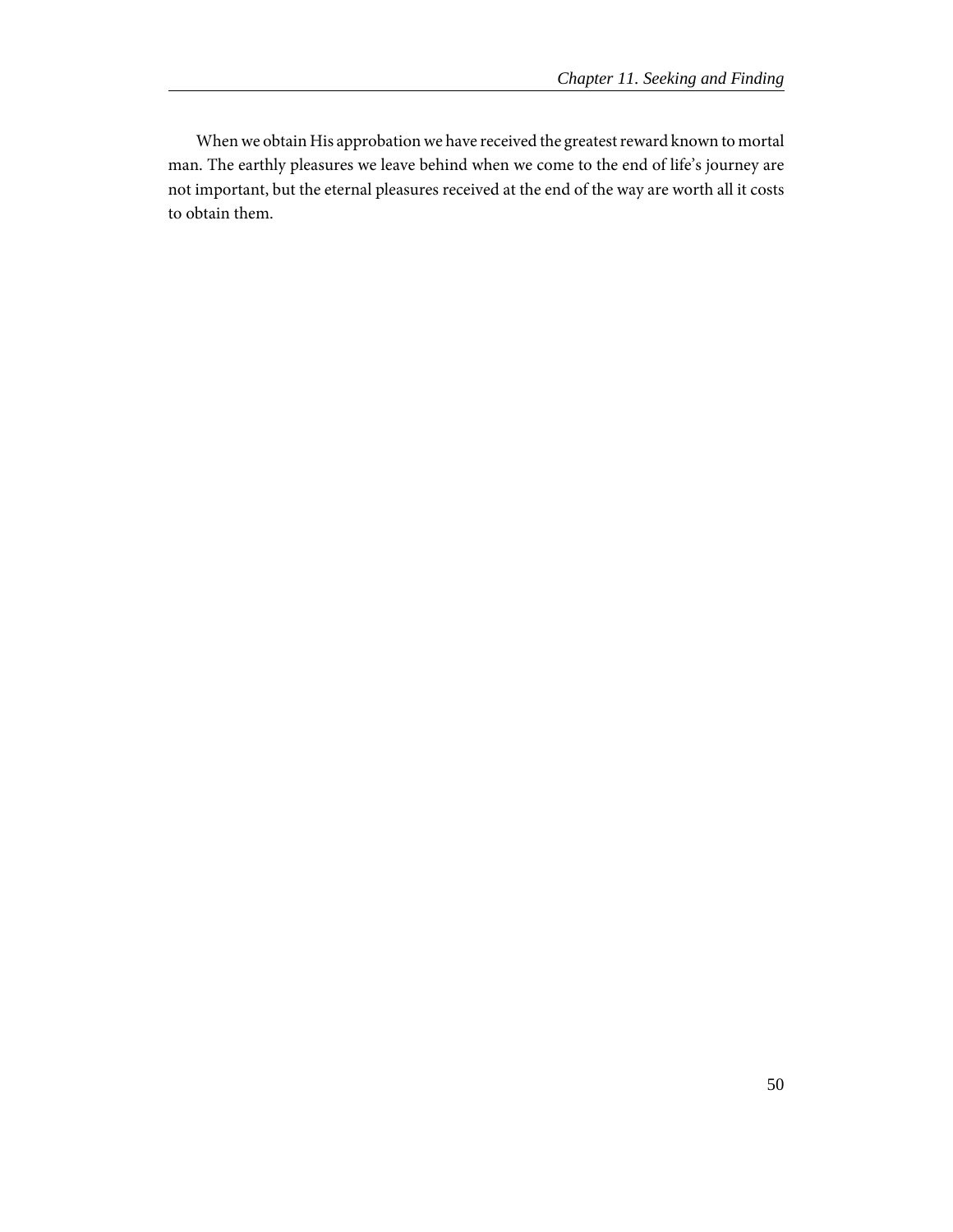#### **THE KNOCKING THAT OBTAINS AN OPENING**

<span id="page-54-0"></span>"... To him that knocketh it shall be opened."  $-$  [Luke 11:10](http://www.ccel.org/study/Bible:Luke.11.10)

<span id="page-54-1"></span>These words of the Master reveal the third fundamental principle of the effectual fervent prayer that availeth much.

The Master disclosed the value of praying persistently in His discourse about the man asking three loaves at midnight. There is something much more encouraging in His teachings about prayer than we find in the words of the reluctant neighbor, who said, "... Trouble me not: the door is now shut . . ." Our Lord would have us understand that the goodness of our heavenly Father far exceeds the goodness of the sleepy man. The Master is teaching us that we can prevail in prayer in spite of the discouragements and difficulties confronting us in life.

The bread so desperately needed to satisfy the hunger of the weary wayfarer was on the other side of the closed door. Much depended on the importunate pleading and insistent knocking on the part of the man seeking bread. If he had been discouraged by his friend's gruff words, ". . . Trouble me not . . . ," he would have gone away defeated and empty handed. If he had believed that his drowsy friend had spoken his final word when he said, ". . . The door is now shut . . . ," he would have departed with a deep sense of frustration and failure.

Our heavenly Father will never rebuff his praying children, saying, ". . . The door is now shut . . ." Jesus is teaching us to pray with unwavering faith and firm confidence. He inspired us with dauntless courage to pray persistently when He said, ". . . To him that knocketh it shall be opened."

The Saviour's heartening words imply that a vast realm of truth will be opened unto us when we knock at the door of the Father's house. It will enhance our understanding concerning the possibilities of prayer if we will devote some time to study what the Saviour has said about the open door set before His people.

Jesus identified Himself as being the door when He said,

<span id="page-54-2"></span>"I am the door: by me if any man will enter in, he shall be saved, and shall go in and out, and find pasture." — [John 10:9](http://www.ccel.org/study/Bible:John.10.9)

His astonishing words enable us to comprehend more completely the truth about prevailing prayer.

Christ is the door. He is the only entrance to God, and the only entrance to salvation. When we put Him in the promise regarding our persistent knocking in prayer we can perceive the truth. We can interpret the assuring promise as saying, "To him that knocketh, Christ, the Door, shall be opened." In other words, Christ will open Himself to us in answer to prayer. This is a blessed truth to contemplate. Christ opens His loving heart to His praying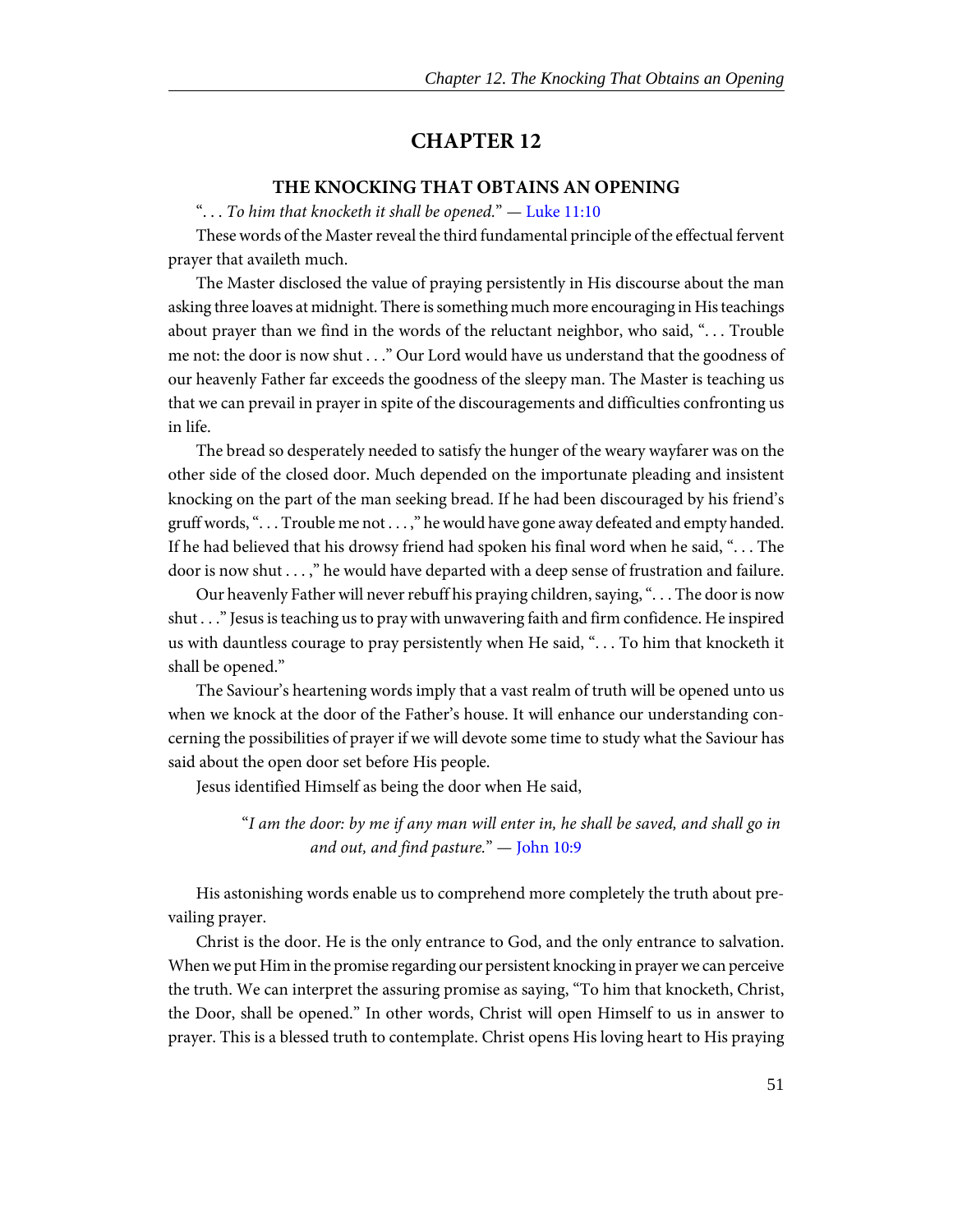people. He opens His eternal hope to His praying people. He opens His enduring holiness to His praying people. He opens His invincible strength to His praying people. In the light of this Divine revelation, one is constrained to say,

> <span id="page-55-2"></span>"O the depth of the riches both of the wisdom and knowledge of God! how unsearchable are his judgments, and his ways past finding out!"  $-$  [Rom. 11:33](http://www.ccel.org/study/Bible:Rom.11.33).

It has pleased the Lord to open His immutable purpose to His faithful saints and enable them to see His ultimate triumph over sin and death. He opens the gates of eternal life, the greatness of enduring love, and the glory of His likeness to His praying family. Through prayer we can enter into the joys of an uttermost salvation and delight ourselves in the abundance of peace. Through prayer we can escape the snares of Satan, and elude the evil purposes of the foe.

Christ is both an entrance and an exit. We can pray our way into the blessed realities of spiritual life, and pray our way out of the bewildering problems of life. Our Lord revealed these gracious facts to us when He said, "... To him that knocketh it shall be opened."

When Jesus opens Himself to His praying people He opens eternity to them, for He fills eternity with Himself and contains eternity in Himself. He is the First Cause and the Final Conclusion of everything in time and in eternity. Our concept of Christ is enlarged when He opens to us. The Psalmist was fully aware of this marvelous truth when he said,

<span id="page-55-0"></span>"... Thou hast set my feet in a large room."  $-$  [Psa. 31:8.](http://www.ccel.org/study/Bible:Ps.31.8)

Christ wills to open His Word to us in answer to prayer. He stated this fact when He said,

<span id="page-55-1"></span>"I have given unto them the words which thou gavest me; and they have received them, and have known surely that I came out from thee, and they have believed that thou didst send me."  $-$  [John 17:8](http://www.ccel.org/study/Bible:John.17.8).

Perhaps my personal testimony will encourage others to pray that Christ will reveal His words to them. During the quiet hour of the morning I was asking the Saviour to enable me to understand His Word. For many years I had made it my practice to study the Scriptures, but I was aware that the Scriptures contained a depth of meaning that I had not perceived. I sincerely desired to understand the Word of God. I realized my need of an enlarged concept of the plan of salvation. It was the one prayer of my heart to know more about God's invincible Word in order to preach the message of life to a perishing world. I was convinced that the Lord had heard my sincere prayer. Not many days after the season of prayer, He began to unfold His Word of truth to my heart and mind with a depth of meaning I had never known.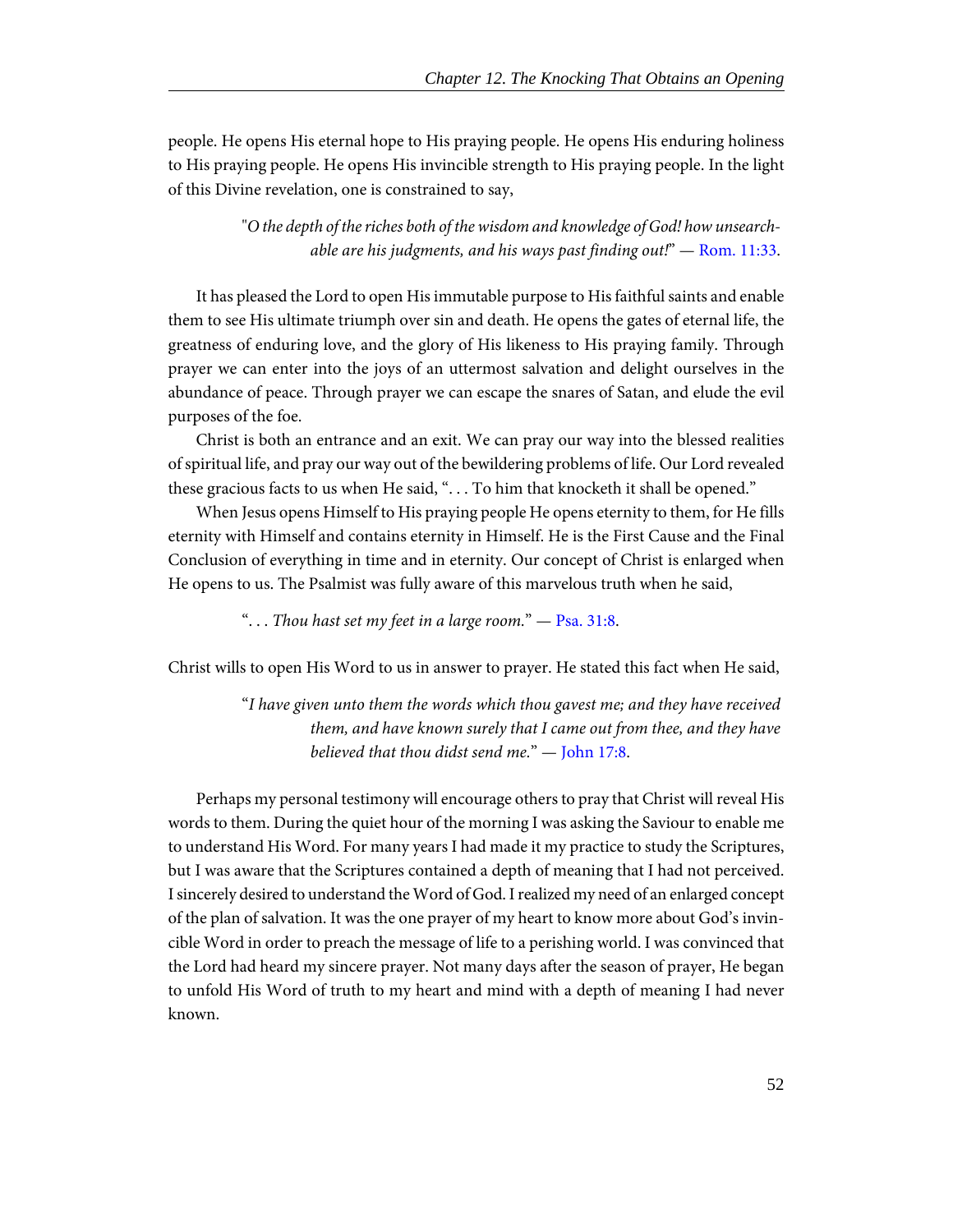I was teaching in Asbury College when the Lord began to reveal His Word to me. I listened to my own lecture with great interest. I said things about the Saviour that had not been prepared in my notes for the class. The light of Divine revelation flooding my soul was not the result of my reasoning. The truth about redemption did not come from my own mind; it was coming from the mind of Christ. My soul was enjoying great peace, and His living words were like fire in my spirit. I was constrained to tell others of the Saviour's love for lost humanity. To this happy hour His truth abides within my heart and mind. His Spirit continues to reveal the Words of Christ to me day by day. I can say with the Psalmist,

> <span id="page-56-0"></span>"As the hart panteth after the water brooks, so panteth my soul after thee, O God." — [Psa. 42:1](http://www.ccel.org/study/Bible:Ps.42.1).

God's imperishable truth will glow with a new light when we knock at His door in prayer. If we have failed to grasp the significance of Christ's plain teachings about prayer when He said, "... To him that knocketh it shall be opened," we should ask Him to open Himself to us. There is nothing more simple and understandable in life than knocking at a door. Even a little child can knock at a door.

Christ is the Door between the spiritual realm and the physical realm. When we are born of the Spirit we enter a spiritual kingdom, which is a spiritual realm. We live, move, and have our being in a spiritual realm with Christ. We are in the world physically, but we are not of the world spiritually. God's Word declares that a righteous person is like a tree. A tree lives in two realms of nature; it lives in the earth, and it lives above the earth. Paul recognized this amazing fact when he said,

#### <span id="page-56-2"></span>"Set your affection on things above, not on things on the earth."  $-$  [Col. 3:2](http://www.ccel.org/study/Bible:Col.3.2).

Jesus revealed an amazing truth when He said, "I am the door . . ." We can enter into His presence and pray before Him in the same simple manner that we can go into another room through an open door. When we discover this amazing truth, we find it possible to take others into

His presence and talk with Him about their needs. It has been my pleasure to take others into the presence of Jesus many times. I saw the truth of these things when I entered into a covenant of prayer with Christ. I do not find it difficult to enter into His presence at anytime.

When Jesus said, "... To him that knocketh it shall be opened," He meant to show us that it is possible for His praying people to enter the heavenly place where He is seated on the mediatorial throne, and present their petitions to Him. This fact is substantiated by Paul, who said,

> <span id="page-56-1"></span>". . .Seek those things which are above, where Christ sitteth on the right hand of  $God." - Col. 3:1.$  $God." - Col. 3:1.$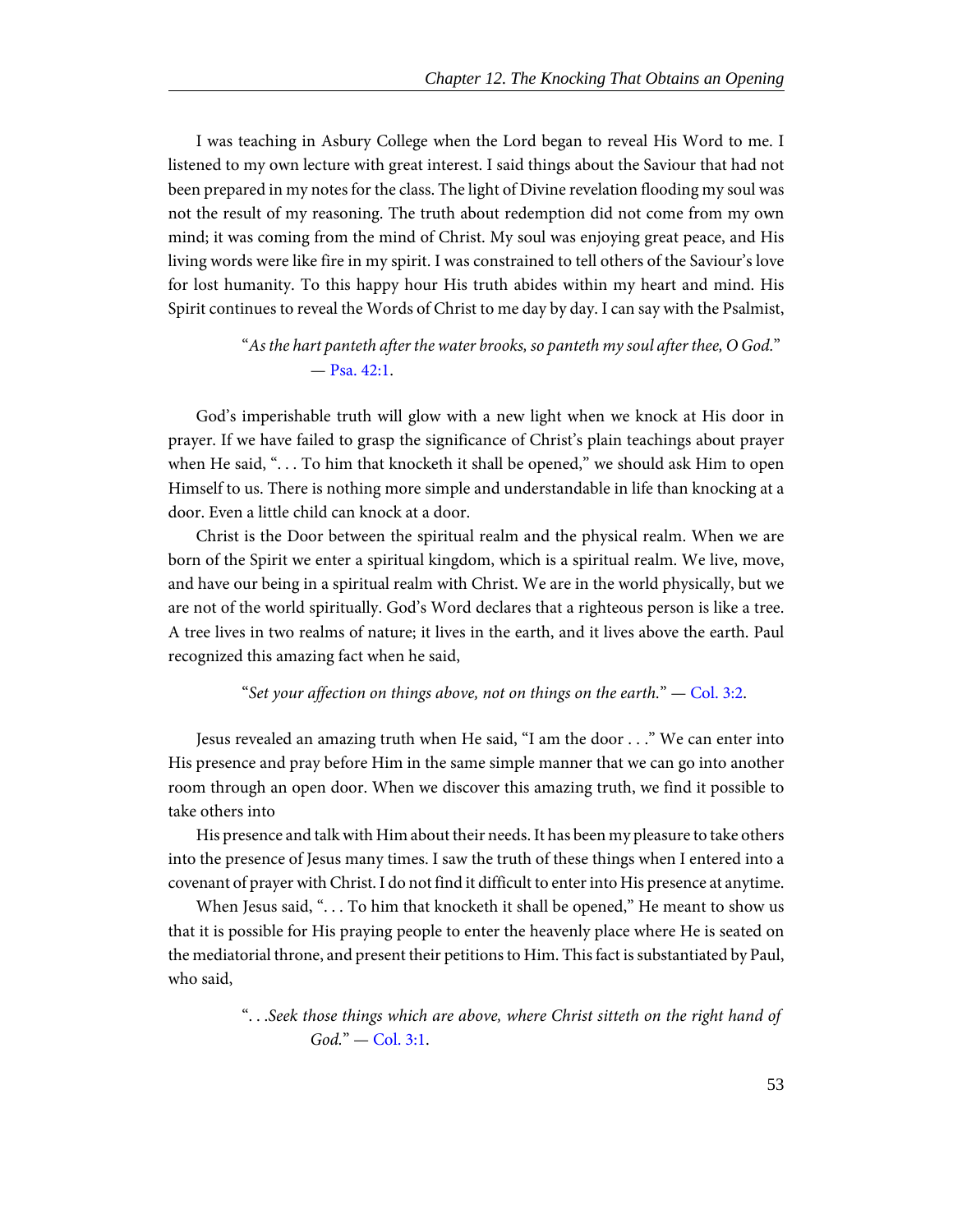The inspired prophet evidently perceived this wonderful truth concerning Christ when he said,

<span id="page-57-1"></span>"... He shall be for a glorious throne to his Father's house."  $-$  [Isa. 22:23](http://www.ccel.org/study/Bible:Isa.22.23).

God's children have a glorious throne in the Father's house. They have a perfect right to come boldly to the glorious throne of grace and make their requests known unto their heavenly Father.

Our Lord likewise disclosed a marvelous truth about the door when He said, ". . . And shall go in and out, and find pasture." It is apparent that a saved man can go from one realm to another and find spiritual food. Jesus has made an ample provision to sustain His people in both the physical realm and the spiritual realm. He cares for His people in the natural world and in the spiritual world. The Saviour would have us understand that the Good Shepherd will care for His flock while they are out in the field, even as He cares for them when they are in the fold. In other words, the Saviour will preserve us while we work and witness for Him in the world, like He preserves us when we are resting safely in the fold of His love. It is written,

> <span id="page-57-0"></span>"The Lord shall preserve thy going out and thy coming in from this time forth, and even for evermore." - [Psa. 121:8](http://www.ccel.org/study/Bible:Ps.121.8).

The changeless Christ has spoken with absolute authority concerning the open door.

<span id="page-57-2"></span>". . . Behold, I have set before thee an open door, and no man can shut it: for thou hast a little strength, and hast kept my word, and hast not denied my name." — [Rev. 3:8](http://www.ccel.org/study/Bible:Rev.3.8)

". . . To him that knocketh it shall be opened."

It shall remain open to all eternity.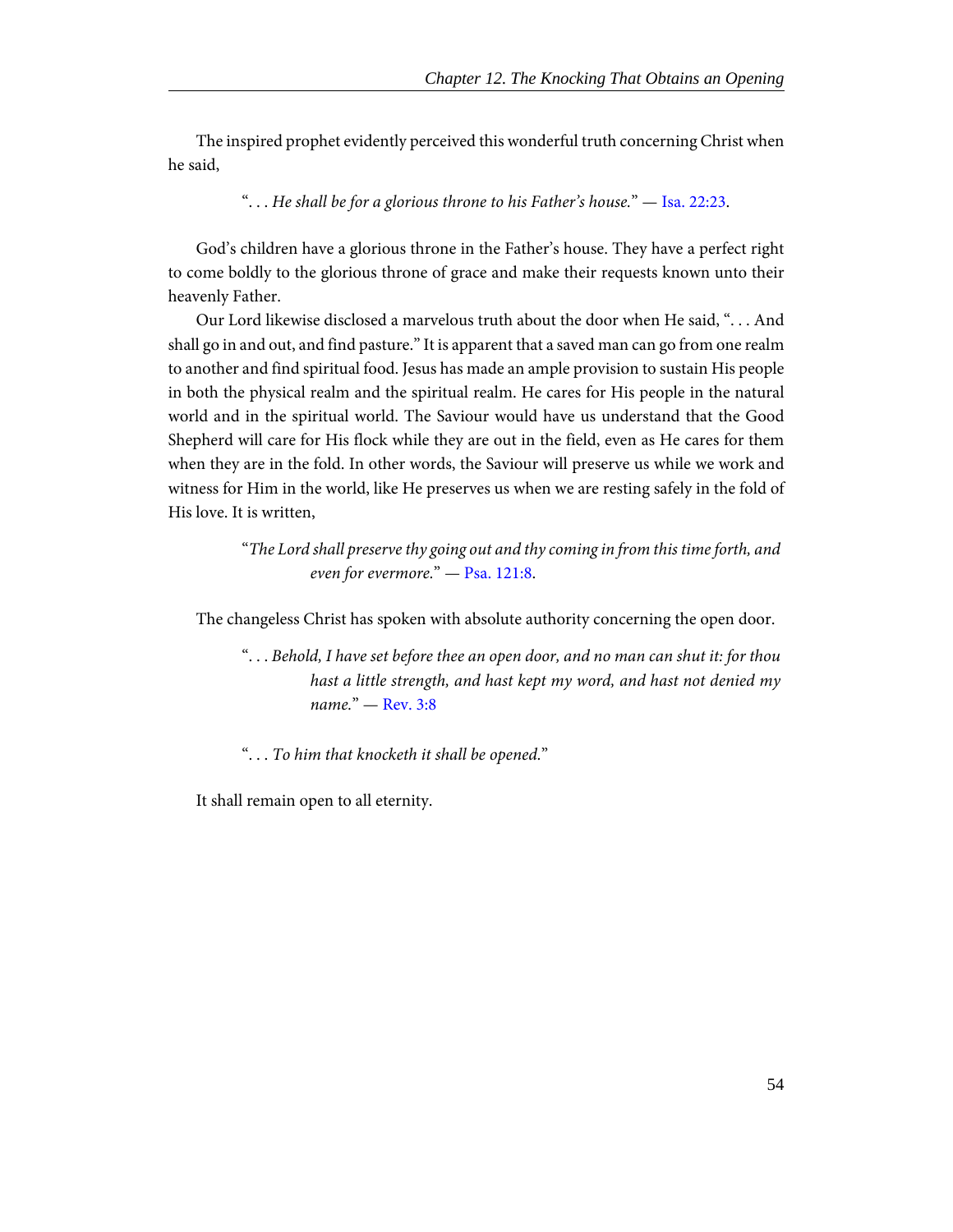#### **THE IMMORTAL PRAYERS OF THE SAINTS**

<span id="page-58-0"></span>"... Golden vials full of odours, which are the prayers of saints."  $-$  [Rev. 5:8.](http://www.ccel.org/study/Bible:Rev.5.8)

<span id="page-58-3"></span>Christ frequently chooses some unusual place on earth to reveal Himself to mankind. It is obviously consistent with His Divine Nature and eternal purpose in redemption to disclose Himself in some unusual place and in some unexpected manner.

He revealed Himself to Moses in a burning bush in a desert. He revealed Himself to be the long expected Messiah to a woman of unsavory reputation at Jacob's well. He revealed a measure of His effulgent glory to three chosen disciples on a high mountain. He revealed Himself and His purpose to give the Gentiles the Gospel to Saul of Tarsus on the road to Damascus.

Perhaps the most amazing revelation ever given to mortal man was given to John when the Saviour revealed Himself clothed in His majesty and might standing in the midst of the seven churches. John said,

<span id="page-58-2"></span><span id="page-58-1"></span>"... When I saw him, I fell at his feet as dead...."  $-$  [Rev. 1: 17.](http://www.ccel.org/study/Bible:Rev.1.17)

Christ chose to reveal Himself to John while in exile on the lonely isle of Patmos. This holy disciple was banished to this wave-washed and wind-swept pile of shattered stones and shifting sands,

"... For the word of God, and for the testimony of Jesus Christ."  $-$  [Rev. 1:9.](http://www.ccel.org/study/Bible:Rev.1.9)

The Saviour selected this faithful man to be the human channel through which His sublime truth could be given to His trusting saints. It pleased the blessed Lord to reveal the sublime truth about prayer in John's picturesque language, ". . . Golden vials full of odours  $\cdot$  . .  $\cdot$ 

Our Lord would evidently have us understand that prayer is a part of worship. It is like the odours of sweet incense ascending upward to God. The heavenly Father is pleased with our fervent prayers when we fill them with the fragrance of our sincere worship.

The Saviour would have us understand that our prayers are kept in golden vials in His Holy Place in heaven like the golden censer, and the ark of the covenant overlaid round about with gold, were kept in the most Holy Place in the temple.

Perhaps God's praying people have not fully grasped the fact that all sincere prayers are immortal, and the Lord preserves these prayers like a sweet incense kept in golden vials.

We surely are aware that Christ's prayers are living petitions preserved for us in His plan of eternal salvation. He breathed the power of His endless life into His prayers. His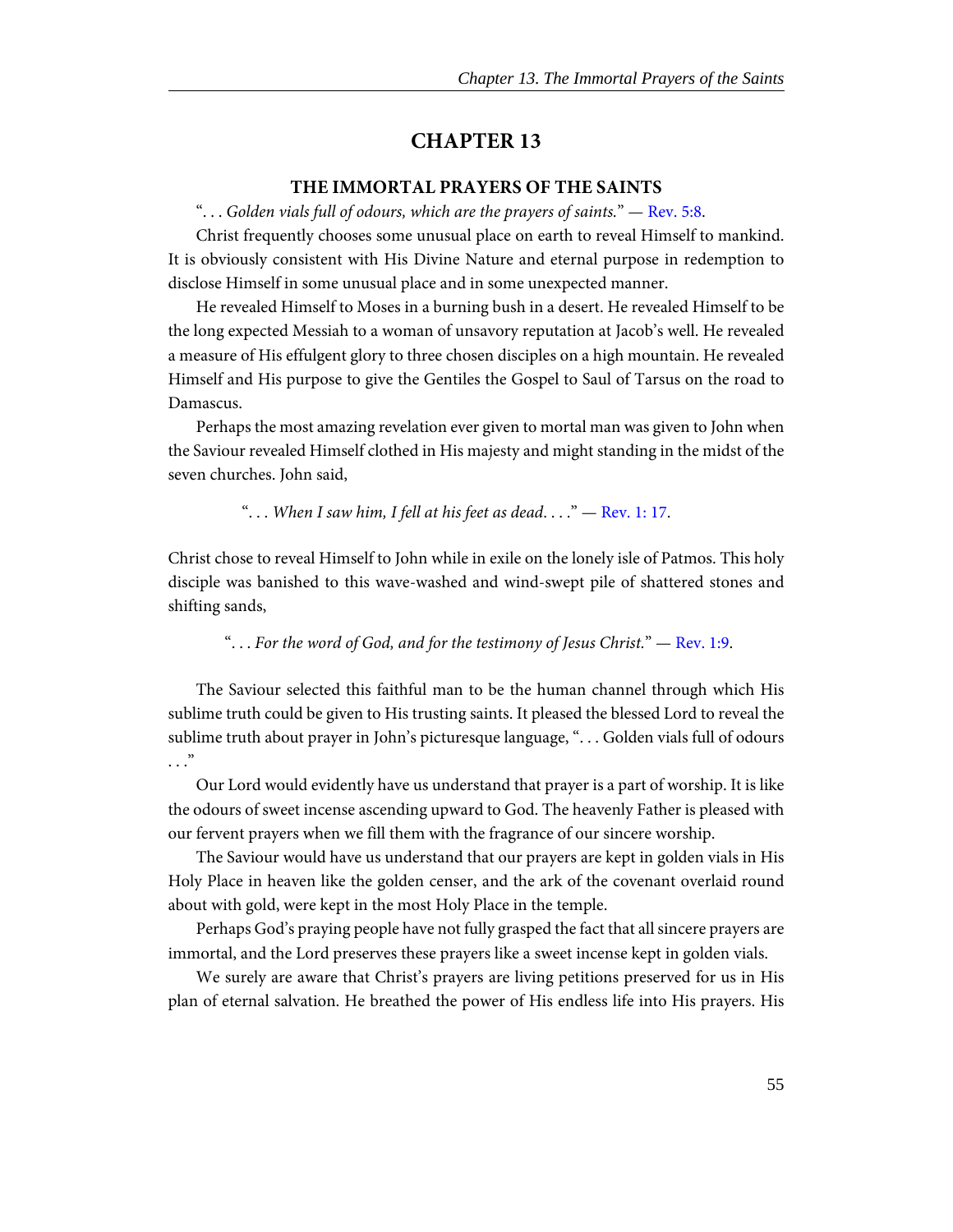prayers are immortal because He is immortal. His prayers will be answered because He is the answer to all prayer.

The prayers recorded in the Holy Scriptures are an immortal part of the Divine plan of salvation. These petitions were made immortal by the power of the indwelling Holy Spirit. The Spirit enables God's people to pray with yearnings which cannot be uttered.

> <span id="page-59-0"></span>"And he that searcheth the hearts knoweth what is the mind of the Spirit, because he maketh intercession for the saints according to the will of God." — [Rom. 8:27](http://www.ccel.org/study/Bible:Rom.8.27).

It is clearly disclosed in this remarkable Scripture that every prayer empowered by the indwelling Spirit becomes an integral and immortal part of the entire economy of God as disclosed in the plan of redemption.

I am thoroughly convinced that every prayer offered according to the will of God shall be answered either in our lifetime on earth, or after we have entered our heavenly home. However, I cannot discover anything revealed in the Word of God to warrant anyone in believing that the translated saints can pray for persons living on the earth. Praying to the translated saints, and asking them to pray for us, is a modified form of idolatry. Jesus Christ is the only mediator between God and man. All prayers must be offered to Him, and in His Name only.

When I affirm that every prayer offered in the Name of Jesus shall be answered, I am not saying that God will overrule the human will in order to answer our prayers. He cannot and will not save any man against his will, but He will convict a man of sin against his will.

Perhaps an incident will disclose what I mean when I speak of an immortal prayer. One night during a camp meeting, a man came to the altar weeping with deep conviction for sin. After a season of earnest prayer, he was converted and gave a glowing testimony. His faithful father had preached for many years and had prayed often during those years for his unsaved son. He never lived to see his son saved, but on this particular night in the camp meeting, the loving Lord answered prayer and saved this erring son of the preacher.

It helps me to imagine that the Saviour called His sainted servant and said, "My child, I have many of your prayers in golden vials. They are like sweet odours poured out before Me. I have the prayers you offered for your erring son during your lifetime on earth. I am now ready to answer your prayers during the camp meeting where you preached My Gospel many years ago. My child, I have just now granted your son a pardon in answer to your prayers and prayers of My people." It encourages my heart to believe that God will answer every prayer.

While praying during the quiet hours of the morning in a hotel room some years ago, I was burdened to pray for a woman slowly dying with a cancer of the throat. She had been a successful missionary for many years and had returned home from the field broken in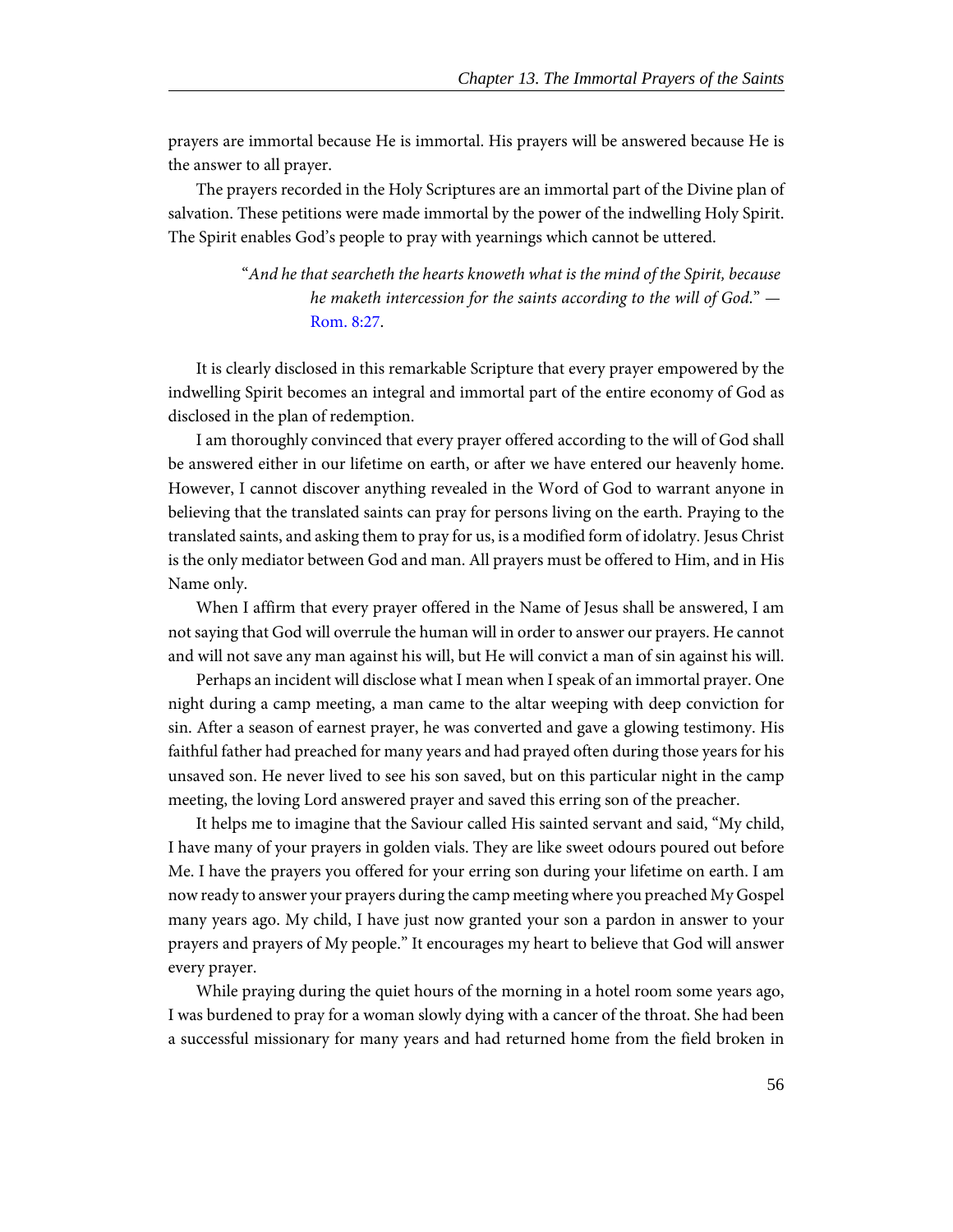health, bitter and resentful in spirit. I knew her saintly mother during her lifetime, and I knew how she had prayed for her daughter.

While praying for this dying missionary, the Lord said to me, "I am ready and willing to answer a mother's prayer, and give her suffering daughter peace of heart and mind." I was so sure that the Lord had spoken to me about this dying woman, and about His willingness to answer her mother's prayers, that I wrote a letter urging certain women to go and pray with this suffering missionary. She found peace and comfort of heart and mind, and went home within a few weeks to be with her faithful Saviour and her rejoicing mother.

Many of the Lord's redeemed children will live and die without receiving the answers to many of their sincere prayers. When we live by faith and die in the faith, we can be assured that a Just and Holy God will not forget His certified promises regarding His willingness to answer the prayers offered in the Name of Jesus.

The ". . . golden vials full of odours, which are the prayers of the saints," shall be poured out before the mediatorial throne of Jesus some glorious day. When that gladsome hour shall arrive on the wings of time, we shall see the triumph of the tears we have shed in the hours of agonizing prayer. We shall see the Father glorified in the Son.

We are living in a passing world filled with fears and doubts; but we can live in this transient world and not be filled with its fears and doubts regarding the answer to our prayers. The inspired Psalmist said,

<span id="page-60-1"></span>"Trust in him at all times; ye people, pour out your heart before him: God is a refuge for us." - [Psa. 62:8](http://www.ccel.org/study/Bible:Ps.62.8).

God's certified promises relating to prayer give us the inalienable right to say,

<span id="page-60-0"></span>"Hear my cry, O God; attend unto my prayer. From the end of the earth will I cry unto thee, when my heart is overwhelmed: lead me to the rock that is higher than  $I. "$  - [Psa. 61:1, 2](http://www.ccel.org/study/Bible:Ps.61.1 Bible:Ps.61.2).

The Scriptures encourage us to pray incessantly and importunately knowing within ourselves that God will answer our petitions in His own time, and according to His own will. Let us offer up prayers with strong crying and tears unto Him that is able to save to the uttermost. Let us pray without ceasing until the hour comes for our immortal prayer to be poured out like sweet incense poured out of golden vials.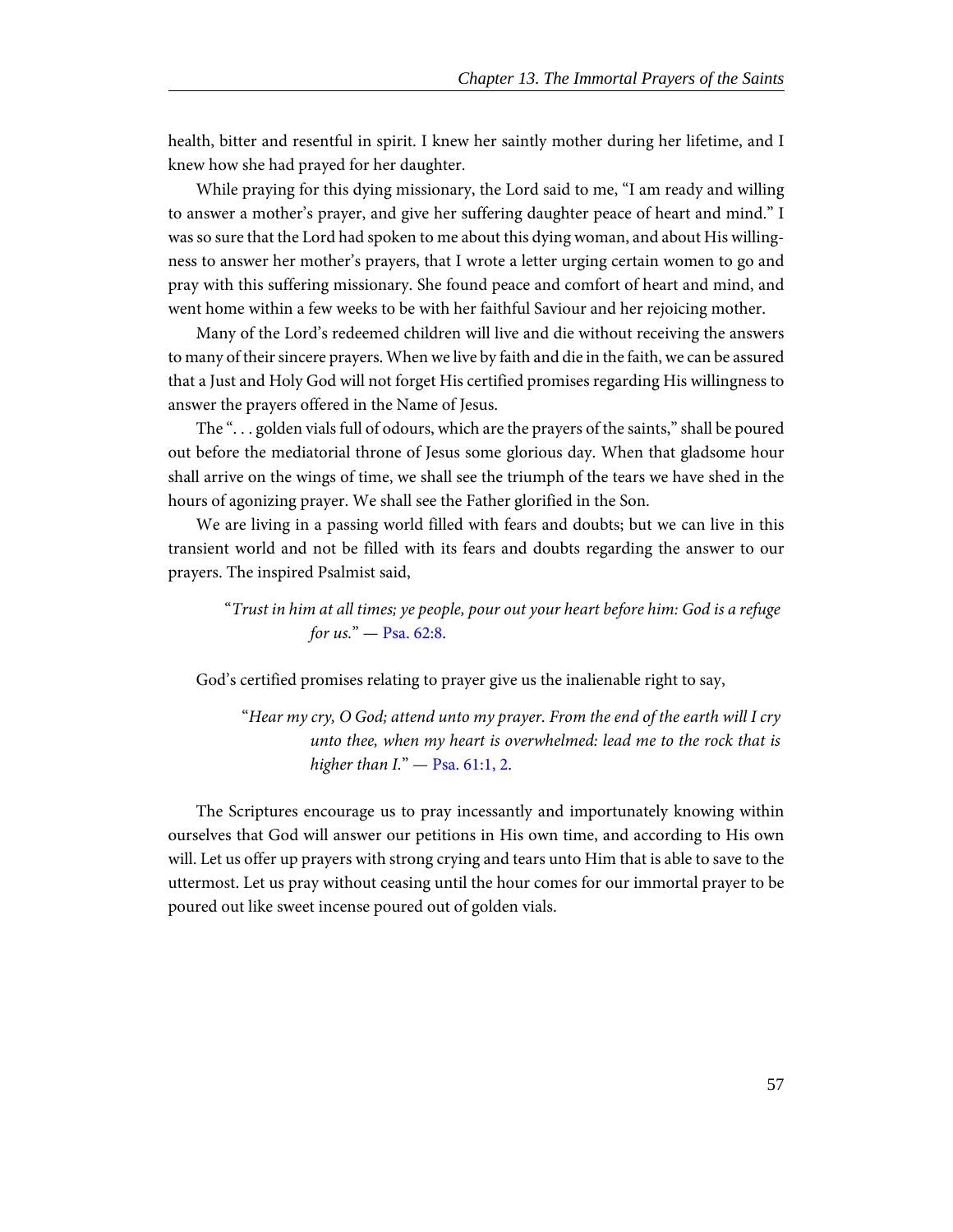#### **CHRIST PLEADS HIS WILL**

<span id="page-61-3"></span><span id="page-61-0"></span>"Father, I will that they also, whom thou hast given me, be with me where I am  $\dots$ " [John 17:24](http://www.ccel.org/study/Bible:John.17.24).

Jesus presented the precious legacy of His prayer when He offered His intercessory prayer preserved for us by John. The Lord let His disciples have the pleasure of knowing what His intercession for them in heaven as their High Priest was like. The disciples had heard the Saviour pray for them many times, but they had never heard Him pray as He did at this particular time. They must have been deeply impressed by the simplicity of His approach to the Father. They heard Him pray with the implicit confidence of the Beloved Son, Who is co-equal and eternal with the Father. They must have realized that Christ breathed into His intercessory prayer the efficacy and power of His endless life.

Jesus presented the priceless legacy of His prayer to the Father when He said, "Father, I will that they also, whom thou hast given me, be with me where I am; that they may behold my glory, which thou gavest me: for thou lovedst me before the foundation of the world." These gracious words of Jesus reveal His final will regarding the blessed estate of the redeemed. His inalienable right to plead His will before the Father is based on His finished work in the world. He said,

> <span id="page-61-2"></span>"I have glorified thee on the earth: I have finished the work which thou gavest me to do."  $-$  [v. 4.](http://www.ccel.org/study/Bible:John.17.4)

Jesus made it clear that His intercessory prayer is an integral part of His redemptive work on the cross. His finished work and His final will are one in the Divine plan of salvation.

It has pleased the Saviour to disclose the final fulfillment of all He has willed and devised for His purchased people. The pleasing prospect of being with Him where He is shall be fulfilled to the glory of the Father and to the everlasting admiration and joyful acclamation of His adoring saints.

It was difficult for the disciples to understand the Saviour's avowed purpose to go away. Their minds were sorely perplexed and their hearts troubled by the disturbing fact of His sufferings and death. They thought that He was leaving them alone to serve and suffer in a world hostile toward all they believed and preached. Perhaps they had almost reached the point of accepting final defeat when Jesus revived their faltering courage, saying,

> <span id="page-61-1"></span>"Let not your heart be troubled: ye believe in God, believe also in me. In my Father's house are many mansions: if it were not so, I would have told you. I go to prepare a place for you."  $-$  [John 14:1, 2.](http://www.ccel.org/study/Bible:John.14.1 Bible:John.14.2)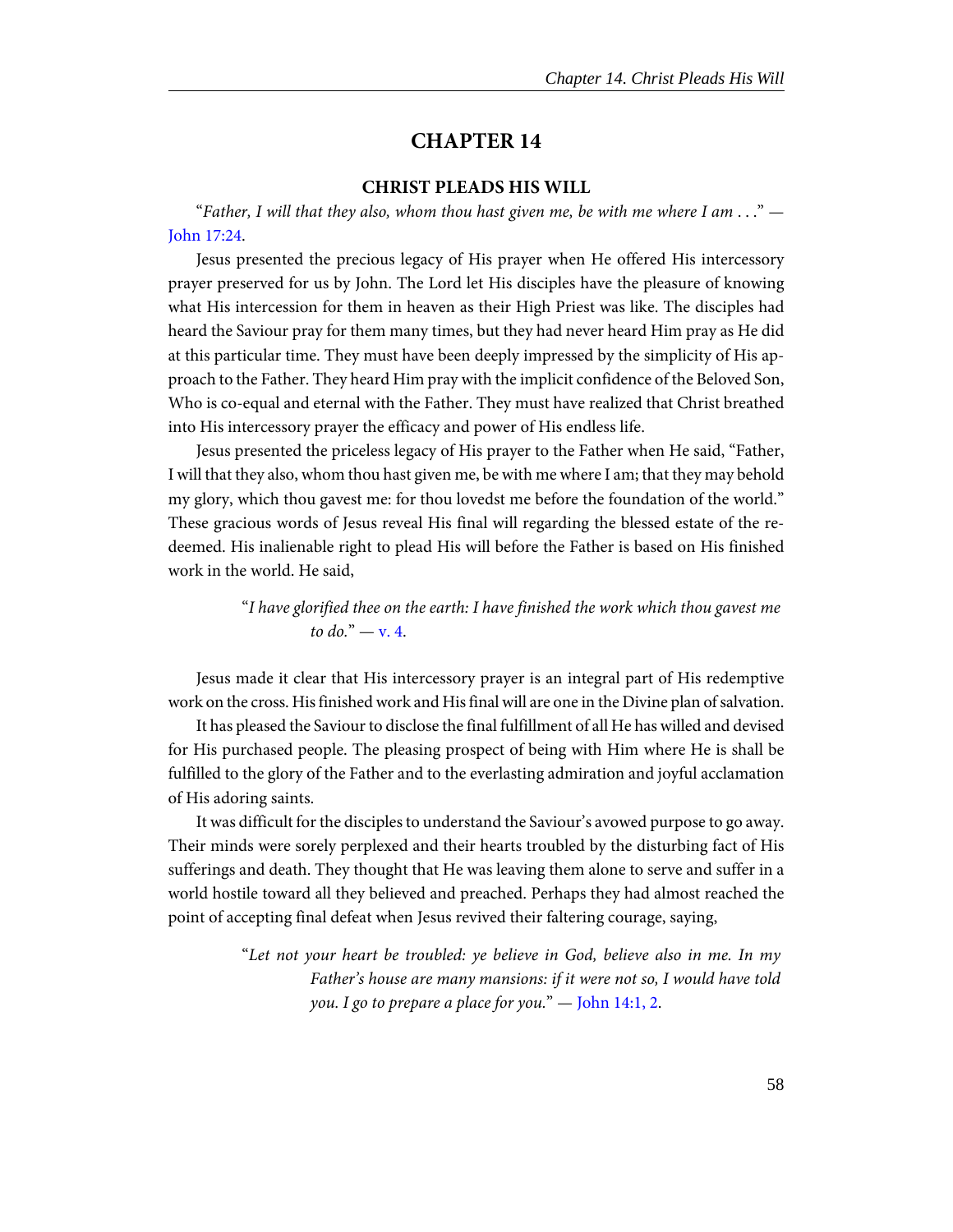Let us emphasize His gracious words, ". . . a place for you." Our Lord revealed the purpose of His departure when He uttered these immortal words. He lifted the veil between time and eternity to establish the faith of His troubled people. He enabled His ransomed saints to see the heavenly home of the soul with the eyes of their hearts. He would have His people rest their faith on His comforting words, "In my Father's house are many mansions . . ."

There will be no homeless children in the family of God. All shall dwell in stately mansions throughout the endless day. This unfriendly world has no permanent abiding place for the children of God. They were born in this world, and many shall be buried in this world, but this passing world is not their home. They have no continuing city on the earth. God's people are citizens of the celestial City, the heavenly Jerusalem, which John saw coming down from heaven, prepared as a bride adorned for her husband.

Perhaps we are disposed to think of the eternal pleasure and ineffable joys to be obtained in the place prepared for His people. We try to visualize the beauty of the City whose Builder and Maker is God. We are inclined to wonder about the skill of the Infinite Artist who has blended the seven prismatic colors of white light to enhance the resplendent glory of the holy habitation of the redeemed.

While meditating on the blessed hope of heaven let us not overlook the fact that our expectations are based on the finished work of Christ. Jesus said to the Father, "I have finished the work which thou gavest me to do." He made no mention of the price paid in blood and tears to prepare the place where we could be with Him to all eternity. He prays like One returning home after having completed an assigned task.

<span id="page-62-0"></span>His vicarious sufferings on the middle cross provided the necessary fitness of moral character for us to share eternal bliss with Him in the Father's house. His intercessory prayer assures us that we can be sanctified through the truth. It is His will to cleanse us by His blood and present us holy and unblamable and unreproved in His sight. ([Colossians](http://www.ccel.org/study/Bible:Col.1.22) [1:22](http://www.ccel.org/study/Bible:Col.1.22).)

We have every reason to believe that we can avail ourselves of the blessed benefits of His finished work, and come to the end of life's journey and receive a grand welcome into the City of God. His finished work and final will are the sure foundation on which we rest our hope to be with Him where He is, and to behold His glory.

Jesus possessed a peculiar joy in achieving His Father's purpose in redemption. He had a peculiar pleasure in providing a place in the Father's house for His trusting people. His joy in bringing many sons unto glory enabled Him to triumph over His physical sufferings and anguish of soul.

The merciless mockery of the multitude, the scorning sneers of the scribes, and the reproaches of the riotous rabble could not turn Him from His fixed purpose to finish His work according to the will of the Father. The stripes, spittle, blood, and bruises could not defeat Him. The insults and indignities heaped upon Him could not overwhelm His fervent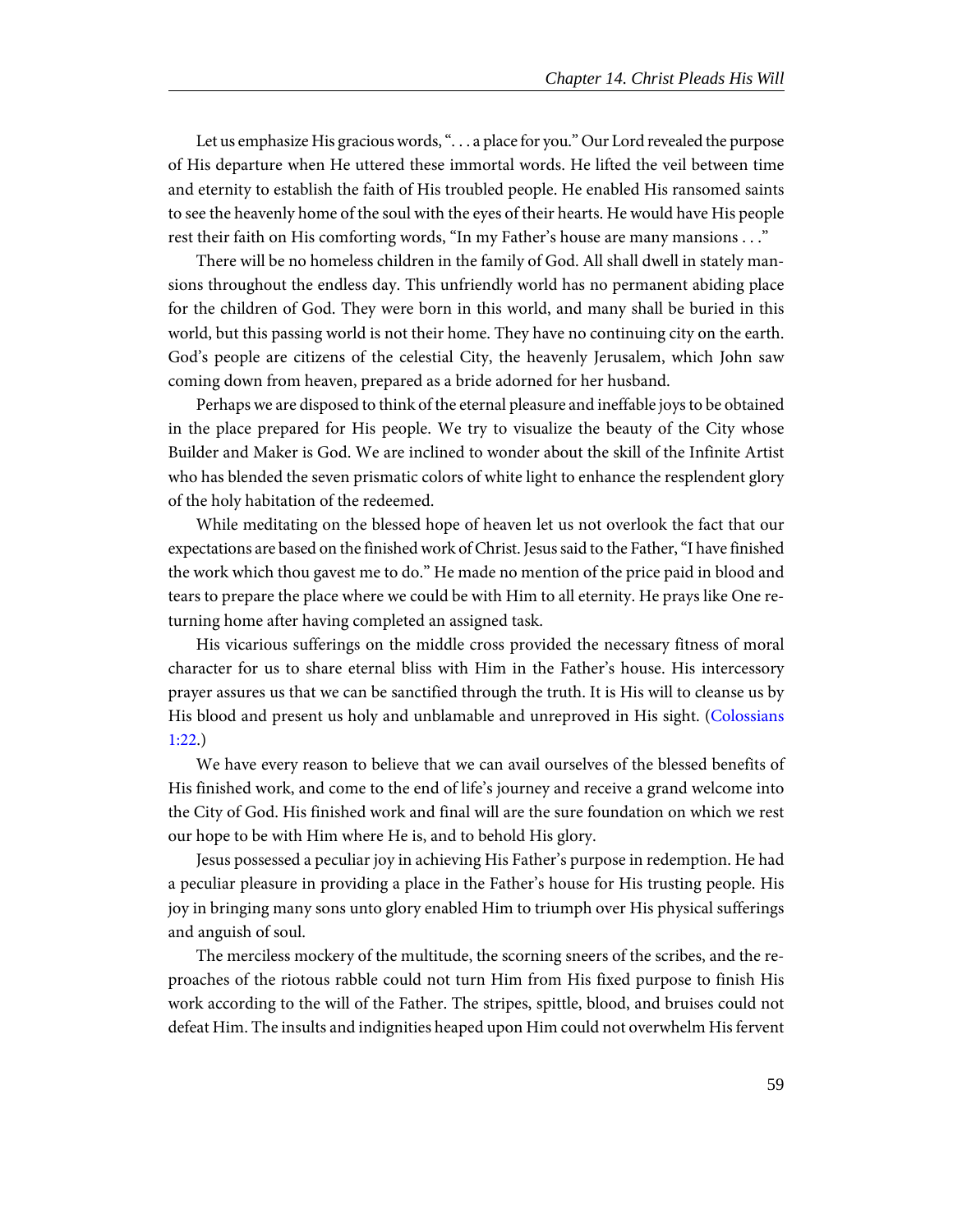love for His homeless saints. Being numbered with the transgressors, He was crucified on a lonely hill called Calvary. He suffered, the Just for the unjust, that He might bring us to God.

He was despised by foes, derided by fanatics, and deserted by friends, but He triumphed over sin and death, and returned to the right hand of the majesty on High, and ever lives to make intercession for His saints.

It would be utterly impossible to imagine the overwhelming despair and dreadful disappointment that would sweep over the souls of the redeemed if Christ's prayer should not be answered. The black raven of despair would croak the dirge of eternal death on the graves of the godly. The living sons of God would lift up their voices in unutterable lament and bewail the day they heard the hope of the Gospel.

We have no fears and doubts regarding the final triumph of Christ's intercessory prayer. He has presented His petition as a legacy to be shared by His trusting people. His last will and testament has been signed by His nail-scarred hand and sealed by the Holy Spirit. Every word uttered in His immortal intercession shall be answered in full.

The voice of His supplication has been heard in high heaven, and the language of His weeping has been interpreted before the mercy seat of pure gold. His tears shall triumph and His petition shall be granted.

It is almost unbelievable that our Lord can find pleasure in holy fellowship with His ransomed people to all eternity. His prayer shows us that it is His will to dwell with His people in the sacred bond of love throughout all ages, world without end.

The greatest pleasure to be enjoyed in heaven will be the unspeakable pleasure of being with the Saviour for evermore. The glory of His presence shall make glad the City of God.

We would find no pleasure in beholding the beauty of the Father's house of many mansions if Christ were not present to fill it with the light of His countenance. The brightness of His glory, and beauty of His Person shall enhance the happiness of the redeemed. The river of life, the fruitful trees, and the anthems of angels enhance the joys of the habitation of the holy people, but these blessed realities would fail to satisfy the citizens of the land of endless day unless the glorified Son were present to receive their eternal praise.

Let us continue to pray that our Lord will count us worthy to receive the legacy of His intercessory prayer presented to the Father. Let us not fail to obtain the spiritual fitness provided for us in His finished work. We must ever be mindful of the fact that without holiness no man shall see the Lord.

Let us take comfort in the Saviour's immortal prayer, "Father, I will that they also, whom thou hast given me, be with me where I am; that they may behold my glory, which thou gavest me: for thou lovedst me before the foundation of the world."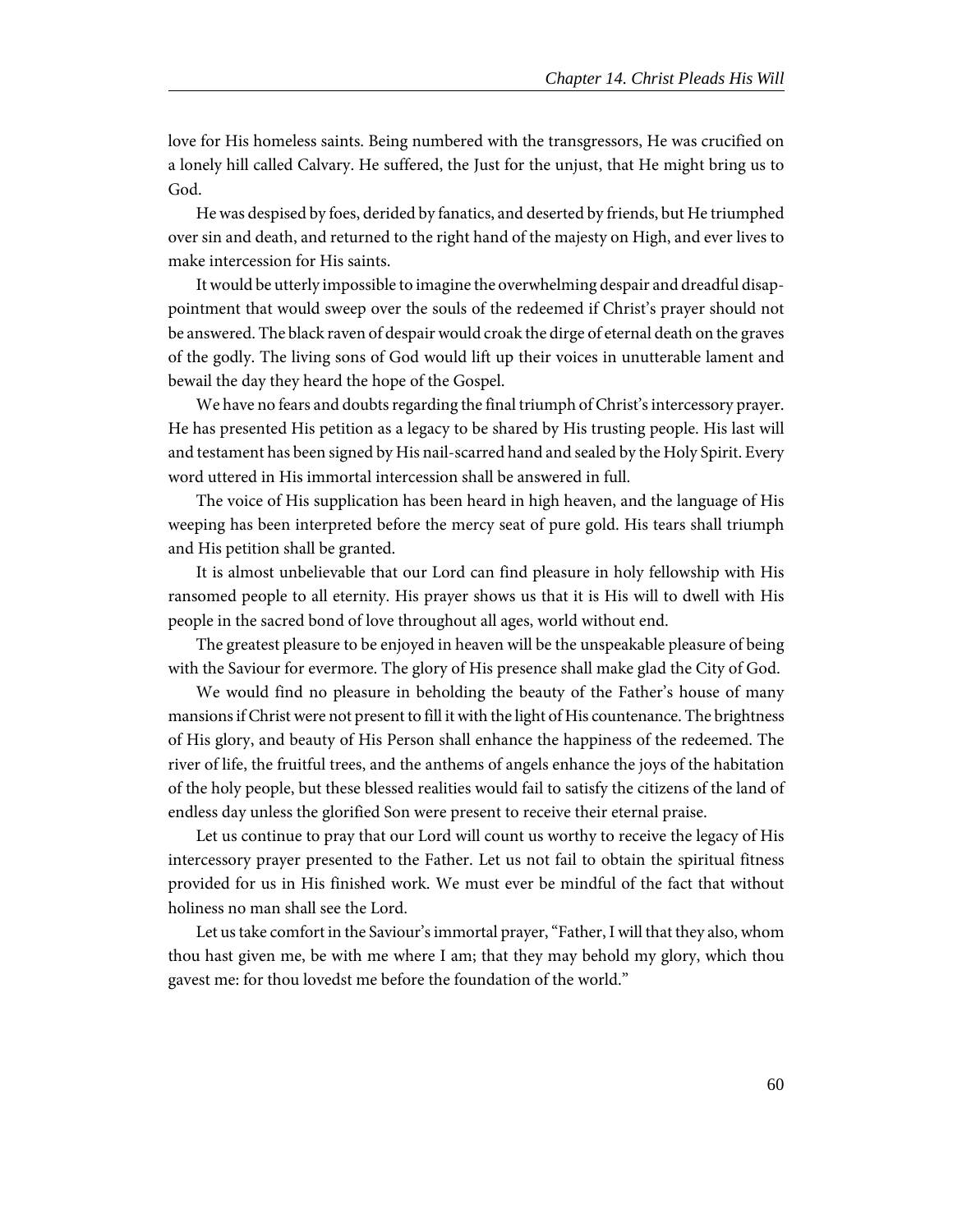# <span id="page-64-0"></span>**Indexes**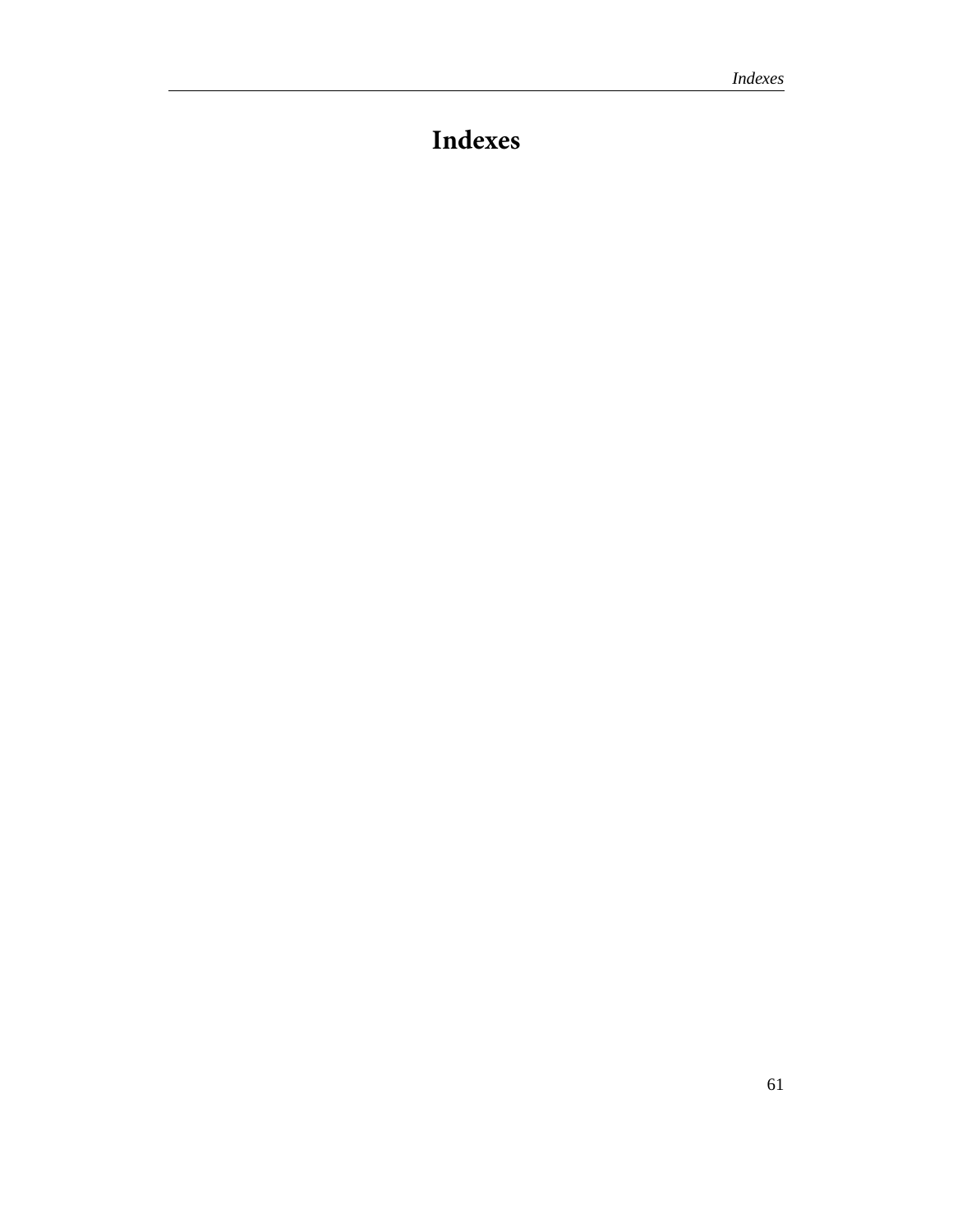# **Index of Scripture References**

```
Psalms
29   39   6   10   52   10   25   53   25   29   14   57   57   57   25   29   54
Proverbs
12
Isaiah
54   14   12   28
Jeremiah
46
Matthew
49   17
Mark
6   2   19   2   24
Luke
17   2   34   2   34   2   2   2   2   38   41   45   51   41   8   19
John
39   49   51   58   58   17   2   15   48   11   15   35   35   45   13   58   52   2   58
Acts
28   22   22   31   29   30   30   31   32   2   27   32
Romans
56   21   38   52
1 Corinthians
46   46   23
2 Corinthians
36   46   26   8
Philippians
17   46   46   9   2   2   2   4   8   11   2   11   12   8
Colossians
34   59   53   53   34
1 Thessalonians
35
Hebrews
30   49
James
1
1 Peter
11
```